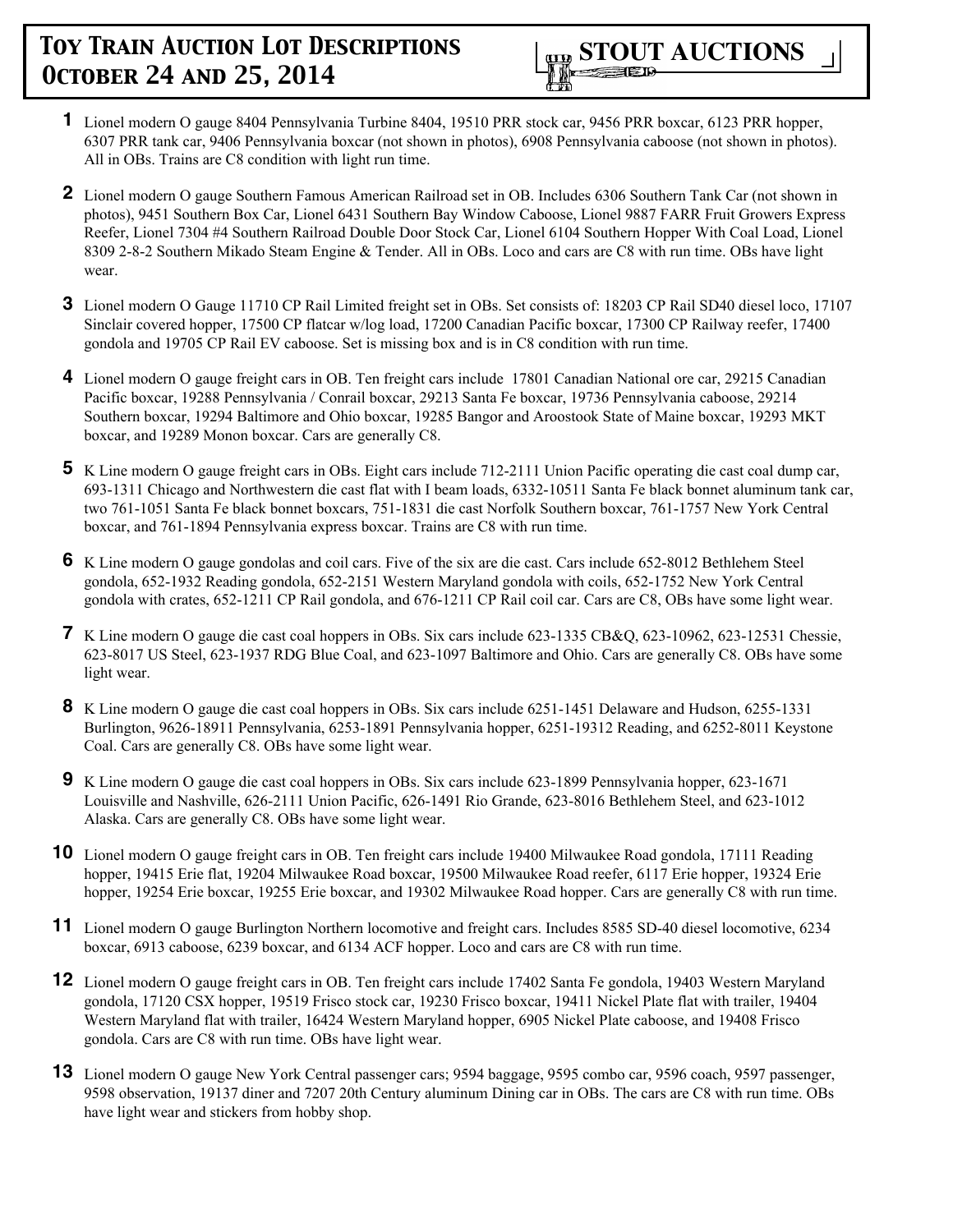

- **14** Lionel modern O gauge Norfolk and Western aluminum passenger set including; 8100 streamlined die cast 4-8-4 steam loco and tender, 9562 baggage, 9563 combo, 9564 coach, 9565 coach, 7203 dining, 19151 roomette, 19108 full vista dome, and a 9566 observation all in OBs. Set is C8 with light run time on the cars, loco has some light packing rubs on the loco.
- **15** Lionel modern O gauge 8215 Nickel Plate Berkshire steam locomotive in OB. Loco is nicer C8+ with light run time. OB has very light corner and edge wear.
- **16** Lionel modern O gauge 18301 Southern FM Trainmaster diesel locomotive in OB. Loco is C8-9 with very light signs of run time. OB has light shelf wear.
- **17** Lionel modern O gauge 8951 Southern Pacific FM Trainmaster diesel locomotive in OB. Loco is C7 with run time and paint chipping on loco end around screw holes. Locomotive original box has light corner and edge wear.
- **18** Lionel modern O Gauge Jersey Central Trainmaster in OB. Catalog number is 8687. Loco is C8-9 with light run time. Locomotive original box has light corner and edge wear.
- **19** K Line modern O Gauge K3180-0094W Pennsylvania A5 switcher in OB. Loco features smoke, whistle, and more. Loco is C8 condition with run time. OB shows light wear.
- **20** Lionel modern O gauge Southern Pacific Daylight O gauge passenger set with No. 8260 & 8262 dual motor F3 A-A diesel units, 8261 B unit, 7204 dining car, 9589 baggage, 9590 combo, 9591 passenger, 9592 passenger, 7211 vista dome, and 19107 and 9593 observation. Trains are C8 with run time. OBs have some light corner wear.
- **21** Lionel modern O gauge Union Pacific passenger set including 8480/8481 F-3 A-B-A diesel units, 9545 baggage, 9546 combo, 9548 Placid Bay coach, 9549 Ocean Sunset coach, 19121 vista dome, 19152 roomette and a 7210 dining car, and 9547 observation all in OBs. Cars and loco are C8 with run time. OBs have some corner and edge wear.
- **22** Lionel modern O gauge freight cars in OB. Ten freight cars include 17188 Government of Canada hopper, 17189 Saskatchewan hopper, 27425 Saskatchewan hopper, 17747 Santa Fe boxcar, 27537 Government of Canada hopper, 17173 Government of Canada hopper, 17349 New York Central milk car, 17337 Canadian National reefer, 15014 Seaboard boxcar, and 39207 Union Pacific boxcar. Trains are generally C8.
- **23** Lionel modern O gauge freight cars in OB. Ten freight cars include 52023 LCCA DT&S hopper, 17129 Western Maryland hopper, 29250 Phoebe Snow boxcar, 17802 Canadian Pacific ore car, 29252 Canadian Pacific boxcar, 29257 Southern boxcar, 29251 Burlington Northern boxcar, 36029 Southern Pacific auto carrier, 36093 Soo Line auto carrier, and 17260 Canadian Pacific boxcar. Cars are generally C8. OBs have some light wear.
- **24** Lionel modern O gauge 8056 Chicago and Northwestern FM Trainmaster in inner carton. Loco is C9 with no major signs of run time. OB has very light wear.
- **25** K Line modern O gauge Lackawanna FM Trainmaster in OB. Catalog number is K2438-0856HS. Loco features horn, smoke and much more. Loco is C8 condition with run time. Also included is 612-1471 caboose in C8 condition.
- **26** MTH Railking modern O gauge Norfolk and Western Y6B steam locomotive in OB. Catalog number is 30-1163-1. Loco features Protosound 2.0, DCS control, Protosmoke, Protocoupler and more. Loco is C8 condition with run time.
- **27** Lionel modern O gauge 19130 aluminum Lackawanna four-pack of passenger cars consisting of 19131 Baggage, 19132 Binghamton dining, 19133 Buffalo coach, 19134 Baltusrol Club observation car, 19135 Ithaca combo, and 19136 Utica coach. Cars are C8-9 with with very light if any run time. OBs have light corner and edge wear.
- **28** K Line modern O gauge K-25811 and K2581-2642 Reading F-3 A-B-A diesel locomotive set in OBs. Powered loco features TMCC, Railsounds, Electrocouplers smoke, and much more. B unit also features smoke. A few loose diaphragms noted, otherwise locos are C8.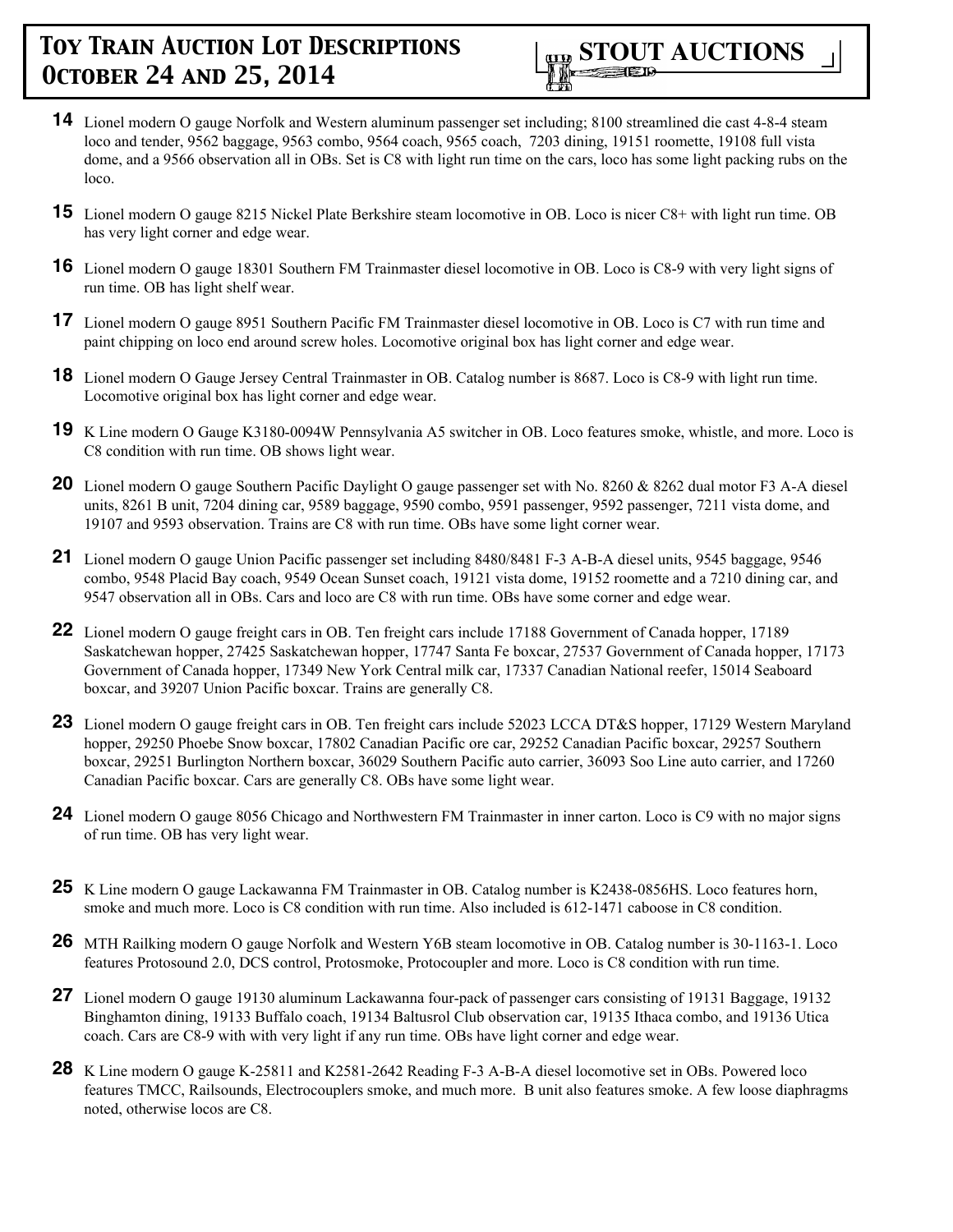

- **29** Lionel modern O gauge 8376 SD-40 diesel locomotive in OB. Loco is C7-8, one tight small hairline crack in the front platform. Nine freight cars include 7301 Norfolk and Western stock car, 9818 Western Maryland reefer, 9738 Illinois Terminal boxcar, 9888 Green Bay and Western reefer, 9316 Southern Pacific caboose, 9313 Gulf tank car, 9468 Union Pacific boxcar, 6904 Union Pacific caboose, and 9369 Sinclair tank car. Cars are generally C8.
- **30** Lionel modern O gauge freight cars in OB. Ten freight cars include 9441 Pennsylvania boxcar, 9329 Chessie crane car, 9385 Alaska gondola, 9734 BAR boxcar, 6900 Norfolk and Western caboose, 6305 British Columbia tank car, 6508 Canadian Pacific crane car, 9882 New York Central reefer, 9437 Northern Pacific cattle car, and 9461 Norfolk Southern boxcar.
- **31** Lionel modern O gauge freight cars in OB. Ten freight cars include 6114 Chicago and Northwestern hopper in incorrect OB, 5745 Santa Fe boxcar, 9338 Pennsylvania Power hopper, 9370 Seaboard gondola, 9332 Reading crane, 6103 Canadian National hopper, 9344 Citgo tank car, 9328 Chessie caboose, 9384 Great Northern operating hopper, and 9336 CP Rail gondola. Cars are generally C8. OBs have light corner wear.
- **32** Lionel modern O gauge freight cars in OB. Ten freight cars include 6907 New York Central caboose, 52038 LCCA Southern hopper, 179-1 Chevron tank car, 6135 Chicago and Northwestern hopper, 17405 Reading gondola, 17900 Santa Fe tank car, 19602 Johnson tank car, 17104 Chessie hopper, 17109 Norfolk and Western hopper, and 17302 Santa Fe reefer with ETD. Cars are generally C8.
- **33** Lionel modern O gauge freight cars in OB. Ten freight cars include 9726 Erie Lackawanna boxcar, 6109 Chesapeake and Ohio hopper, 6208 Chessie gondola, 7404 Jersey Central boxcar, 6205 Canadian Pacific gondola, 19709 Pennsylvania work caboose, 17603 Rock Island caboose, 17601 Southern caboose, 6917 Jersey Central caboose, and 17604 DL&W caboose. Cars are generally C8.
- **34** Lionel modern O gauge freight cars in OB. Sixteen freight cars include 9876 Vermont Milk reefer, 9776 Southern Pacific boxcar, 6232 Illinois Central boxcar in incorrect OB, 19806 Pennsylvania operating hopper, 9261 Chicago and Northwestern caboose, 16371 Burlington I beam flat, 9277 Cities Service tank car, 9138 Sunoco tank car, 6105 Reading operating hopper, 9117 Soo Line boxcar, 9218 Monon mail car, 9167 Chessie caboose, 9411 Erie Lackawanna boxcar, 6230 Erie Lackawanna reefer, 6233 Canadian Pacific flat with logs, and 6231 Rail Gon. Cars are generally C8.
- **35** MTH Railking and Weaver modern O gauge freight cars in OB. Ten freight cars include 7514 Chessie hopper, 7797 Western Maryland caboose, 7465 Pennsylvania operating signal man boxcar, 7516 Western Maryland hopper, 7590 Lehigh Valley hopper, 7615 Chessie flat with tractor, 74084 Western Maryland boxcar, 7332 New York Central tank car, 7449 Seaboard boxcar, and Weaver Southern U17012LD wartime gondola. Cars are C8 with run time and some light wear.
- **36** Lionel modern O Gauge 11912 1996 Lionel Steel service station special in OB. Set includes #57 switcher and two ore cars. Also included is 51502 ore car. Set is C8-9 with light run time.
- **37** Lionel modern O gauge 21758 Bethlehem Service Station Special in OB. Set is C8-9 with very light run time.
- **38** MTH Premier modern O gauge freight cars in OB. Ten freight cars include 98172 Western Maryland flat with trailer, 94070 Western Maryland R50B express reefer, 94169 Sheffield Farms R50B express reefer, 94075 REA R50B express reefer, 93009 Western Maryland boxcar, 93124 Western Maryland boxcar, 97400 Canada grain hopper, 97442 Glasshopper II, 97401 North American grain hopper, and 90332F Alberta hopper. Cars are generally C8, OBs have light corner wear.
- **39** MTH modern O gauge Premier hoppers in OBs. Nine cars include 97497 Western Maryland four bay, 97128 Western Maryland Coalporter, 98292 operating Western Maryland dump car, two 97449 Western Maryland two bay cars, 97151 Canadian Pacific PS-2, 97416 Chesapeake and Ohio hopper, 90016D Chicago and Northwestern four bay, and 97497 Western Maryland four bay. Cars are generally C8 with run time. OBs have light shelf wear.
- **40** MTH modern O gauge Premier Auto Train and corrugated carriers in OBs. Eight cars include 98304 BNSF, 98627 Conrail, 98701 Southern, 98535 Canadian National, 98332 CSX, 98467 Soo, 98539 TTX, and 98702 Burlington Northern. Cars are generally C8. OBs have some light wear.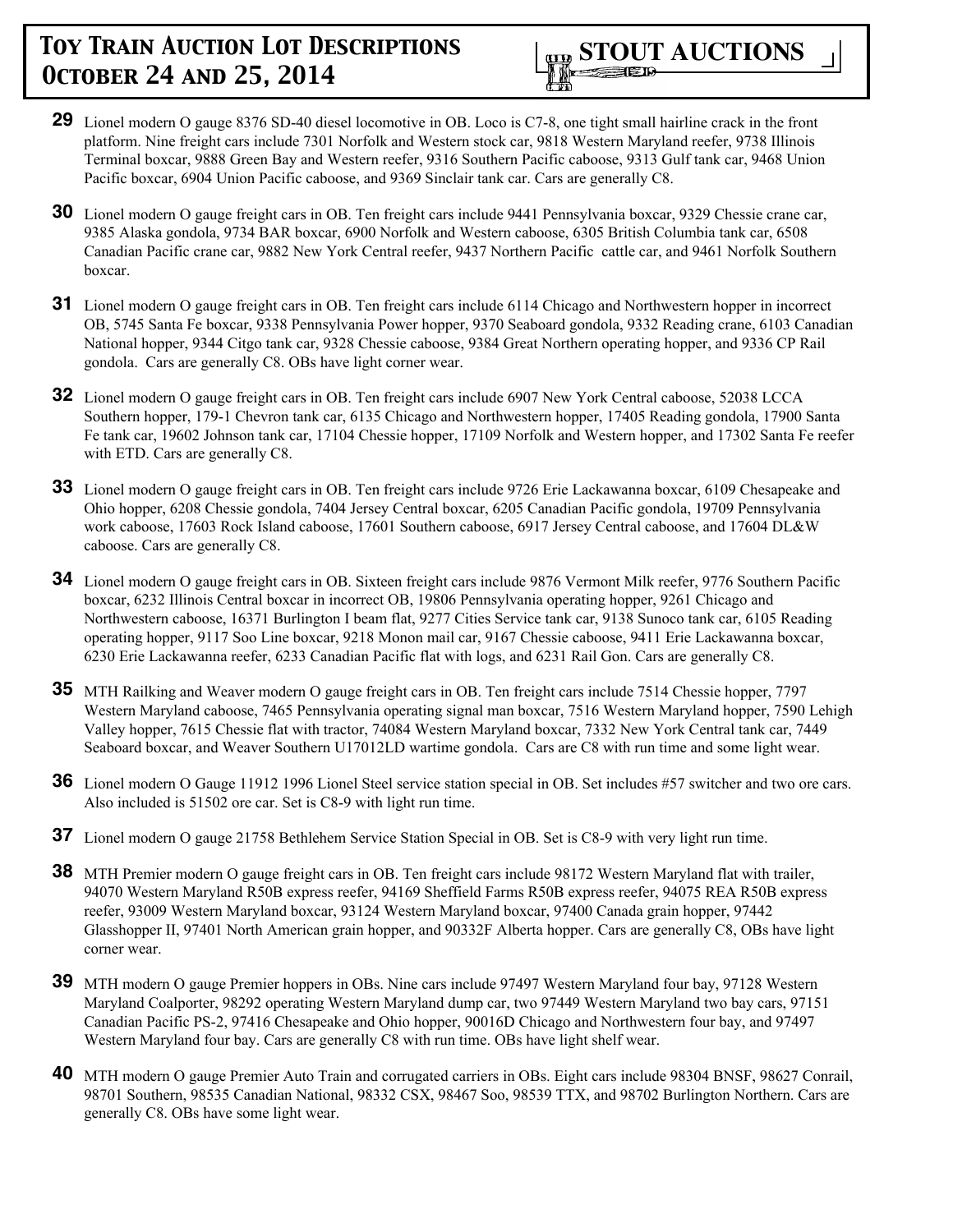

- **41** Modern O gauge freight cars from Atlas, MTH, and Pecos River. Seven cars include BNSF 30001113-3 Trinity hopper, 91058 Western Maryland caboose, 91218 Reading caboose, 9103L Norfolk and Western caboose, 91007 Canadian National caboose, 6346-2 Cargil hopper, and HR-0105-1 Southern boxcar. Cars are generally C8 with run time.
- **42** MTH Railking modern O gauge 30-1298-1 Western Maryland Berkshire steam locomotive in OB. Loco features Protosound 2.0, DCS control, Protosmoke, Protocoupler, and more. Loco is C8 with run time.
- **43** Lionel modern O Gauge 8150 Brunswick Pennsylvania five stripe GG-1 in OB. Insulators are included in the box. Loco is C8 with run time. OB has some light wear.
- **44** Lionel modern O gauge 18000 Pennsylvania 0-6-0 B6 steam locomotive. Loco is C8+ with light run time.
- **45** Lionel modern O gauge 18003 Lackawanna 4-8-4 steam locomotive in OB. Loco has sound of steam, Pullmor motor, smoke and more. Loco is C8-9 with little run time.
- **46** Lionel modern O Gauge Rock Island 18001 Northern locomotive in OB. Loco features smoke, whistle, and sound of steam. Loco is C8-9 with a very faint roller mark.
- **47** Lionel modern O Gauge New York Central 8406 Hudson in OB. Loco features smoke, Pullmor motor, and more. Loco is C8 with run time. OB has light corner wear.
- **48** MTH modern O gauge New York Central Madison five car passenger set in OB. Set number is 20-4022. Cars are C8-9 with light run time.
- **49** MTH modern O gauge 20-5519-1 Pennsylvania DD-1 electric locomotive in OB. Loco features Protosound 2.0, DCS control, Protosmoke, Protocouplers, and more. Loco is C8 with run time.
- **50** K Line modern O gauge Pennsylvania Brunswick Limited Madison six car passenger set in OBs. Set number is K-4880BF Set is C8 with run time, however a few diaphragms noted to need reglued or replaced.
- **51** MTH modern O gauge Canadian National SD70-MAC diesel locomotive in OB. Catalog number is 20-2155-1. Loco features Protosound, Protocouplers, and much more. Loco is C8 with run time.
- **52** MTH modern O gauge 20-3097-1 Western Maryland Consolidation 2-8-0 steam locomotive in OB. Loco features Protosound 2.0, DCS control, Protosmoke, Protocoupler, and more. Loco is C8 with run time.
- **53** Williams modern O Gauge Amtrak GE E-60 electric locomotive in OB. Locomotive is catalog number E-60-01. Locomotive is C7 with run time and a few paint nicks.
- **54** K Line modern O gauge Lackawanna heavyweight passenger cars in OBs. Set number is K-4438C. Six cars all with the K4438- prefix include 0464 diner, 0011 observation, 0010 parlor coach, 0009 Pullman, 0008 Pullman, and 2075 Baggage. Cars feature full interiors, and are C8 condition.
- **55** K Line modern O gauge aluminum 18 inch passenger cars in OBs. Includes K4680C Spirit of St. Louis four car set, K4680A two car set, and 4680-30012 business car. Cars are C8
- **56** MTH modern O gauge 20-3084-1 Pennsylvania M-1b 4-8-2 Mountain steam locomotive in OB. Loco features Protosound 2.0, DCS control, Protosmoke, Protocoupler, and more. Loco is C8 with run time.
- **57** K Line modern O gauge K25181 Canadian Pacific F-7 A-A diesel locomotive pair in OBs. Locos feature TMCC, Railsounds, Electrocouplers, and much more. Locos are C8 with run time. Diaphragm detached on one engine.
- **58** K Line modern O gauge K-4618B Canadian Pacific 18 inch five car passenger set in OB. Cars are C8-9 with light run time.
- **59** MTH modern O gauge Western Maryland Madison passenger cars in OBs. Includes 20-4466 baggage / coach set and 20 -4166 combine / diner set. Cars are C8-9 with light run time.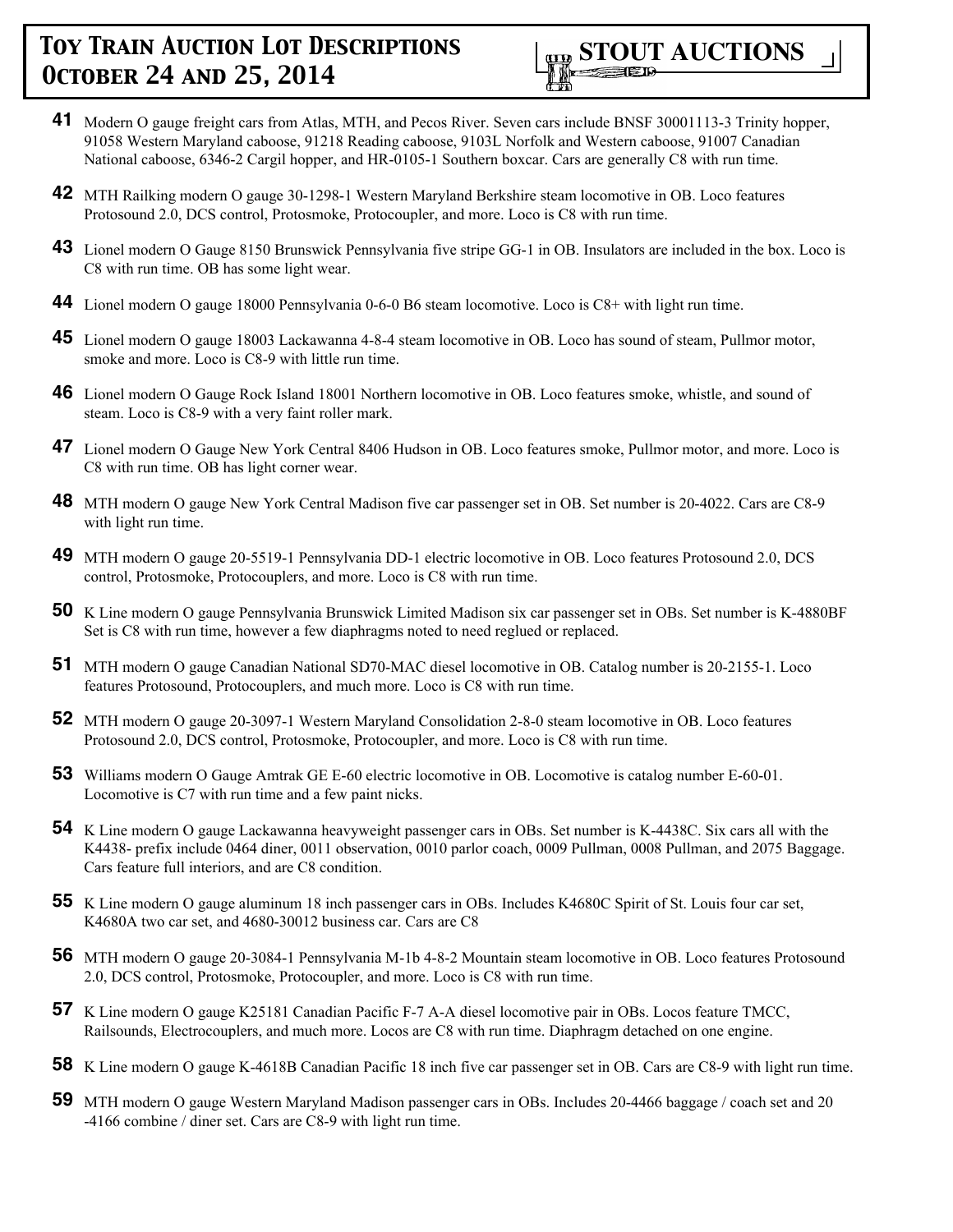

- **60** Lionel modern O gauge 11700 Conrail Limited diesel freight set in original boxes. Includes 18200 SD40, 17002 hopper, 17201 boxcar, 17401 gondola, 17301 reefer,and 17602 caboose. 17501 flatcar is missing. Trains are C8-9 with very little run time.
- **61** Lionel modern O gauge Erie-Lackawanna Limited freight set no. 1451 in individual OBs and set box including; 8458 Erie-Lackawanna dual motor SD-40 diesel and Erie Lackawanna freight cars; 6118 covered hopper, 6210 gondola, 7303 stock car, 9474 boxcar, 6524 six wheel crane car and a 6906 caboose. Trains are C8-9 with little if any run time.
- **62** K Line modern O gauge freight cars in OBs. Eight cars include 22295 Canada Wheat aluminum hopper, 90016 Great Northern aluminum tank car, 22148 Great Northern operating hopper, 652-1091 Baltimore and Ohio die cast gondola, 761 -1641 Lackawanna boxcar, 90014 Burlington Northern aluminum tank car, 761-1932 Reading boxcar, and 623-1053 die cast Santa Fe hopper. Cars are generally C8-9.
- **63** K Line modern O gauge freight cars in OBs. Twelve cars include 6728 Pennsylvania ore car, 671-2111 Union Pacific ore car, 90015 Baltimore and Ohio boxcar, 621-2012 and 2011 Southern hoppers, 90017 New York Central boxcar, 623-1251 Chesapeake and Ohio die cast hopper, 623-1893 Pennsylvania die cast hopper, 613-1932 Reading caboose, 765-1531 Erie Lackawanna boxcar, 691-1751 New York Central flat with load, and 652-1251 Chesapeake and Ohio die cast gondola. Cars are generally C8. OBs have light corner wear.
- **64** Lionel and MTH modern O gauge freight cars in OBs. Eleven cars include 19601 North American tank car, 19214 Western Maryland boxcar, 19600 Milwaukee Road tank car, 17903 Conoco tank car, 17260 Canadian Pacific boxcar, 19321 Bessemer and Lake Erie ore car, 19813 Northern Pacific ice car, 26798 Bethlehem operating coal dump car, 19811 Monon operating brakeman car, 93074 Western Maryland boxcar, and 97402 Western Maryland hopper. Cars are generally C8.
- **65** K Line modern O gauge die cast and aluminum freight cars in OBs. Includes 6254-1811 Norfolk and Western 2 bay hopper, 6252-1931 RDG Blue Coal hopper, 6331-1932 Reading aluminum tank car, 6253-1931 RDG two bay hopper, and 623-1471A Lackawanna freight three pack. Cars are C8-9.
- **66** Lionel and K Line modern O gauge locos, freight cars, and more. Includes 8463 Chessie GP-20, 8958 Burlington Northern dummy GP-20, 18469 Chessie speeder, Union Pacific Pacific Fruit Express reefer, Southern Pacific Pacific Fruit Express reefer, 9374 Reading hopper, 16347 Ontario Northland flat car, and Pennsylvania flat. Freight cars missing boxes. Trains are generally C7-8.
- **67** Lionel modern O Gauge Jersey Central camel back steam locomotive in OB. 18097 conventional version featuring signal sounds, firebox glow, smoke and much more. Loco is C8 condition with light run time. OB has some shelf wear.
- **68** Lionel modern O gauge freight cars in OB. Ten freight cars include 19644 Union Texas tank car, 17331 Hoods milk car, 17335 New Haven milk car, 19479 Borden's tank car, 17336 Pacific Fruit Express reefer, 17341 Dairymen's League milk car, 19555 Swift reefer, 17338 Merchants Dispatch reefer, 17334 Railway Express Agency milk car, and 17339 Burlington steel reefer. Cars are generally C8 to lower C9.
- **69** Lionel modern O Gauge 18022 Pere Marquette Berkshire in OB. Loco is C8 condition with run time. OB has some light shelf wear.
- **70** MTH Railking modern O gauge 30-1142-0 Reading Camelback steam locomotive in OB. Loco features smoke and whistle and is in C8 condition.
- **71** Atlas modern O gauge steam era freight cars in OBs. Eight cars include 6463-2 Western Maryland boxcar, 6462-3 Reading boxcar, 6484-1 and -2 Pennsylvania boxcar, 6421-1, -2, and -4 Baltimore and Ohio war hoppers, and 6464-1 Portland Terminal boxcar.
- **72** Atlas modern O gauge steam era refrigerator cars in OBs. Five cars include 8013 Pabst, 6740-1 and -2 Fruit Growers Express, 8001-2 Cudahy Sunlight and 8001-1 Cudahy Puritan. Cars are generally C8.
- **73** K Line modern O gauge K3680-9628CC Pennsylvania Mikado steam locomotive in OB. Loco features TMCC, Railsounds, Electrocoupler, smoke unit and much more. Loco is C8 with run time.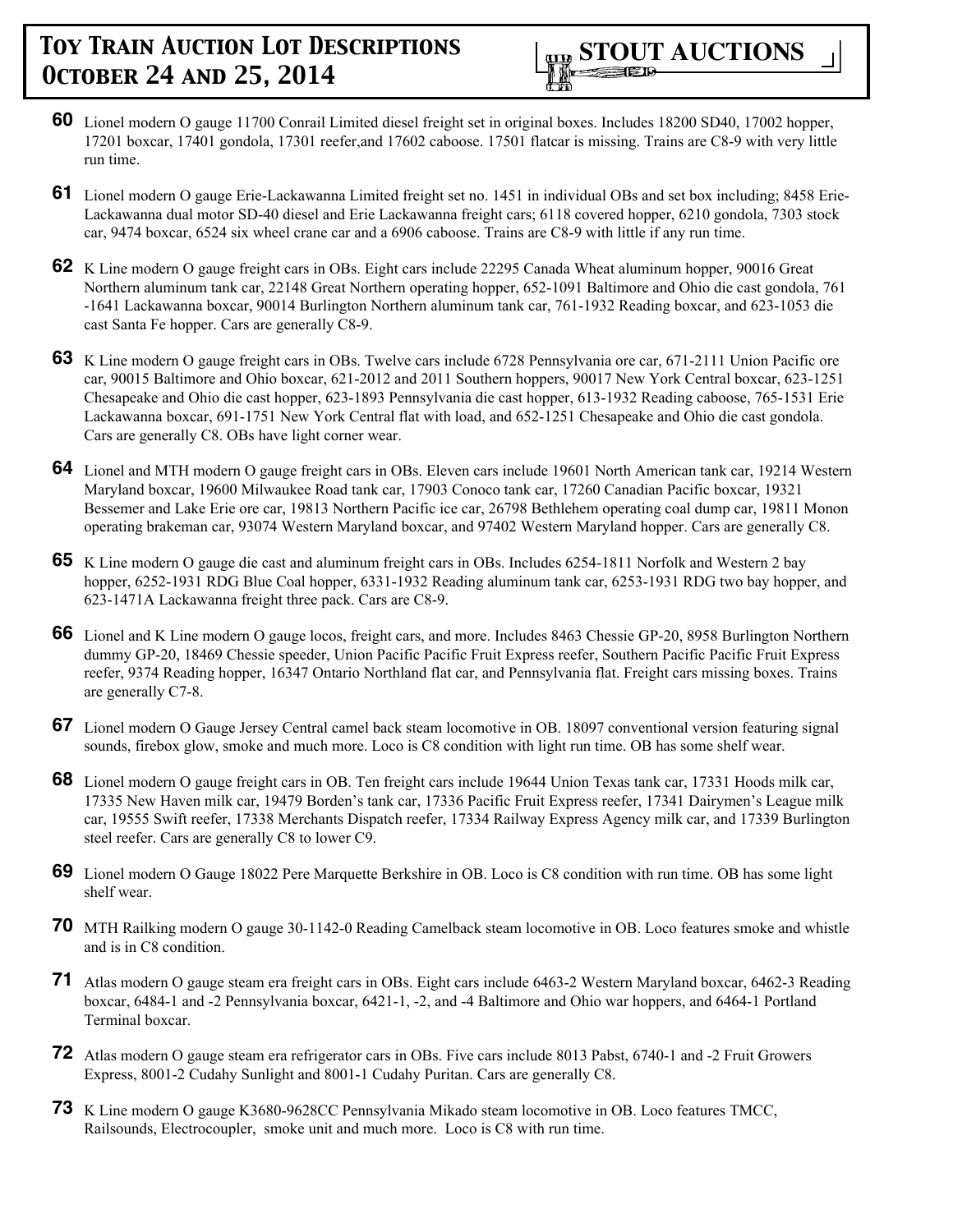- **74** MTH modern O gauge 20-3055-1 Pennsylvania 2-8-0 H10s consolidation steam engine in OB. Loco features Protosound 2.0, DCS control, Protosmoke, Protocoupler, and more. Loco is C8 with run time. OB has light corner wear.
- **75** MTH modern O gauge 20-3112-1 4-4-2 Pennsylvania Atlantic steam engine in OB. Loco features Protosound 2.0, DCS control, Protosmoke, Protocoupler, and more. Loco is C8 with run time. OB has some light corner wear.
- **76** Weaver modern O gauge freight cars in OBs. Twelve freight cars include New York Central refrigerator car, Cotton Belt refrigerator car, Jersey Central refrigerator car, two Reading express boxcars, New Haven 2 bay hopper, Great Northern boxcar, 2290 Pennsylvania express boxcar, New Haven boxcar, Jersey Central boxcar, REA Express refrigerator car, and New Haven boxcar. Cars are generally C8, OBs have some light wear.
- **77** Modern O gauge InterMountain, Weaver, and Peterson freight cars in OBs. Thirteen cars include Boston and Maine 90002 and 90045 drop bottom gondolas, 1033 Coudersport and Port Allegheny covered hopper, two 41002 BR&P hoppers, 21687 Jersey Central boxcar, OS-103 New York Central stock car, OR-100 Pacific Fruit Express reefer, OG-115 Nickel Plate gondola, 2285 Pennsylvania express boxcar, Jersey Central 1356 refrigerator car, OS-105 New York Central stock car, and OS-103 New York Central stock car.
- **78** MTH modern O gauge 20-2345-1 Reading FT A-B-A set in OB. Powered loco features Protosound 2.0, DCS control, Protosmoke, Protocouplers, and more. Set is C8 with run time.
- **79** MTH modern O gauge 20-3051-1 New York Central Mikado steam locomotive in OB. Loco features Protosound 2.0, DCS control, Protosmoke, Protocoupler, and more. Loco is C8 with run time. OB has some light corner and edge wear.
- **80** MTH modern O gauge Pennsylvania 4-6-0 G-5 loco in OB. Item number is 20-3031-1. Loco features Protosound, Protosmoke, firebox glow, Protocoupler and more. Loco is C8 with run time. OB has some light corner wear.
- **81** SGL modern O gauge brass Reading Wall Street turtle back blimp passenger car in OB. Car is C8 with run time.
- **82** Lionel modern O gauge 38088 New York Central 2-6-0 Mogul loco and tender with Loco features TMCC, Railsounds, Electrocoupler, smoke unit and much more. Loco is C8 with run time.
- **83** Weaver modern O gauge brass G1098LP Reading G1 4-6-2 steam locomotive in OB. Loco features TMCC, Railsounds, Electrocoupler, smoke unit and much more. Loco is C8 with moderate run time.
- **84** Lionel modern O Gauge New York Central 0-4-0 steam switcher in OB. Catalog number is 18054. Loco features smoke, backup light, dc motor, diecast body and more. Loco is C8 with run time.
- **85** Weaver modern O gauge G1237L Reading Pullman four car passenger set in OBs. Cars are C7-8 with a few very light rubs from the box on the silver window frames.
- **86** Williams modern O Gauge New York Central Hudson steam locomotive in OB. Catalog number is CS101W. Loco features smoke and whistle. Loco is C8 with run time. One small spot of skinning on box.
- **87** MTH Railking modern O gauge freight cars in OBs. Eleven cars include 7730 Pennsylvania caboose, 7418 Pennsylvania boxcar, 7517 New York Central hopper, 7721 New York Central caboose, 7212 Pennsylvania gondola, 8501 New York Central die cast caboose, 8616 Merchant's Biscuit die cast reefer, 8603 Pacific Fruit Express die cast reefer, 8608 New York Central die cast reefer, 8619 Century Beer die cast reefer, and 8601 Erie Lackawanna die cast reefer. Cars are generally C8. OBs have some light wear.
- **88** K Line modern O gauge freight cars in OBs. Eleven cars include four K6253-1931 Reading die cast hoppers, two 6253 -1891 die cast hoppers, 691-4162 Rutland flat with Vermont Marble crate, 762-8030 Fresh Cream wood reefer, 642-5208 and 5209 Heinz reefers, and K-639104 Conoco tank cars. Cars are generally C8 condition.
- **89** 3rd Rail brass modern O gauge Pennsylvania P70 coach number 3746 in OB. C7-8 with one loose window insert.
- **90** 3rd Rail brass modern O gauge Pennsylvania M1a steam locomotive in OB. Loco features TMCC, Railsounds, Electrocoupler, fan driven smoke unit and much more. Loco is C8 with run time.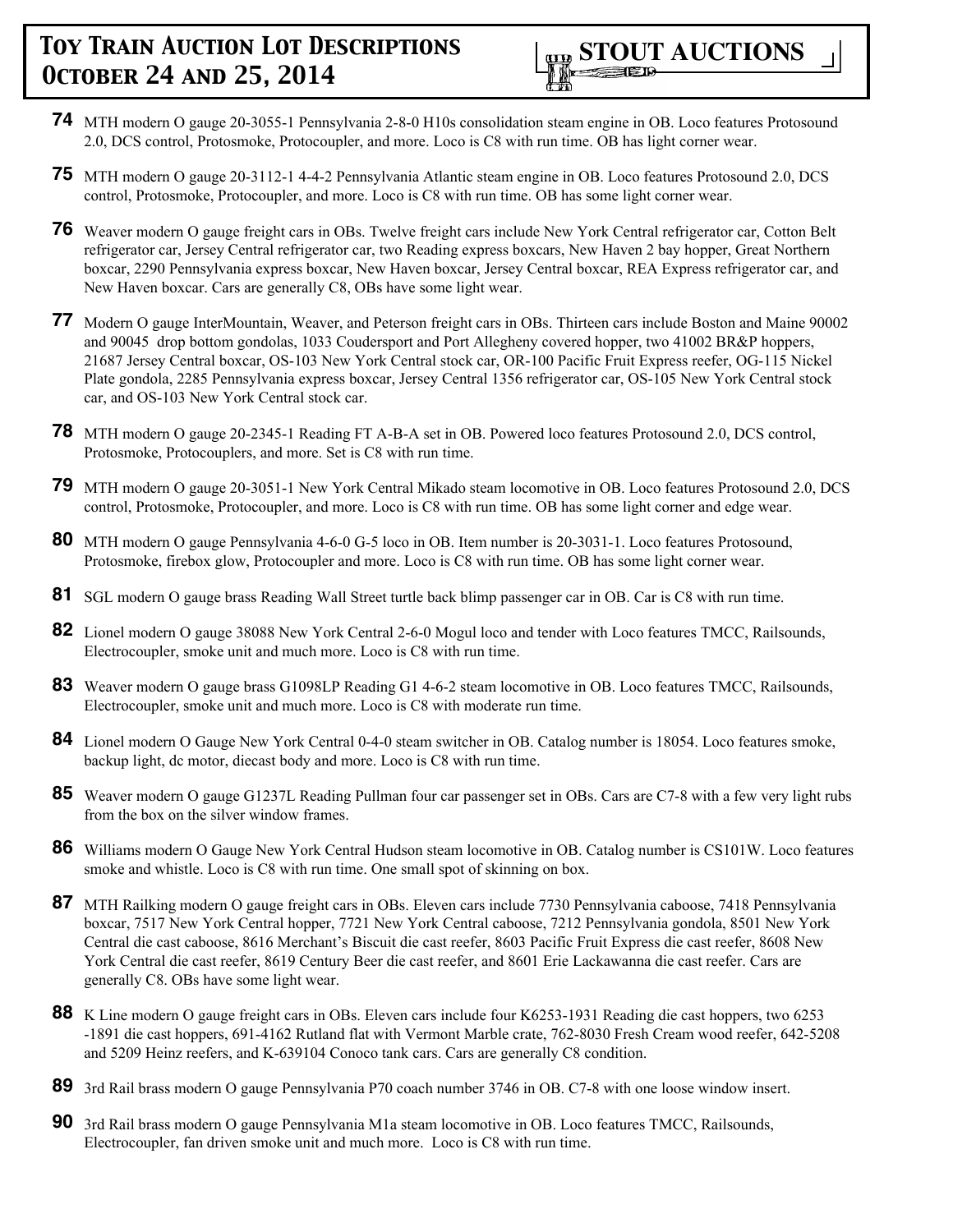

- **91** Lionel modern O Gauge New York Central passenger cars. Cars are for Commodore Vanderbilt loco. Cars include 19060 four pack and 19066 add on two pack and 19093 two car add on.
- **92** Lionel and MTH modern O Gauge coal accessories in OBs. Includes 32921 97 coal elevator and 30-9043 American Flyer coaling tower. Both are new in box C9-10.
- **93** MTH modern O gauge Madison combine and diner passenger two packs in OBs. Includes 20-4122 New York Central and 20-4158 Pennsylvania. Cars are C8 with run time.
- **94** MTH and Railking modern O gauge freight cars in OBs. Ten cars include 5534 A, B, C, and D die cast Sheffield Farms reefers, 91113 Pennsylvania N8 caboose, 93024 New York Central boxcar, 98024 Western Pacific gondola, 91049 Pennsylvania N8 caboose, 94028 Canfor reefer, and 91125 New York Central caboose. Cars are C8 to C9.
- **95** Lionel modern O gauge freight cars. Seven cars include modern 6417 Pennsylvania caboose missing box, 36206 REA boxcar, 19607 Sunoco tank car, 17600 New York Central caboose, 19645 Penn. Salt tank car, 19485 Pennsylvania culvert gondola, and Pecos River HR-0103-2 Southern Pacific boxcar. Trains are generally C8.
- **96** K Line modern O gauge K3480-0001 Pennsylvania B6 steam locomotive in OB. Loco features TMCC, Railsounds, Electrocoupler, smoke unit and much more. C8 with run time.
- **97** Lionel modern O gauge freight cars in OB. Nine freight cars include 51702 Pennsylvania N-8 caboose, 51402 Chesapeake and Ohio stock car, 17335 New Haven milk car, 17244 Santa Fe boxcar, 17233 Western Pacific boxcar, 17013 New York Central graffiti hopper, 17351 Santa Fe steel reefer, 17336 Pacific Fruit Express reefer, and 17021 New York Central hopper. Cars are generally C8.
- **98** Modern O gauge freight cars from Atlas O, K Line, Crown, Lionel and others. Includes 5705 Ball reefer, Intermountain Nickel Plate boxcar kit, O-15 Ambroid Delaware and Hudson caboose kit, 8552 Swift reefer, OB-100 crown Santa Fe boxcar, Crown Southern Pacific Pacific Fruit Express reefer, OB-108 Crown New York Central boxcar, 6709-1 Blatz refrigerator car 6452-2 Burlington boxcar, 642-5203 Heinz reefer, 623-1891 Pennsylvania die cast hopper, and 6255-1091 Baltimore and Ohio die cast hopper. Cars are C7 to C9.
- **99** Lionel modern O Gauge 18005 New York Central 700E Hudson in OB. Loco comes with display case. Loco is C8 with run time. OB has light wear on the end flaps.
- **100** Lionel modern O Gauge 18026 Dreyfuss Hudson two rail version including; 18026 NYC 4-6-4 Dreyfuss Hudson loco with tender in OB. . Loco very light wheel marks, C8-9, however one very light scuff on the nose of the loco. Lionel Trains, Inc. only produced 500 of these Dreyfuss Hudson engines. This model is number 20, and this was a one owner locomotive. Also includes wooden case, roller base display, and poster.
- **101** Modern On30 freight cars in OBs. Includes 27514 Pennsylvania stock car, 27723 Colorado and Southern caboose, 27323 Colorado and Southern flat, 23223 Colorado and Southern gondola, 27023 Colorado and Southern boxcar, 27199 undecorated tank car, partially built O-364 La Belle D&IR combine, and two unbuilt O-356 Soo Line coaches. Trains are C8 to C10.
- **102** Modern On30 and On2 freight car kits in OBs. Manufactures include Tomalco, Classic Miniatures, Slim Gauge Productions, Scale Rail Models, and Scale Railway Equipment co. Eleven cars include 06299 Rio Grande work gondola, 6700 series Rio Grande flat, On3-6 Rio Grande stock car, On3-2 Rio Grande refrigerator car, On3-4 Rio Grande high side gondola, On3-5 Rio Grande flat, 3310 ore car, 233 Rio Grande short caboose, On2 Monson RR flat car, SR-501 and 502 Bridgeton & Harrison tank and flat car. Kits are C9-10.
- **103** Really nice group of O gauge building kits and scratch building parts, Highlights include American Models 478 interlocking tower kit, Color Craft 6004 interlocking tower kit, Liberty Models gondola kit, numerous O scale and On30 truck sets, five new packs of Kadee couplers, five QSI ACRU reversing units, bags of scale On30 ties, and a large box filled with at least \$100 worth of Evergreen plastic sheeting, tubing, siding, windows, and more. See photos for best description.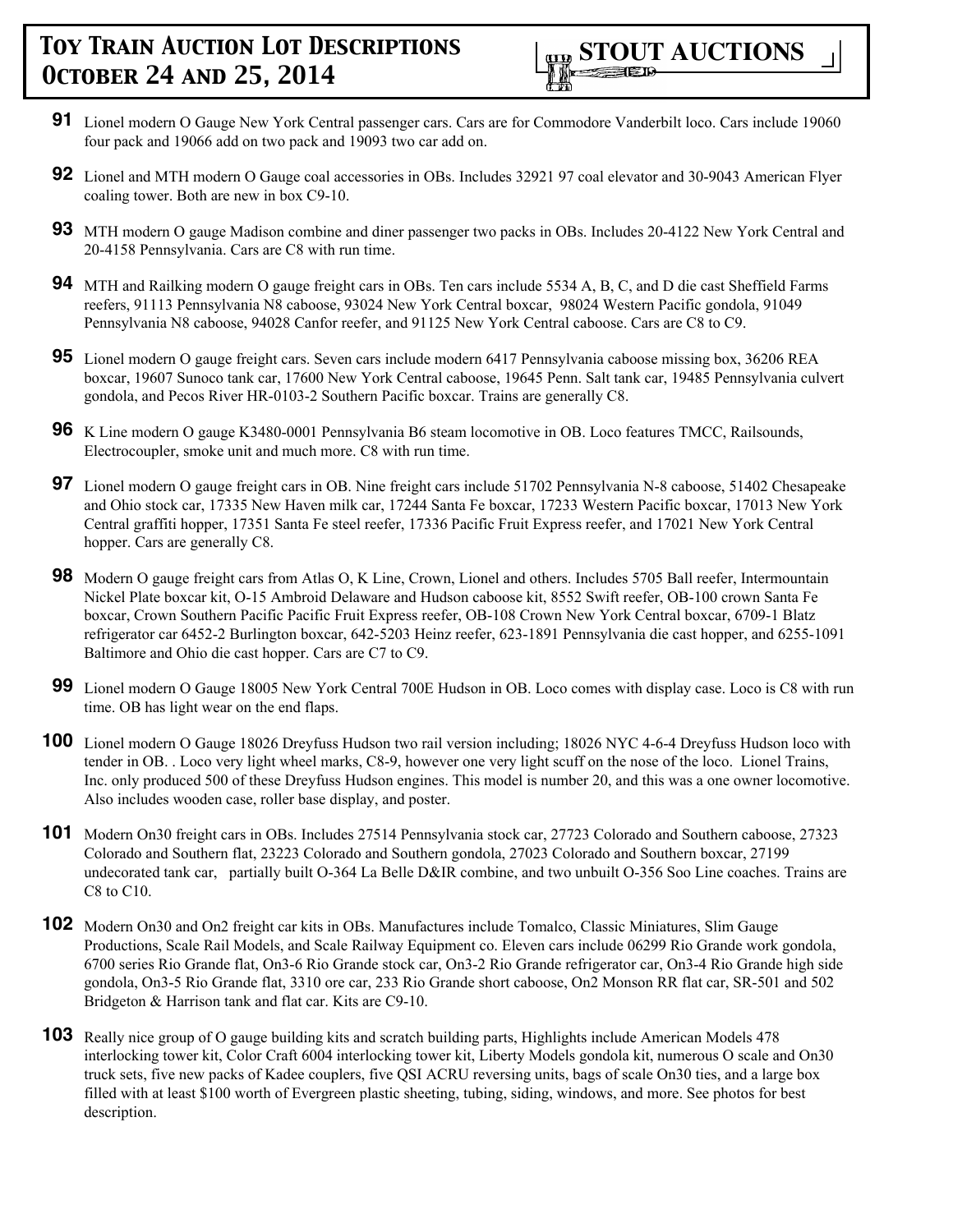- **104** Northwest Short Lines tools. Includes Sensipress+ with 22 heads, The Riveter +, The Dupli-Cutter, and The Copper. All used but look complete C8.
- **105** Modern O gauge Ross, Curtis and Gargraves switches. Includes Ross 072 right hand switch, three Ross Regular right hand switches, Ross right hand 0-72 / 0-54 curved switch, 0-54 / 0-54 curved left hand switch, premier 6 curved left hand curved switch, 0-72 / 0-54 left hand curved switch, and three Gargraves wide radius right hand switches. Layout used C8. Also included is nine switch machines Tortise and Hankscraft.
- 106 Modern O gauge track and power supplies. Includes MRC Control Master 20 transformer, fifteen full straight sections of Gargraves track, nineteen 072 Ross curves, twelve performed Gargraves 072 curves, and a handful of cut and bent sections. Layout used C8.
- **107** Three modern O gauge display cases. Includes 30, 18, and 43 inch cases. No major cracks or breaks.
- **108** Three modern O gauge display cases. Includes 26, 32, and 32 inch cases. No major cracks or breaks.
- **109** O gauge buildings and more. Includes four buildings, three appear to be hand built / kits, one is a plastic kit. Also included is 24193 Lionel railroad people pack, and 32902 construction zone signs. C8.
- **110** MTH modern O gauge West Virginian Pulp and Paper log cars in OBs. Nine cars include three 98101, two 98103A, two 98103B, and two 98103C. Cars are C8+ to C10. OBs have some light corner and edge wear.
- **111** Lionel modern O gauge 11722 Girls Train reissue in OB. Set is factory sealed in plastic C10.
- **112** Lionel modern O gauge Girls Train add on cars in OBs. Six cars include 37032 operating barrel car, 19357 Norfolk and Western hopper, 37001 animated gondola, 36118 stock car, 19559 stock car, and 26164 tank car. Cars are C8 to C10.
- **113** Lionel modern O Gauge Monon Alco C-420 in OB. Catalog number is 28505. Loco features TMCC, fan driven smoke, Electrocouplers, and more. Loco is C8 with some run time. OB has corner wear.
- **114** Lionel modern O gauge Monon freight cars in OBs. Eleven cars include two 19811 Monon operating brakeman cars, 17266 boxcar, 27039 offset hopper, three 19289 boxcars, two 9218 mail delivery cars, and two 9230 boxcars, one has some mildew and rust on the frame. Cars are C7 to C8. OBs have some light corner and edge wear.
- **115** Lionel modern O gauge Illinois Central locos and passenger cars. Includes two 8030 GP-9 locos, one with OB, seven passenger cars including 16042, 16043, 16044, 16045, 16047, and 16043 all in OBs. Also included is 9160 caboose. Trains are C7-8.
- **116** Modern O gauge freight cars from Lionel and K Line. Sixteen cars total including 6439 Reading caboose, 9181 Boston and Maine NETCA caboose, modern Southern Pacific 6464-225, 9301 mail car, 16617 Chicago and Northwestern with ETD, 19809 Erie Lackawanna operating boxcar, 29267 6464 three pack, 29211 Boston and Maine boxcar, 19611 Gulf tank car, 9181 Boston and Maine caboose, Pullman Standard boxcar, and 9452 Western Pacific boxcar. K Line cars include 75034 Santa Fe reefer and 6414 Southern Pacific boxcar. Cars are C7-8. Four cars missing OBs.
- **117** Lionel modern O gauge accessories in OBs. Includes 12944 Sunoco oil derrick, 12772 truss bridge, 2110 trestle set, and 12717 track bumpers. C7-8.
- **118** MTH Railking modern O gauge operating accessories in OBs. Includes 30-9105 Mel's Diner and 30-9102 operating fire house. Accessories are C7-8, OBs have some water damage, but accessories were not in boxes when damage. occurred.
- **119** Lionel modern O gauge 28565 Rock Island GP-7 diesel locomotive in OB. Loco features Legacy control, Legacy Railsounds, fan driven smoke unit, Electrocouplers, and much more. Loco is C7-8 with moderate run time and a few small paint nicks on the handrails. OB has wear and sun fading.
- **120** Lionel modern O gauge 12948 313 Bascule bridge in OB. Bridge is layout used C8. OB has some light wear, sun fading, and stains.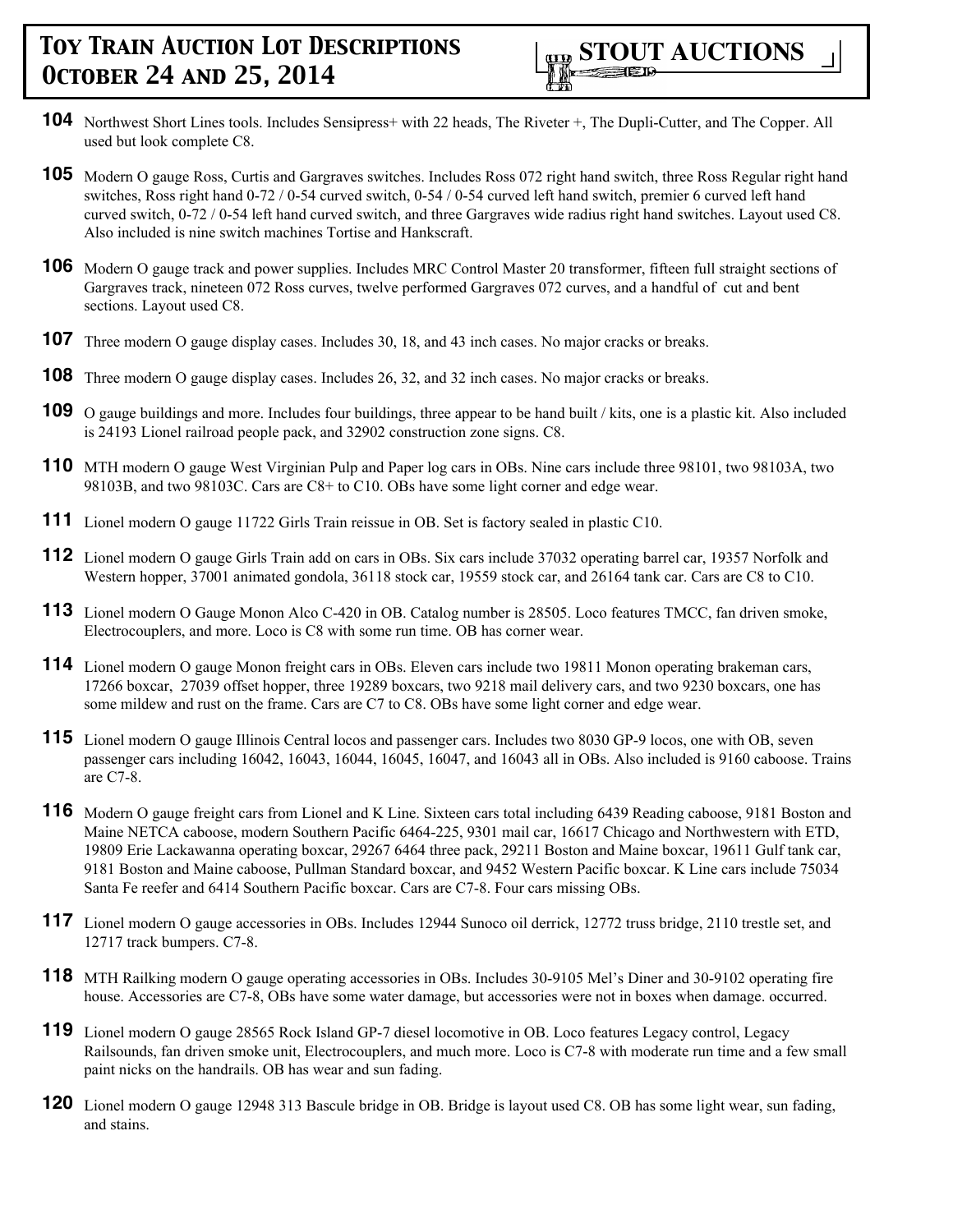

- **121** MTH modern O gauge 20-2313-1 Rock Island BL-2 diesel locomotive in OB. Loco features Protosound 2.0, DCS control, Protosmoke, Protocouplers, and more. Loco is C8 with run time.
- **122** MTH Railking modern O gauge 30-2022-1 Rock Island RS-3 diesel locomotive in OB. Loco features Protosound 2.0, DCS control, Protosmoke, Protocouplers, and more. Loco is C8-9 with little if any run time.
- **123** Weaver modern O gauge Rock Island USRA 0-6-0 steam locomotive in OB. Loco is C7 with detached bell and one detached pickup roller. Both are in OBs. OBs have some wear.
- **124** Lionel modern O gauge 31795 100th Anniversary Grand Central Terminal model in OB. Open but unused C9.
- **125** Lionel modern O gauge hobo accessories in OBs. Includes 14080 Hobo Hotel, 14161 smoking Hobo shack, and 24151 Hobo campfire. Accessories are C7-8. Items look complete, but can not guarantee all figures are present.
- **126** Lionel modern O Gauge Rock Island 18001 Northern locomotive in OB. Loco features smoke, whistle, and sound of steam. Loco is C7 with paint chips, a small ding to one upper corner of the tender. OB has shelf wear.
- **127** Lionel modern O gauge Rock Island diesel locomotives in OBs. Includes 8068 LCCA GP-20, and two 8860 NW-2 switchers. Locos are C7 to lower C8, a few small paint chips on the frames. OBs have mild shelf wear.
- **128** Lionel modern O gauge 14173 operating drawbridges in OBs. Both are C8-9 with light use.
- **129** MTH modern O gauge MT-2127LP Rock Island EMD F-3 AA units in original box and MT-2127L dummy and 20-2127 -4 powered Rock Island B units in original boxes. Loco features Protosound, Protocouplers, and much more. Locos are C8 with run time. OBs have some corner and edge wear.
- **130** Railking modern O Gauge Rock Island Aerotrain in OB. Catalog number is 30-2675-1. Set features Protosound 2.0, DCS control, and more. Train is C8 condition with some run time. OB is worn with some light staining.
- **131** MTH Railking modern O gauge freight cars in OBs. Eight cars include 30-75392 Rock Island map hopper, 74032 Rock Island boxcar, 76547 Rock Island flat with trailer, 74136 John Deere boxcar, 76023 Rock Island flat with trailer, 74728 Western Pacific boxcar, 76180 Western Pacific flat with trailer, and 75240 Rock Island hopper. Cars are generally C8. OBs have mild to moderate wear.
- **132** MTH Premier modern O gauge freight cars in OB. Ten Rock Island freight cars include two 97494 hoppers, two 91067 cabooses, 91086 caboose, 98087 drop bottom gondola, 98960 gondola with coil steel, 97103 Rock Island, 93548 Rock Island waffle boxcar, and 94510 stock car. Cars are C7 to C10, 97103 missing insert with moderately worn box.
- **133** Lionel modern O gauge LCCA 58532 Lou Caponi Signature Edition Reading coal train set in OB. Set was only opened for inspection and appears unrun.
- **134** K Line modern O gauge die cast Rock Island freight cars in OBs. Nine cars include three 652-1392 gondolas, three 652 -1391 gondolas, 692-1391 depressed center flat, 623-1391 Rock Island hopper, and 652-1393 gondola. Cars are generally C8. OBs have some mild to moderate corner and edge wear.
- **135** MTH Railking modern O gauge Rock Island E-8 A-B-A diesel locomotive set in OBs. Catalog numbers are 30-2187-1 and -3 . Powered loco features Protosound 2.0, DCS control, Protosmoke, Protocouplers, and more. Locos are C8-9 with light run time. OBs have light corner wear.
- **136** MTH Railking modern O gauge Rock Island streamlined passenger set in OBs. Eight cars include 30-6754 four car set, 6756 coach, 6757 vista dome, and 6755 sleeper / diner two car add on set. Cars are C7-8 with moderate run time. OBs have mild wear.
- **137** Lionel modern O gauge oil accessories in OBs. Includes 24112 oil field with bubble tubes, 22997 oil drum loader missing drums and controller, and 32990 oil derrick missing signs and drums. Items are C7 to C7+. OBs have sun fading, some wear and a few small rips.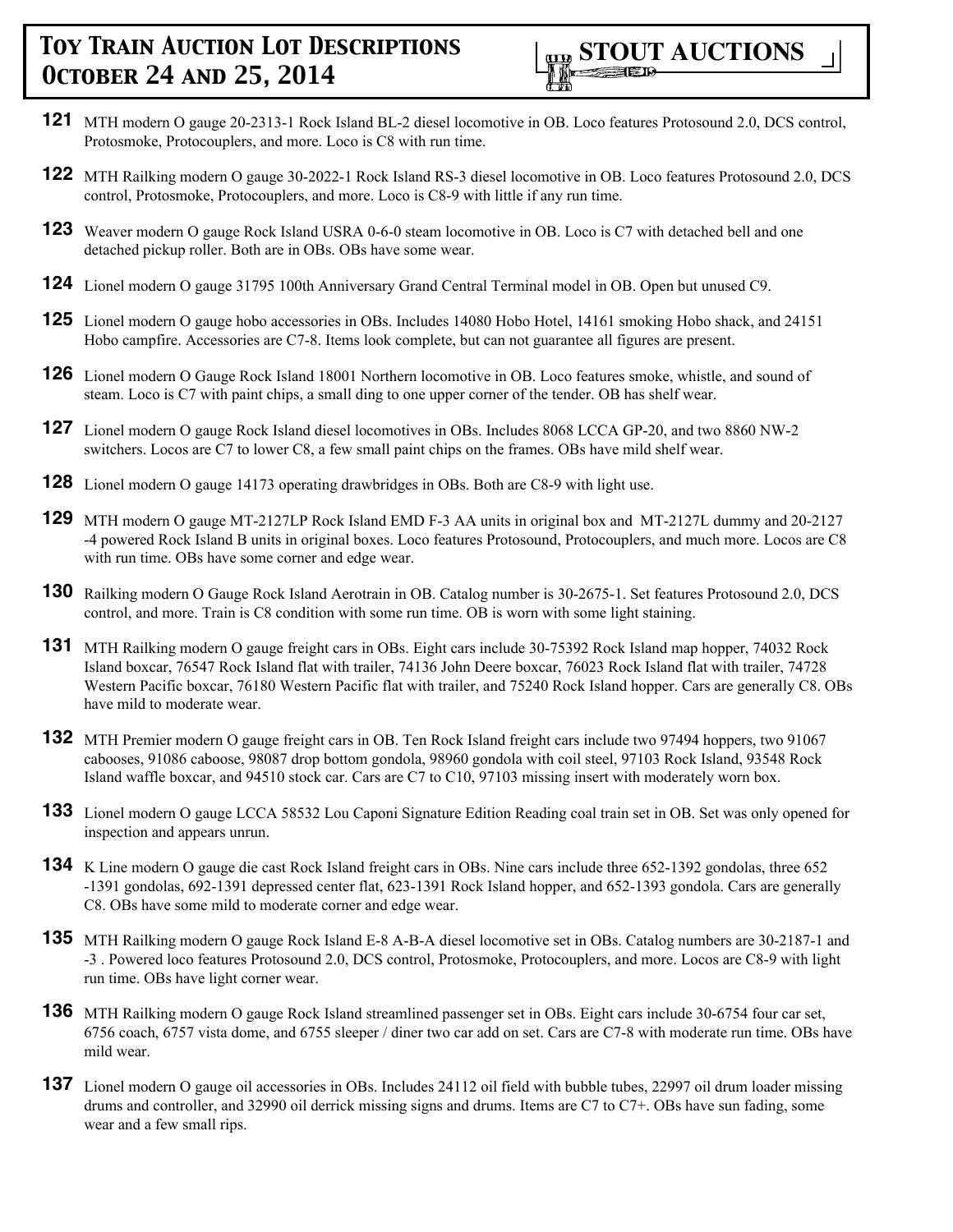

- **138** Korber modern O gauge building kits in OBs. Three kits include open but complete 916 General Light and Power, sealed 967 Shoe Factory, and 954 Buck Island Canning Co which is also sealed. Kits are C9-10.
- **139** MTH Railking modern O gauge 30-2228-1 Rock Island E-3 A-A diesel locomotive set in OB. Powered loco features Protosound 2.0, DCS control, Protocouplers, and more. Locos are C8 with run time. OB has light wear, inner carton is partially melted at edge.
- **140** Lionel modern O gauge Rock Island jet powered RDC and coaches in OB. Catalog number is 38425 and 35498. One car powered with sound. Trains are C8 with run time. OBs have some light corner wear. Also included is 35497 combine not shown in photos.
- **141** MTH Railking modern O gauge Rock Island Golden Rocket passenger cars in OBs. Seven cars include 30-6708 four car set, 6710 sleeper / diner add on, and 6729 vista dome. Cars are C8 with run time. OBs have some corner and edge wear.
- **142** Lionel modern O gauge operating coal accessories in OBs. Includes 32921 97 missing controller, 14107 497, and 14105 456R coal ramp. Items are C7-8 condition. OBs have some sun fading and wear.
- **143** Lionel modern O gauge operating cars in OBs. Includes 36739 Postwar Celebration Series log dump car, 36764 Westside Lumber log dump car, 36886 Western Pacific coal dump car, 36727 Weyerhaeuser Moe and Joe operating lumber car, and 28806 Weyerhaeuser log dump car. Cars are generally C8, although some logs missing and three OBs have sun fading.
- **144** Lionel modern O gauge Christmas accessories in OBs. Includes 14079 North Pole pylon which has been disassembled, all parts appear to be present, but may need repairs, 34164 nut cracker gateman, 14261 Christmas tree lot, and 14289 Santa operating gate man. Items are C6 to lower C8. OBs have some wear, sun fading and a few small rips.
- **145** Lionel modern O gauge signals in OBs. Nine signals include 14098 crossing gates, two 62162 crossing gates, two 12894 signal bridges, two 12727 semaphores, and two 12832 target signals. Signals are C8, most missing contactors.
- **146** MTH Railking modern O gauge buildings in OBs. Three buildings include 9084 red and gray Brewery, 9068 A&W Rootbeer stand, and 9034 original McDonalds. Layout used C8. OBs have some wear and light sun fading.
- **147** Lionel modern O gauge No. 8004 Rock Island and Peoria 4-4-0 steam locomotive and tender with 9559 combine, 9560 and 9561 passenger cars. Cars and loco are C7-8 with run time. OBs are worn with stickers.
- **148** Lionel modern O gauge LCCA Dallas 2011 banquet cars and 1997 motorized van in OB. Includes two 72512 Richard Kughn boxcars, one signed by Angela Trotta Thomas, 72511 Santa Fe Treasury car, 72511 Alamo mint registration car, and 52108 motorized van in sun faded and water damaged OB. Van OB has signatures of Richard Kughn, Lenny Dean, Al Otten, etc. Cars are C9-10, See photos for best description.
- **149** Lionel modern O gauge operating accessories in OBs. Four items include 37123 Weyerhaeuser saw mill, 32989 saw mill missing roof, 12915 164 log loader which appears to be non operational and missing controller, and 24152 log loader. OBs are worn, sun faded and one missing end flap.
- **150** Lionel modern O gauge Rock Island freight cars in OB. Ten cars include three 16473 ore cars, 52427 Chicagoland Lionel Railroad Club Rocket express boxcar, 17067 offset hopper, 25026 boxcar, 27083 PS-2 hopper, 27215 PS-1 boxcar, 27600 bay window caboose, and 17480 PS-5 gondola. Trains are C8 to C10. A few OBs are sun faded.
- **151** Lionel modern O gauge freight cars in OB. Ten freight cars include 19530 Rock Island stock car, 17118 ADM hopper, 17905 ADM tank car, two 17603 Rock Island cabooses, 16539 Western Pacific caboose, 16751 Airex Sports TV car, two 17122 Rock Island hoppers, and 52057 TTOS Western Pacific boxcar. Cars are C&-8. OBs have some mild wear and sun fading.
- **152** Lionel modern O gauge freight cars in OB. Ten freight cars include 19269 Rock Island boxcar, 37038 Rock Island searchlight, 25003 Western Pacific boxcar, 19260 Western Pacific boxcar, two 16187 Linex tank cars, 19835 Fedex animated boxcar, 36177 Western Pacific tank car, 26064 Rock Island flat with trailer, and two 26064 Rock Island flat cars. Cars are generally C8, a few C7 and a few C9-10. OBs have mild wear and sun fading.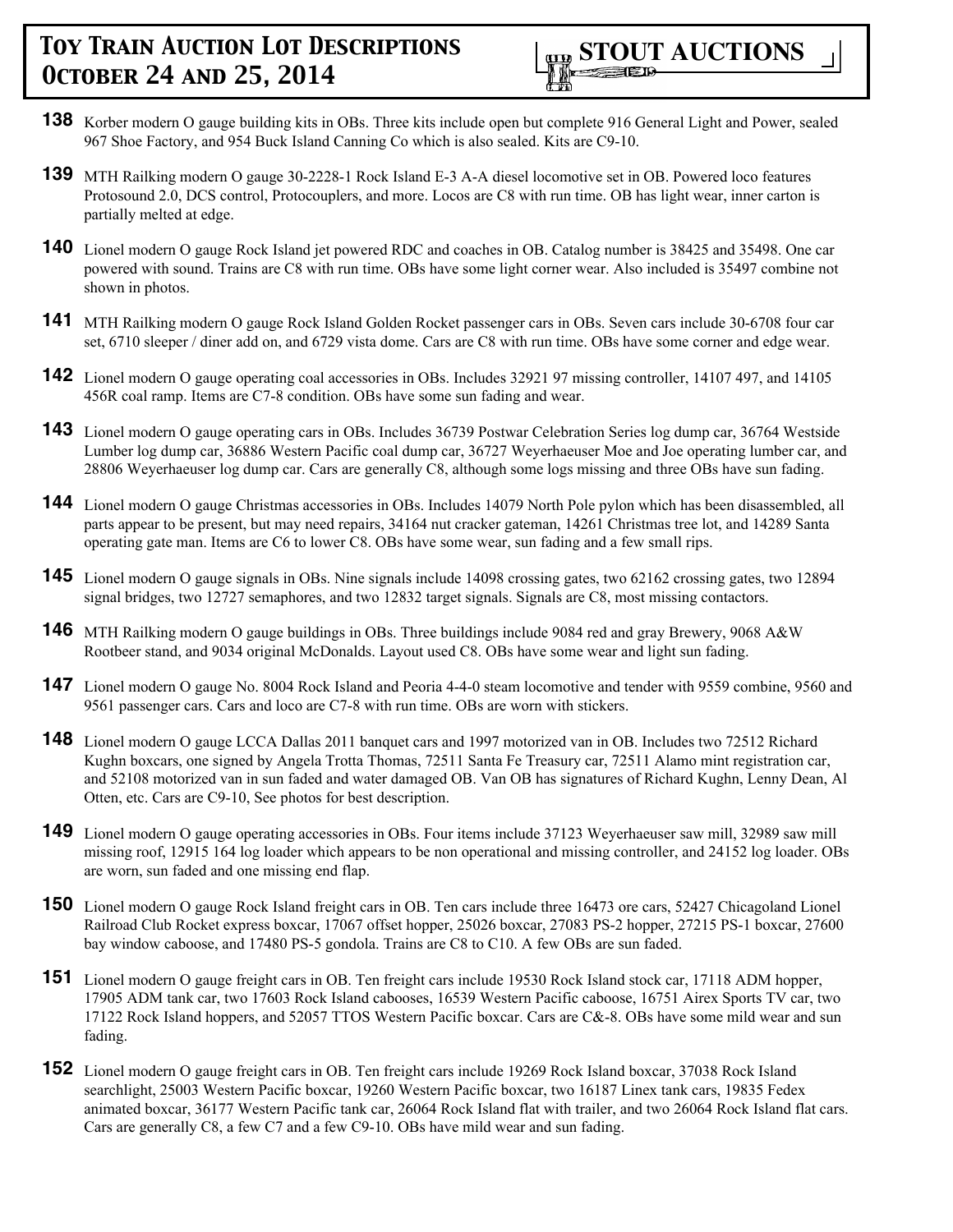- **153** MTH Railking modern O gauge 30-9113 Citgo operating gas station and 30-9040 Greyhound station both in OBs. Layout used C8. OBs have corner and edge wear.
- **154** MTH Railking modern O gauge buildings in OBs. Nine houses include 9047, 9080, 9076, 9079 9023, white and red farm house, 9045, 9044, and 9083. Houses are layout used C8. OBs have some mild wear.
- **155** MTH Railking modern O gauge buildings in OBs. Five buildings includes 30-9142 operating house on fire, 90047 dry goods transfer warehouse, 90007 public works building, 9099 police station, and 9017 First City bank. Buildings are layout used C8. OBs have wear and light water staining on one box. Houses are layout used C8. OBs have some mild wear.
- **156** MTH Railking modern O gauge buildings in OBs. Eleven homes and buildings include 9035, 9007, 9016, 90022, 9015, 9008, 90003, 9018, 9011, country church, and blue farm house.
- **157** Lionel modern O gauge custom painted Rock Island H16-44 diesel locomotive in OB. Started life as New York Central 28836. Loco features TMCC, Railsounds, Electrocouplers, and much more. Loco is C7-8 with a few paint nicks on the hand rails. OB is sun faded and worn.
- **158** MTH Railking modern O gauge 30-2923-1 Rock Island SW-1 switcher in OB. Loco features Protosound 2.0, DCS control, Protocouplers, and more. Loco is C8 with light run time. OB has light corner and edge wear.
- **159** Weaver modern O gauge Rock Island SD-40-2 diesel locomotive in OB. Features horn, constant voltage lights, electronic reverse and more. Loco is C8 with run time, however missing brake wheel from side of nose. OB has mild corner and edge wear.
- **160** Weaver modern O gauge The Rock freight cars in OBs. Thirteen cars include 6004, 05, and 06 boxcars, three PS-2 short hoppers, and seven three bay U3909 coal hoppers. Cars are C8 to C10.
- **161** Weaver modern O gauge The Rock freight cars in OBs. Thirteen cars include three 50' foot boxcars, four U3707 PS-2 hoppers in blue, three four bay hoppers in white, and three four bay hoppers in blue. Cars are generally C8 to C9.
- **162** Weaver modern O gauge Rock Island VO-1000 diesel locomotive in OB. Loco features TMCC, Railsounds, Electrocouplers, and much more. Loco is cab number 764 and is C8 with run time. OB has some moderate wear. Also included is a dummy VO-1000 with cab number 760 in C8 condition.
- **163** Weaver modern O gauge Rock Island freight cars in OBs. Seventeen cars include eleven PS-1 boxcars. The boxcars are a mix of red and green cars and a few variations of each. Also included are two U17005L wartime gondolas, TCA 40' flat with crates, two UU4322SD stock cars, and 4220 ex- troop sleeper. Cars are generally C8.
- **164** Lionel modern O gauge 31774 AEC Burro crane set factory sealed in OB C10.
- **165** Weaver modern O gauge U5555LP Rock Island RS-3 diesel locomotive in OB. Loco is custom weathered and looks great. Loco features TMCC, Railsounds, Electrocouplers, and much more. Loco is C8 with run time.
- **166** Lionel modern O gauge Nesquik cars in OBs. Five cars include 19898 operating milk car, 26070 flat with trailer, 17356 milk car, 19570 reefer, and 39426 flat with milk container. Cars are C8 to C10, however OBs have some wear and sun fading.
- **167** Atlas modern O gauge 6882-2 Rock Island RS-1 diesel locomotive in OB. Loco features TMCC, Railsounds, Electrocouplers, and much more. Loco is C8 with run time.
- **168** Atlas modern O gauge Rock Island 1135-2 and 1185-1 Rock Island GP-35 power and dummy pair in OBs. Powered loco features TMCC, Railsounds, Electrocouplers, and much more. Locos are lower C8 with run time, one slightly bent horn and small hand rail paint chip noted on the powered unit. OB have light wear and mild sun fading.
- **169** K Line modern O gauge K-1732 Rock Island Rocky Mountain Rocket set. Includes basic set and add on A unit and two extra cars. Missing track and transformer. Trains are C7-8 with moderate run time. Set box is mildly worn with moderate sun fading.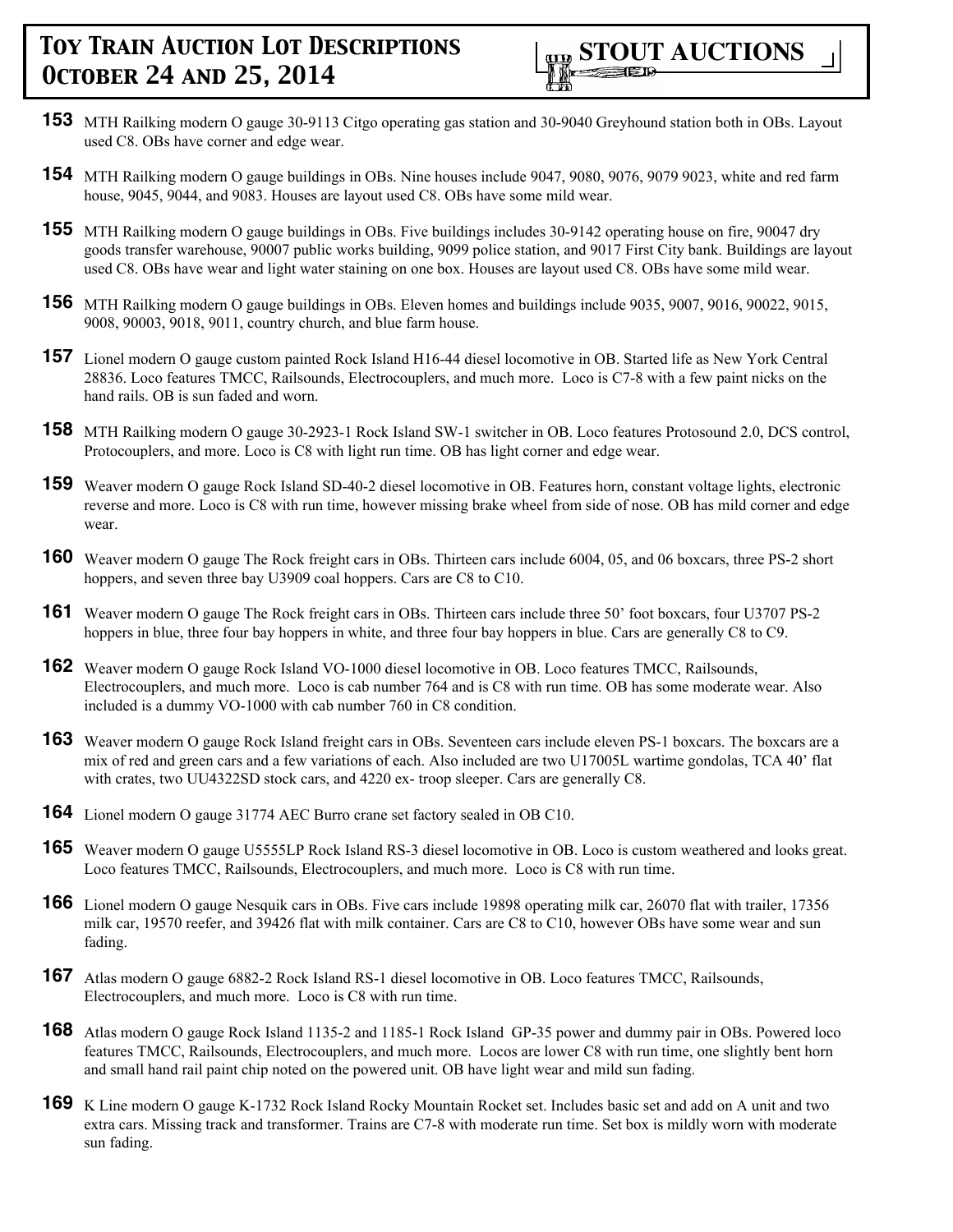

- **170** MTH modern O gauge 20-2169-1 Rock Island E-8 A-B-A set in OB. Powered loco features Protosound, Protosmoke, Protocouplers, and more. Trains are C8 with run time. OB has light corner wear.
- **171** Modern O gauge custom Rock Island F-7 A-B set. Atlas shells with Weaver drive train. C7 with run time. One loose step in OB.
- **172** MTH modern O gauge Rock Island eight car streamlined passenger car set in OB. Includes 20-6512 five car set and 20 -6612 sleeper / diner set and 20-6712 vista dome. Cars are C8 with moderate run time.
- **173** Lionel modern O gauge 14102 #175 rocket launcher in OB. Launcher features smoke, sound, and lights. Unit is C8 with layout use. OB has some wear.
- **174** Lionel modern O gauge 24111 swing bridge in OB. C8-9 with light layout use. OB is partially sun faded.
- **175** Williams modern O gauge Rock Island BL-2 diesel locomotives in OBs. Includes BL2-308 with True Blast II horn and bell, BL2-205 with horn, and dummy BL217 sealed in OB. Powered locos are C7-8 with mildly worn OBs and loose windshields, one partially sun faded.
- **176** Williams modern O gauge Rock Island GP-9 diesel locomotives factory sealed in OBs. Includes GP514 and GP522. Both have horns and are in C10 condition. OBs both sun faded on one end.
- **177** MTH modern O gauge Rock Island DL-109 diesel locomotive in OB. Catalog number is 20-2673-1. Powered loco features Protosound 2.0, DCS control, Protosmoke, Protocouplers, and more. Loco is C8-9 with light run time.
- **178** Williams modern O gauge Rock Island Alco FA A-B-A set in OBs. Set number is FA-3008. Powered locomotive features True Blast II horn and bell. Set is factory sealed C10. OB ends have light sun fading.
- **179** Williams modern O gauge E71009 Rock Island E7 A units with True Blast II in original box. Locos are C7-8 with a few nicks and very light foam residue on the nose. OB is lightly water damaged on one corner.
- **180** Atlas modern O gauge freight cars in OBs. Eight cars include 8862-2 Rock Island PS-1 boxcar, 8862-1 Rock Island PS-1 boxcar, 6537-1 and -2 Rock Island auto parts boxcar, two 0748-1 and -2 bay window caboose, 0508-1 Rock Island boxcar, and 503-2 Rock Island boxcar with partial water damaged box. Cars are generally C8. OBs have some light wear.
- **181** RMT modern O gauge Rock Island locos and caboose in OBs. Includes 4401 and 4402 powered Beep locos and 17048 caboose. Trains are C8. OBs have mild corner wear.
- **182** Williams modern O gauge Rock Island GP-9 locos in OBs. Includes 321 powered with horn, GP537 dummy, and 4501 The Rock. Locos are lower C8. OBs have some wear and light sun fading.
- **183** Lionel modern O gauge custom painted Rock Island FT A-B-A set in OB. Started as 24511. Powered loco features Railsounds. OBs are sun faded.
- **184** Atlas modern O gauge Steam Era Classic freight cars in OBs. Five cars include 8324-1 Rock Island boxcar, 8474-2 Rock Island 55 ton hopper, 8324-4 Rock Island boxcar, 8525B Rock Island reefer, and 8474-1 Rock Island 55 ton hopper. Cars are generally C8. OBs are lightly sun faded and have light corner wear.
- **185** Williams modern O gauge Rock Island GP-38 diesel locomotive pair in OB. Catalog numbers GP3806 and GP3823. Powered unit features horn. Locos are C8-9 with light run time. OBs have some sun fading.
- **186** K Line modern O gauge Rock Island Golden State locos and passenger cars. Includes Alco A and B unit without boxes, Golden Divan coach, 6015 combine, 5065 baggage, 427 Golden Harvest diner, 346 Golden Lyre, 2399 Golden Nugget, and 503 Golden Chariot. Trains are generally C8. OBs have light wear.
- **187** Railking and Lionel modern O / S gauge American Flyer reproduction accessories. Includes 49812 755 talking station, 9043 coaling tower, 9122 23796 sawmill without box, and 9119 787 log loader missing roof and controller. Items are C7 to C8.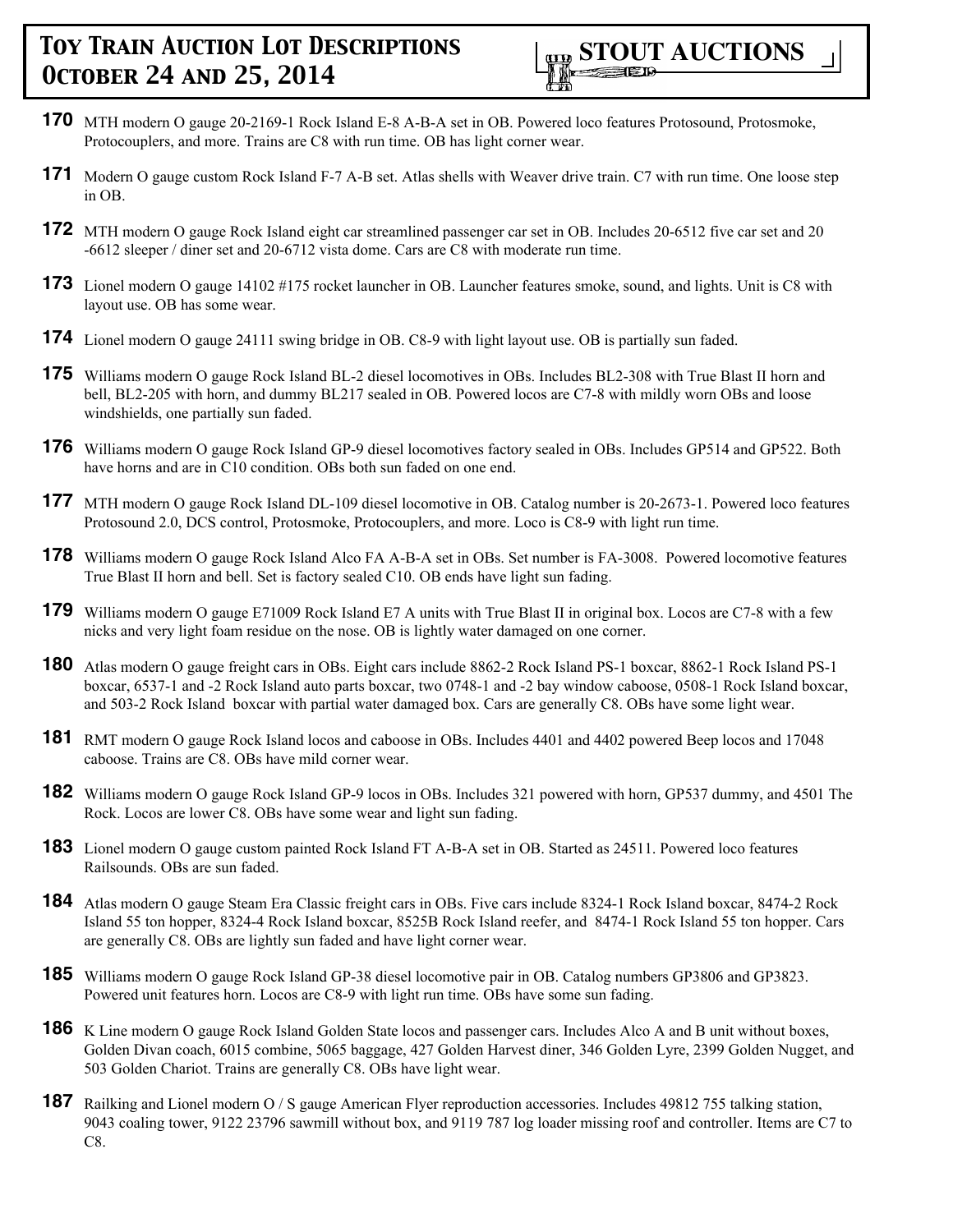

- **188** Lionel modern O gauge 30179 Rock Island freight set in OB. Set is missing track and transformer, but includes a duplicate powered locomotive. Locos both feature RTR Railsounds. Trains are C8-9.
- **189** Lionel and K line modern O gauge Rock Island sets in OBs. Includes K-1527 Route of The Rockets set missing track, and 31725 Rock Island Steam Freight which is the trains only, no track transformer, or accessories. Trains are C7-8. OBs have mild wear and some staining.
- **190** Lionel modern O gauge accessories in OBs. Nine items include two 24103 double flood lights, two 14092 floodlight towers, three 12927 yard light sets, 12958 industrial water tower, and 12878 operating control tower.
- **191** Lionel modern O gauge accessories in OBs. Includes 24135 operating lighthouse with a few small scuff marks on the tower, 37941 house under construction, 34112 fieldstone house, 34113 suburban house, and 37928 passenger station with sounds. Items are C7 to lower C8. OBs have some wear, sun fading, etc.
- **192** K Line modern O gauge Rock Island Golden State aluminum passenger cars in OBs. Six cars all with K4632 prefix include 4301 RPO, 0479 Golden Divian observation, 5065 baggage, 0427IC Golden Harvest diner, 3368 Imperial Terrace Pullman, and 6015 combine. Cars are C7-8 with moderate run time. OBs have light corner and edge wear.
- **193** Williams modern O gauge custom Rock Island aluminum passenger cars in OBs. Cars are C7-8, with some light wear to the name plates and a few small spots on roofs. OBs have mild wear and tape repairs.
- **194** Lionel modern O gauge Railsounds boxcars in OBs. Four cars include two 17214 diesel boxcars and two 16631 steam boxcars. Cars are C8. OBs have some sun fading and light moisture damage.
- **195** Modern O gauge custom Rock Island work train. Includes Williams GP421 GP-9 with horn, custom 8578 operating tamper, seven other cars include wheel car, boom car, two bunk cars, tool car, caboose and crane. Cars are generally C7-8. OBs have some wear and moisture damage.
- **196** K Line modern O gauge freight cars in OBs. Thirteen cars include 648103 Western Pacific boxcar, 6481100 Western Pacific boxcar, 648105 Western Pacific boxcar, 641-1391 Golden State boxcar, 22182 Rock Island gondola, 21633 Rock Island boxcar, 651-1391 Rock Island gondola, 6538 The Rock gondola, 21633 Rock Island boxcar, 6349 Rock tank car, two 6538 The Rock gondolas, and 675401 Campbells soup car. Cars are C8 to C10. A few OBs have light wear.
- **197** Lionel modern O gauge freight cars in OB. Fifteen freight cars include 9180 Rock caboose, 9782 Rock boxcar, two 9859 Pabst reefers, 19801 Poultry dispatch, 9782 Rock boxcar, three 9806 Rock boxcar, 9221 Poultry Dispatch, two 19232 Rock Island boxcars, two 5708 Armour reefers, and 19530 Rock Island stock car. Cars are C7-8. OBs have sun fading and light moisture damage.
- **198** Red Caboose modern O gauge RSH-530 Rock Island GP-9 diesel locomotive in OB. Loco is C8 condition with moderate run time. OB has light corner wear.
- **199** Modern O gauge trollies from Lionel and Industrial Rail. Includes 18431 Lionel Transit, 28434 Christmas Trolley, unboxed Lionel Village Trolley, and 14003 City Transport. C8. OBs have mild wear.
- **200** Lionel modern O gauge missile launching items. Includes 28411 missile launcher loco with TMCC and Electrocouplers, 26877 sound car without OB, 24234 missile firing range, and 14162 470 missile launching platform. Items are generally C8 condition. OBs have some light corner and edge wear.
- **201** Lionel modern O gauge freight cars in OB. Ten freight cars include 17180 Rock hopper, 17171 Lionel hopper, 37032 Pastel operating barrel car, 29960 Rock Island art boxcar, 17271 Rock boxcar, 17180 Rock hopper, 26087 Rock Island gondola with waste containers, 29429 Cambell's vat car, 27884 Rock Island stock car, and 36733 Christmas music boxcar. Cars are C8 to C10, however most OBs have sun fading and a few have light moisture damage.
- **202** Lionel modern O gauge freight cars in OB. Fifteen freight cars include seven 16678 Rock Island flats modified with Caterpillar loads, four 16519 modified Rock Island flats with John Deere loads, 19855 Christmas aquarium car, 52067 LOTS Burlington ice car, 19258 Rock Island boxcar, and 6109 Chesapeake and Ohio hopper. Cars are C7-8. OBs are sun faded with wear.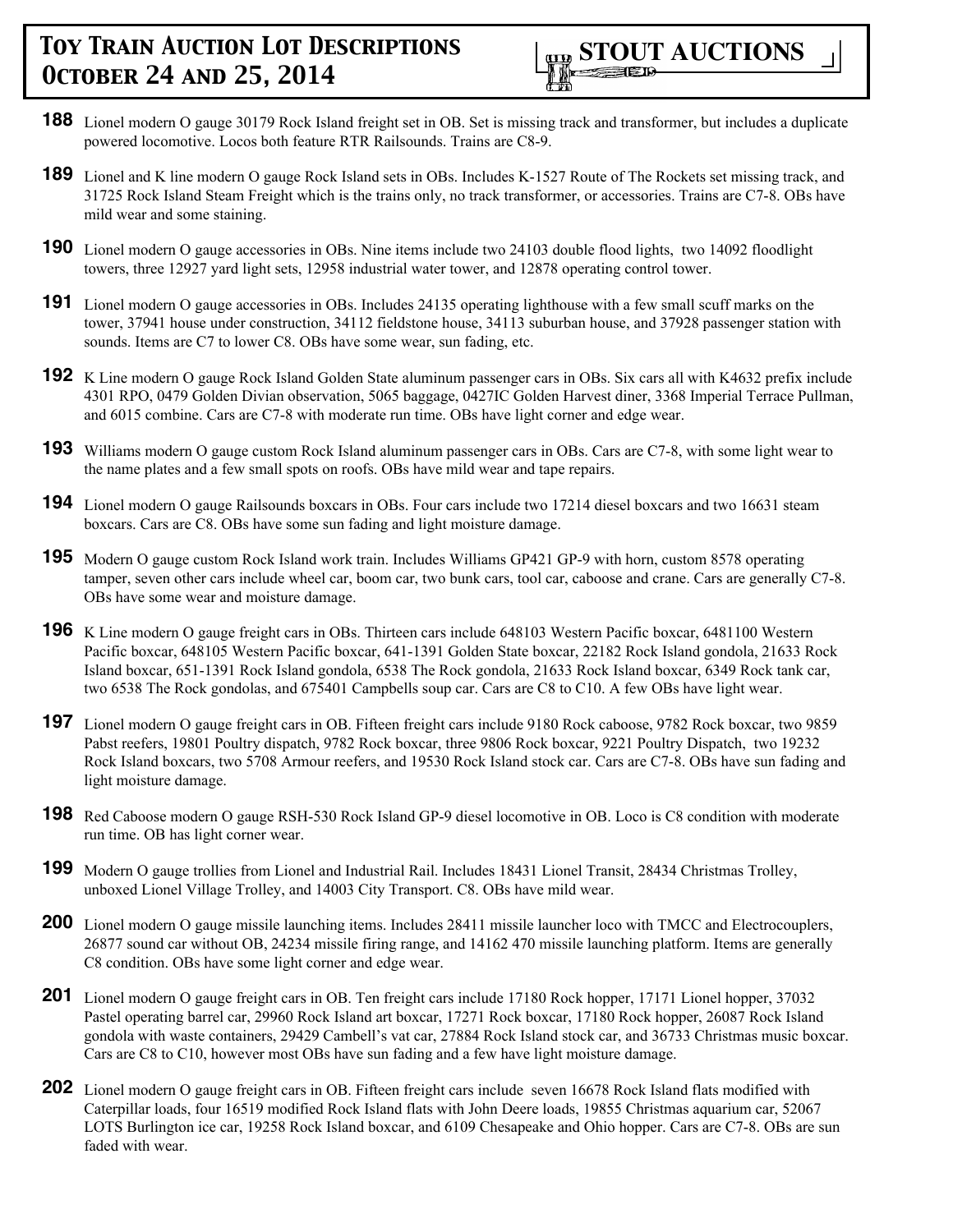

- **203** Large group of O gauge freight cars. Twenty five cars total, kit cars, KMT, Lionel, etc. All boxes are incorrect, but ends have been relabeled to match cars. Most cars Rock Island or Western Pacific. This is a General Condition lot meaning we have not graded or examined every item in the lot so the condition will typically vary from C6-7 with the possibility of an item or two in the lot having a lower or higher grade, General Condition lots cannot be returned.
- **204** Williams modern O gauge T44-08 Rock Island 44 tonner switcher in OB. Locomotive features True Blast II horn and bell. C8.
- **205** Weaver and Lionel modern O gauge Rock Island locomotives. Includes Weaver RS-3 in C7-8 condition with handrails in OB. Also includes custom painted Lionel Rock Island GP-7 with horn in C7-8 condition.
- **206** K Line modern O gauge New York Central aluminum passenger cars in OBs. Includes K4670-12572 David B Hill chair car and 4670-10689 Horatio Seymour diner. Cars are C8 with run time. OBs have light wear.
- **207** Group of 18 modern O gauge freight cars from Williams, K Line, Weaver, Red Caboose, Railking and others. Included is 55 Rock boxcar, 47978 Milwaukee Road operating boxcar, 121 Rock Island caboose, 56 Rock Island boxcar, 148 Rock caboose, HC08 Rock hopper, 6651 flat with missile, 611-1391 Rock Island caboose, 671-1391 Rock ore car, Atlas Rock Island kit boxcar, OC-109 Rock Island caboose, 79338 Army flat with operating helicopter, Rock ACF hopper, Rock Island hopper 7534, RC-208F Rock Island flat kit, KMT Rock Island boxcar kit, 3670 Rock Island boxcar kit, Bev Bel Rock Island boxcar with Atlas trucks, and 6349 Rock tank car. This is a General Condition lot meaning we have not graded or examined every item in the lot so the condition will typically be C7 with the possibility of an item or two in the lot having a lower or higher grade, General Condition lots cannot be returned.
- **208** Lionel modern O gauge Rock Island freight cars in OBs. Ten cars include 11882 hopper three pack, 17291 PS-1 boxcar, CTTG boxcars 5912, 6007, and 6103, 19269 boxcar, and two 16300 flat with fences. Trains are generally C8, some OBs have sun faded and two have light moisture damage.
- **209** Lionel modern O gauge freight cars most in OBs. Eleven cars include 9224 operating horse car with some rust on corral base, OB heavily water damaged, 19913 Christmas boxcar, 8999 Houston TTOS aquarium car, 16652 radar car, 16566 Army caboose, 16710 operating missile car, 16352 cruise missile car, 52581 Texas Special milk car, 29853 Postwar Celebration Series Big John cannon car, unboxed Army depressed center flat, and 36740 Postwar Celebration Series operating dump car.
- **210** Lionel modern O gauge Rock Island diesel locomotives. Six locos include two 8563 Alco A units, 8750 and 8751 Rock GP -7 power and dummy locos, and two 18907 44 ton switchers. Locos are C7 to lower C8. OBs have some wear and light staining.
- 211 K Line modern O gauge Rock Island freight cars in OB. Ten cars include 691-1393 flat with trailer, three 7608 reefers, 613-1391 caboose, 761-1392 boxcar, two 752-1391 die cast reefers, 761-1393 Rock Island boxcar, and 761-1391 express boxcar. Cars are generally C8. OBs have some mild wear.
- 212 K Line and MTH modern O gauge freight cars in OBs. Eleven cars in OB include 30-24561 flat with Abrams tank in incorrect OB, two 90033C Rock Island hoppers, 713-2011 Southern operating log dump car, 21664 Rock Island operating coal dump car, 713-1371 Milwaukee Road operating log dump car, 691-1392 The Rock flat with autos, 712-1251 Chesapeake and Ohio operating coal dump car, two The Rock Roadrailers, and 662-8012 Army flat with missile. Cars are generally C8, a few grade a bit higher, a few in the C7+ area. OBs have some mild to moderate wear.
- **213** Lionel modern O gauge switches and SC-2 switch controller. Includes 0-72 switch pair 65165 and 65166 in C10 condition, 5132 0-31 right hand switch in C8 condition, and 22980 SC-2 switch controller in used C8 condition.
- **214** Railking and Lionel modern O gauge bridges in OBs. Includes two 40-1031 rust arch bridges, 24117 covered bridge, 12772 truss bridge, 12755 trestle set, and 12730 girder bridge. Items are C7-8 OBs have some wear and sun fading.
- **215** Lionel modern O gauge 12948 313 Bascule bridge in OB. Bridge is layout used C8. OB has light wear.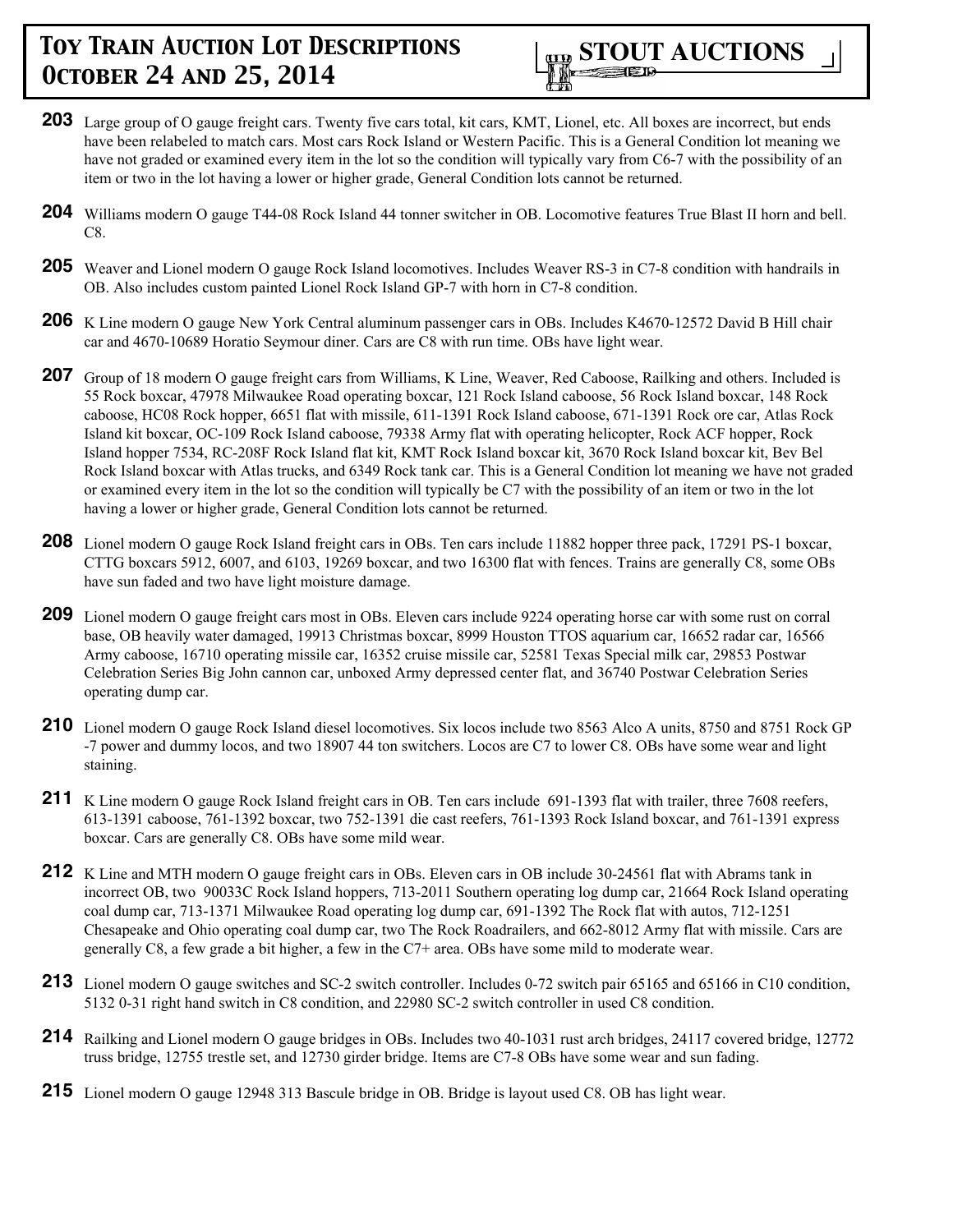- **216** MTH Railking modern O gauge accessories in OBs. Eight items include 9110 operating transfer dock, 9014 passenger station, 9107 operating station platform, 9097 gate tower, 9006 station platform, 11008 water column, 90008 work house, and 9006 passenger station platform. Items are C7-8. OBs have various degrees of wear.
- 217 K Line modern O gauge accessories in OBs. Includes two 42403 operating factories, 4060101 school. 22199 City Traction trolley barn, K-124 operating barrel loader, and 43006 tree house with one broken limb. Items are C7 to C8. OBs have very light to mild wear.
- **218** Lionel modern O gauge accessories in OBs. Seven items include 14113 transfer table, this is the bridge only, no track or controller, 14156 Lion Oil diesel fueling shed, 24105 track gang, 37100 barrel loader building, 12954 Linex wide oil tank, 12953 Linex tall oil tank, and 14255 sand tower. Items are C7 to C10.
- **219** Lionel and MTH modern O gauge signals and controllers in OBs. Includes 1093 banjo signal,two 1073 crossing gates missing bulbs, 14090 banjo signal, 12704 dwarf signal, three 14111 153IR controllers, and 45-1028 track activation device. OBs on the Railking signals are rough. Other boxes have light wear.
- **220** Lionel modern O gauge operating accessories in OBs. Includes 14065 operating Nuclear reactor, 22999 sound dispatching station, 14000 264 operating forklift and 19486 New York Central flat with lumber load. Accessories are C7 to C8, light scratches on the reactor base. OBs are sun faded with some wear.
- **221** Lionel modern O gauge accessories in OBs. Items include 12847 icing station, 12818 animated freight station, 2323 operating freight station, 12789 fork lift station missing pipes, 16898 flag pole with lights, and truck transfer depot without box. Accessories are C7-8. OBs have sun fading and wear.
- **222** Lionel and Walthers modern O gauge buildings and kits in OBs. Twelve items include 34111 fieldstone house, 52540 LCCA passenger shelter, 22902 Quonset hut, 22915 municipal building, 17506 BTS loading dock, 99531-31 RMT Army water tank, 933-3305 Brook Hill Dairy, 933-3304 Phoenix Fuel Oil Corp. 933-3308 Sur-Sweet Feeds, 933-2717 background building set, 933-2714 Dave's Super Service, and 933-2713 Palace Theater. Items are C7 to C8+.
- **223** Mixed lot of O gauge items from Lionel, Intermountain, QSI, and others. Includes OBRI3101 Rock Island AAR boxcar, QSI ACRU-E reverse unit, 555 Peerless station controller, four 14251 die cast truck sets, 49084 Chicago and Northwestern stock car with QSI sound, Westbrook Rock Island gondola kit, 12054 Fastrack operating track section, and 12038 Fastrack trestle set. Items are C8 to C10.
- **224** Lionel modern O gauge locos and inspection car in OBs. Includes 18610 Rock Island 0-4-0, 8304 4-4-2 steam locomotive, and customized 18463 hot rod inspection vehicle. Items are C7 to lower C8. OBs have wear, one detached flap and sun fading.
- **225** Die Cast 1:43rd vehicles. Twelve items total. Highlights include Athearn Rock Island box van, Corgi 05401 Beatles Yellow Submarine, First Response Rock Island police car, Texaco fire chief tug boat, and Corgi 54506 Hazmat bus. Items are C7-8. OBs have some sun fading.
- **226** Lionel modern O gauge 28556 Rock Island GP-7 dummy diesel locomotive in OB. Loco is C8. OB has one sun faded end.
- **227** Large cart lot with modern O gauge items. Includes Lionel plastic buildings, 37810 curved tunnel, three CW80 transformers, four K Line transformers, four modern girder bridges, crossing sets, partial K Line Conoco set with no loco or track, cars and accessories only, and a few other goodies such as Lionel tin signs. See photos for best description.
- **228** Lionel modern O gauge 18353 Pennsylvania E-33 rectifier locomotive in OB. Loco features TMCC, Railsounds, Electrocouplers, and much more. Loco is C8 with run time. OB has some light color transfer / skinning on one end.
- **229** Lionel modern O gauge 38658 General steam locomotive in OB. Loco is factory sealed C10. Loco features Trainsounds in the tender.
- **230** K Line modern O gauge K-4830A Santa Fe "The Chief" four car heavyweight set in OB. Cars are C8 with run time. OB has light corner and edge wear.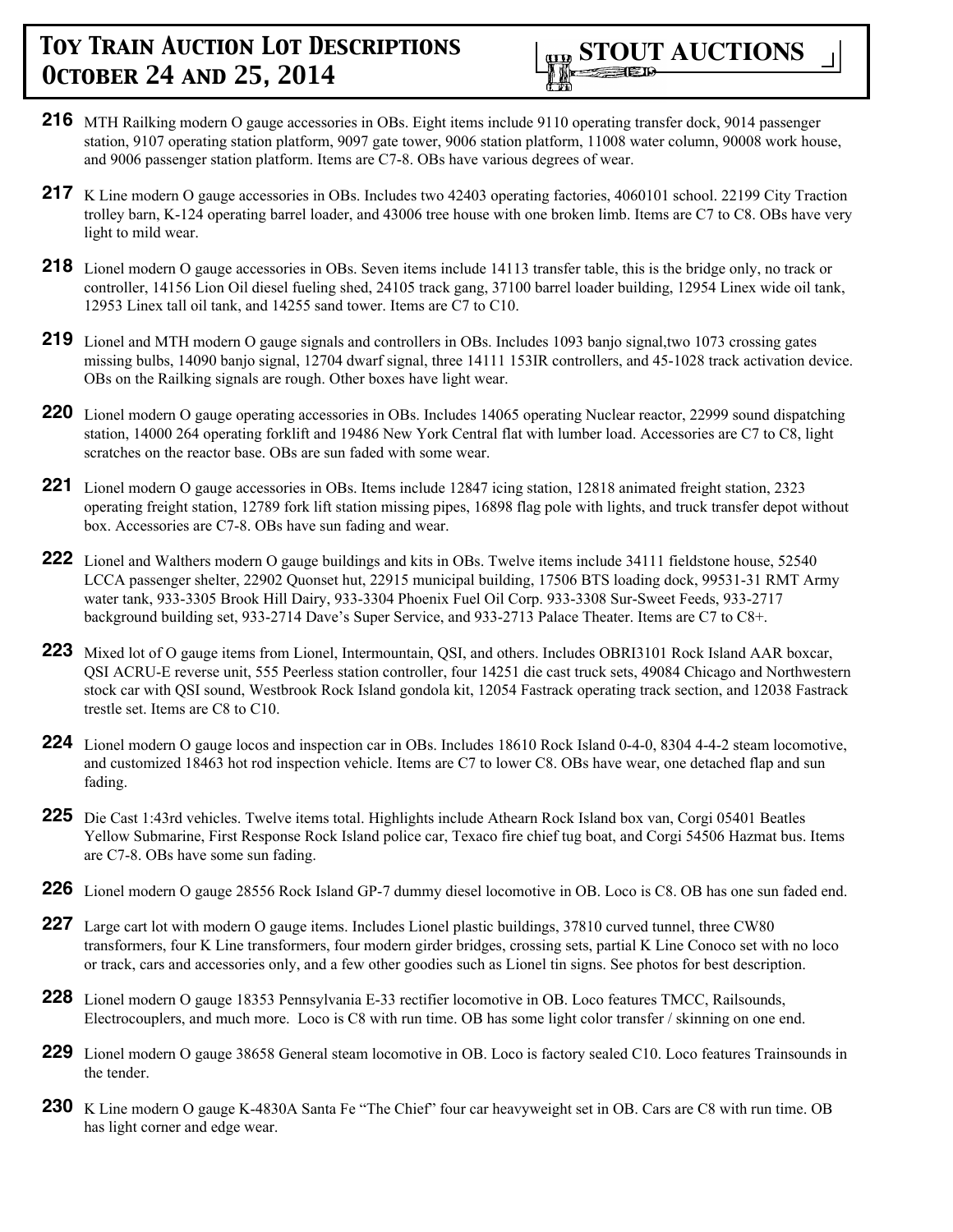

- **231** Lionel modern O gauge Shakespeare Express set number 30084. Set is sealed in the inner box. Loco includes smoke, whistle and headlight and three illuminated coaches. Set is factory sealed C10.
- **232** Lionel modern O gauge 29404 Bethlehem Steel hot metal three pack in OB. Cars are C10.
- **233** Lionel modern O gauge 14512 F3 ABA EMD Demo units. Loco features TMCC, Railsounds, Electrocouplers, and much more. Locos are factory sealed in plastic C10.
- **234** Lionel modern O gauge Southern Pacific 18265 Southern Pacific SD-70 diesel locomotive in OB. Loco features TMCC, Railsounds, Electrocouplers, and much more. Loco is factory wrapped in the OB C9-10. OB has a few scuffs.
- **235** Lionel modern O gauge 28655 Erie Berkshire Jr. steam locomotive in OB. Loco features Railsounds, smoke, and more. C8 with run time.
- **236** Lionel modern O gauge 18897 Christmas GP-7 diesel locomotive in OB. Loco features signal sounds pullmor motors and can be upgraded to TMCC. C8 with run time.
- **237** Lionel modern O gauge 18094 Baltimore and Ohio Atlantic steam locomotive in OB. Loco features TMCC, Railsounds, Electrocoupler, smoke unit and much more. Loco is C8 with run time.
- **238** MTH Railking modern O gauge scale Gulf Mobile and Ohio 30-2629-1 F-3 A-B-A diesel locomotive set in OB. Locos feature Protosound 2.0, DCS control, Protosmoke, Protocouplers, and more. Locos are factory wrapped in the OB C9-10. OBs has some mild corner and edge wear.
- **239** Lionel modern O gauge 31733 Jones and Laughlin steel slag train set in the OB. Features dockside loco with smoke, whistle and tree slag cars. Cars and loco are high C8-9 with light run time. Set box light scuffing on the lid.
- **240** Williams modern O gauge E7-200 Atlantic Coast Line E-7 A-A set in OB. Powered locomotive features True Blast II horn and bell. Locos are factory sealed in the the OB C10.
- **241** Lionel modern O Gauge Union Pacific F3 A-B-A set in OB. Catalog number is 24552. Locos feature TMCC control, Railsounds, Odyssey speed control and much more. Locos are factory wrapped in the OBs C10.
- **242** Lionel modern O gauge 11749 Western Maryland freight set. Includes Western Maryland GP20, four consecutively numbered hoppers, two numbered coal hoppers and Western Maryland caboose. OB is in very good shape. Set is C9-10, box is open but trains appear unrun. Set has additional tape on the lid and sides of the set box.
- **243** Lionel O Gauge modern Service Station Special. Set is 11733 Feather River set in OB. Set has all box inserts. Trains appear to be C8+ with light run time. Set has very light skinning on the edge of the set label.
- **244** K Line modern O gauge Ringling Brothers Circus passenger cars in OBs. Eight cars all with the K83- prefix include 0080 -2 diner No. 1, 0072-1 Horse baggage, 0073-1 Elephant baggage, two 0093 coaches, 0094 performers car, 0095 pie car, and 0096-3 observation. Cars are C7-8 with moderate run time. OBs have light corner and edge wear.
- **245** Lionel modern O Gauge 31960 Polar Express set loco and cars. Includes 28649 loco, 25100 coach, 25101 coach, and 25102 observation. Cars and loco are C8 with run time. Plastic whistle broken on loco. Includes track and transformer. OB has light corner wear.
- **246** Lionel modern O gauge 11020 Harry Potter Hogwarts Express set factory sealed in plastic. Also included is 35229 Dementors coach, and 11142 two car add on set. Add ons are C8-9.
- **247** Lionel modern O gauge 17140 Virginian hopper six pack. Set is C9-10. OB has some rubs on the sides.
- **248** Lionel modern O gauge 38413 CSX AC6000 diesel locomotive in OB. Loco features Legacy control, Legacy Railsounds, fan driven smoke unit, Electrocouplers, and much more. Loco is new in the box C9-10, loco partially unwrapped for photos.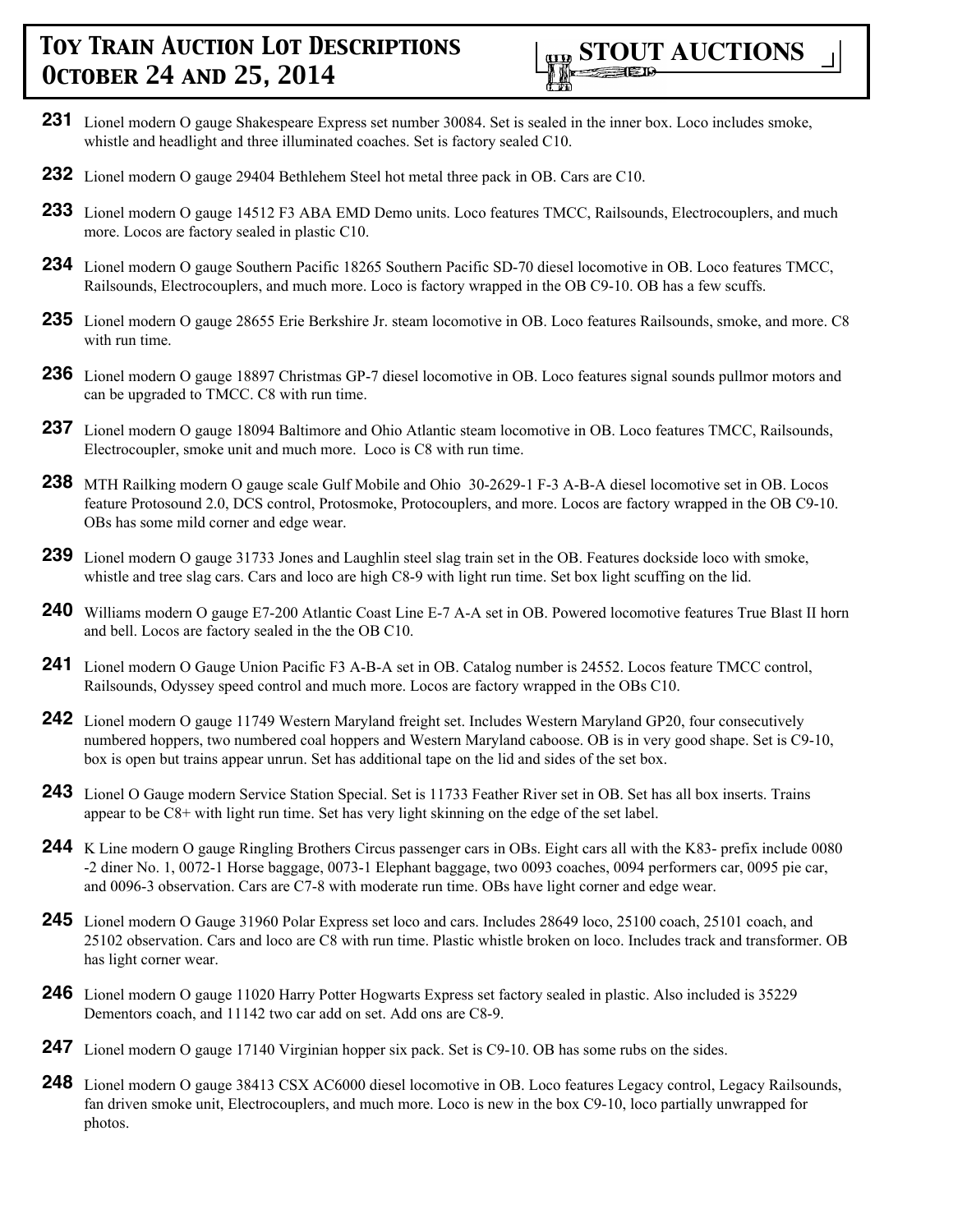

- **249** K Line modern O gauge K2443-0438CC Milwaukee Road FM Trainmaster in OB. Loco features TMCC, Railsounds, fan driven smoke, Electrocouplers, and much more. Loco is factory wrapped in the OB C10.
- **250** Lionel modern O gauge 31993 Norfolk Southern Black Diamond Freight set in original box, C10 factory sealed. Set features TMCC, Rail Sounds, Odyssey System and operating diesel smoke.
- **251** Lionel modern O gauge 38094 Milwaukee Road Hiawatha steam 4-4-2 loco and tender in OB. Loco features TMCC, Railsounds, Electrocoupler, fan driven smoke unit and much more. Loco looks C8 with run time, graded C7-8 due to a bent ladder under the cab on the fireman's side.
- **252** Lionel modern O Gauge 11905 US Coast Guard set in OB. Set is C8 condition, missing track. OB has some light wear.
- **253** Lionel modern O gauge 21900 Civil War Union train set in OB. Set is C8 condition with run time. OB has some sun fading and light corner wear.
- **254** Williams modern O gauge LL1033 60' Luxury Liner aluminum passenger car four pack in OB. Master carton is factory sealed C10.
- **255** K Line modern O gauge K-1422 Campbell's Soup train set in OB. Seven cars in the set plus the loco. Missing track and transformer. Set is C8 condition with run time. Set box has torn inner top flap and mild corner and edge wear.
- **256** MTH Railking modern O gauge Coors Light silver bullet set in OB. Catalog number is 30-1433-1. Set features Protosound 2.0, DCS control, smoke and much more. Set appears C8 however loco has two broken ladders on the rear of the loco. Also included is 78040 operating reefer and 78061 operating tail car. OBs have light wear, one small rip in add on end flap.
- **257** K Line modern O gauge Chicago and Northwestern K-25201 F-7 A-A diesel locomotive set in OB. Loco features TMCC, Railsounds, Electrocouplers, and much more. Trains are C8 with run time. OB has mild corner and edge wear.
- **258** Lionel and Korber modern O gauge building kits in OBs. Twelve kits include two 12951 hanger kits, 12897 engine house kit, 12710 engine house kit, 12931 electrical substation, 12905 factory kit, 12906 maintenance shed, 12734 freight station, 12900 crane kit. Korber kits include sealed 926, 927, and 928 tower kits. Items are C8 to C10. Open kits appear complete.
- **259** Lionel O Gauge modern 32905 Irvington Factory. Building is C7-8 with light layout use and some light dust and dirt. OB has light corner and edge wear.
- **260** Korber modern O gauge General Light and Power kits in OBs. Includes 916 main plant and 917 sub- station kit. Kits are open, but complete C9-10.
- **261** Lionel modern O Gauge Santa Fe crane car in OB. Catalog number is 31782. Crane features TMCC control with many cool features. Crane is complete C9-10 appears displayed only. Also included is the sound boom car with Railsounds and TMCC.
- **262** MTH modern O gauge 20-65100 Milwaukee Road five car streamlined passenger car set in OB. Five car set is in C8 condition with run time. OB has mild corner and edge wear.
- **263** MTH modern O gauge Santa Fe FM Erie Built diesel locomotives in OBs. Includes two A units and two B units. Catalog number is 20-2490-1. These are project locos. Both A unit shells are loose, electronics are complete. Both A units power up, and run. One A unit sound is working, the other is not due to a missing fuel tank and speaker. B units are working. Loco shells have some wear and dirt. One ripped fan screen. B unit roof has some light paint wear. Should be able to clean and make fully functional. Sold as is, but looks C7.
- **264** Lionel modern O gauge P&LE diecast hoppers in OBs. Six hoppers in two 21873 three packs. Cars are C8 condition. OBs have minor corner and shelf wear.
- **265** MTH modern O gauge 20-2178-1 DD40AX diesel locomotive in OB. Loco features Protosound, Protosmoke, Protocouplers and more. Loco is C8 condition, with some light run time. Locomotive original box has moderate corner and edge wear.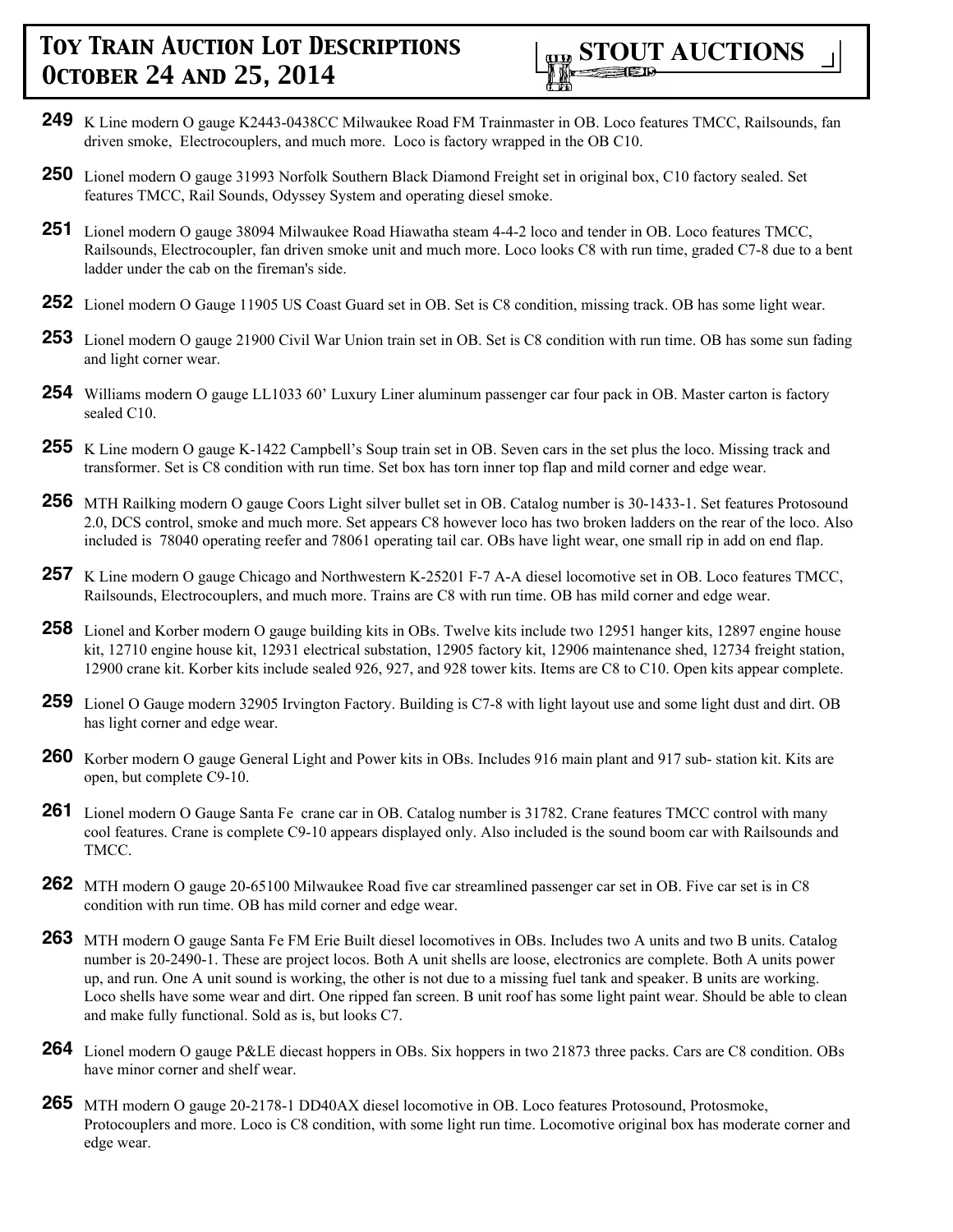- **266** Lionel modern O gauge 17741 Santa Fe map and slogan steel sided refrigerator reefer five pack. Factory sealed in master carton C10.
- **267** K Line modern O gauge die cast Clinchfield hoppers in OBs. Eight hoppers all with the K6253- prefix include two of each of the following 33511, 33512, 33513, and 33514. Cars are generally C8. OBs have some shelf wear.
- **268** MTH modern O gauge Dealer Appreciation Program Milwaukee Road GP-9 pair in OB. Catalog number 20-80004. Powered loco features Protosound 2.0, DCS control, Protosmoke, Protocouplers, and more. Locos are C7-8 with loose coupler cut levers on one unit and a few loose walk ways. OBs have some corner and edge wear.
- **269** Lionel modern O gauge reefer three packs in OBs. Includes 11872 Pacific Fruit Express steel side, 17758 Santa Fe steel side, and 11657 Pacific Fruit Express wood side. Items are NOS C10.
- **270** K Line modern O gauge Burlington die cast two bay coal hoppers in OBs. Six cars all 6255-1331 with multiple road numbers. Cars are generally C8 with run time. OBs have some shelf wear.
- **271** Lionel modern O gauge freight cars in OBs. Includes 21930 New York Central PS-2 hopper two pack, 21756 Conrail overstamp two pack, three 17070 P&LE die cast hoppers, and 27025 New York Central PS-2 hopper.
- **272** Williams by Bachmann modern O gauge Milwaukee Road passenger set in OBs. Includes 20516 E-7 A-A set in OBs and 43170 sealed four car and 43120 two car 72' streamlined add on set in C8 condition. Locos are C9, four car set C10, two car set C8-9.
- **273** Lionel modern O gauge 14167 #213 lift bridge in OB. The bridge is layout used C7-8, one lift line will need repaired on a counterweight. OB has light moisture damage to one end.
- **274** Lionel modern O gauge Santa Fe Maintenance of Way cars in OBs. Five cars include 27706 flat with work load, two 27260 tool cars, 27705 ballast wedge plow, and 39472 culvert gondola. Cars are C10.
- **275** Lionel modern O gauge scale boxcars in OBs. Ten cars include the following 27265 Virginian PS-1, 27231 Great Northern USRA, 27875 New York Central double door, 27218 Santa Fe with end doors, 17747 Santa Fe double sheathed, 27203 New York Central double door, 27244 Great Northern PS-1, 27243 Southern Pacific PS-1, 27233 Cotton Belt USRA, and 17294 TP&W PS-1. Items in this group are store new old stock. Items are assumed C10, and are sealed or were displayed in their packaging.
- **276** Lionel modern O gauge die cast offset hoppers in OBs. Includes 27031 Missouri Pacific three pack, 11857 Baltimore and Ohio two pack, 17043 Baltimore and Ohio 17083 Chesapeake and Ohio, 17025 Chesapeake and Ohio, and 17067 Rock Island. Cars are NOS C10. One OB has wear.
- **277** Weaver modern O gauge Santa Fe SD-40-2 diesel locomotive in OB. Loco is C8 with run time. Loco features horn, electronic reverse, can motors, constant voltage lights, and more. Locomotive original box has light corner and edge wear.
- **278** Weaver modern O gauge Union Pacific SD-40-2 diesel locomotive in OB. Loco is C8+ with light run time. Loco features horn, electronic reverse, can motors, constant voltage lights, and more. Locomotive original box has light corner and edge wear.
- **279** 3rd Rail brass modern O gauge Baltimore and Ohio 0-8-0 steam locomotive in OB. Loco features smoke, electronic reverse, and more. Loco is C8 with light run time.
- **280** MTH modern O gauge Amtrak F40PH diesel locomotives in OBs. Two locos with cab numbers 300 and 305. Both locos feature Protosound, Protocouplers, and much more. Locos are C8 with run time. OBs have light corner wear.
- **281** Lionel Century Club miniatures in OBs. Six items include 726 Berkshire, GG-1, New York Central F-3 A-A, 671 Pennsylvania Turbine, and 773 Hudson. Also included is polished wood box with paper weight and pin. Items are new C9.
- **282** Lionel modern O Gauge Western Maryland 18023 steam Shay locomotive in OB. Loco features Railsounds, smoke, firebox glow and much more. Loco looks C8 with some run time.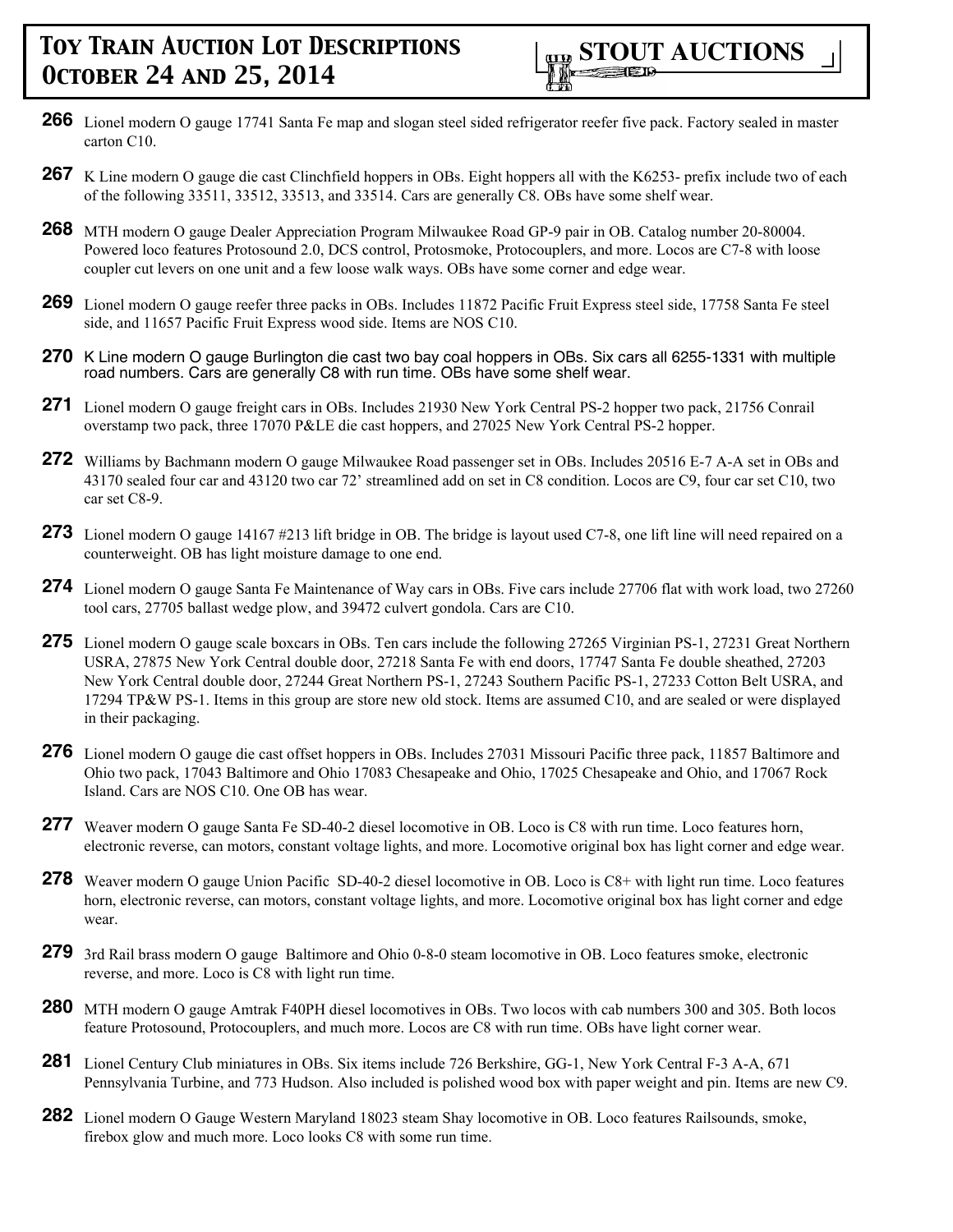

- **283** K Line modern O gauge Southern Iron and Equipment Shay steam locomotive in OB. Loco features TMCC, Railsounds, Electrocoupler, fan driven smoke unit and much more. Loco is C8 with run time.
- **284** Lionel modern O gauge Western Maryland log car three packs. Three sets include 19492 and 29415 skeleton log cars and 26713 flat with log three pack. Packs are new C9-10.
- **285** Lionel modern O gauge Birch Valley Skeleton log cars in OBs. Catalog number is 27587. All three packs are C8 condition. Nine cars total.
- **286** Lionel modern O gauge 27586 Cass Scenic skeleton log car three pack in OB. C9-10.
- **287** Lionel modern O gauge Western Pacific F-3 A-B-B-B-A set in OBs. Includes 14568 A-A set with TMCC, Railsounds, Electrocouplers, smoke, and more. Also included is two 24518 powered B units and 14557 dummy B unit. Both powered B units feature TMCC. Trains are C8 with run time.
- **288** Lionel modern O Gauge Union Pacific aluminum smooth side aluminum passenger cars including; 9545 baggage, two 9546 combines, 9547 observation, 9548 Placid Bay, two 9549 Ocean Sunset coaches, two 19121 vista domes, and two 7210 dining cars. Cars are C8 with run time. OBs have light wear and very light sun fading on one or two.
- **289** Lionel Amtrak aluminum passenger cars including; 19100 baggage, 19101 combo, 19102 Pullman, four 19103 vista domes, 19104 diner, and a 19106 observation all in OBs. Cars are C8 with run time. OBs have light wear.
- **290** MTH modern O gauge 40-4000 Z4000 transformer in OB. Transformer in C8 condition with layout use.
- **291** MTH modern O gauge Union Pacific gas turbine in OB. Catalog number is MT-2124LP. Loco features Protosound, Protocouplers, smoke and much more. Loco is C8 with run time.
- **292** Lionel modern O gauge scale signals and people packs in OBs. Includes three 14149 banjo signals, four 22940 mast signals, 24124 carnival people pack, 14259 Christmas people pack, and 14273 Polar Express people pack. Items are C8+ to C10.
- **293** 3rd Rail brass modern O gauge Baltimore and Ohio 0-8-0 steam locomotive in OB. Loco features smoke, electronic reverse, and more. Cab number is 2375. Loco is C8 with light run time.
- **294** Williams modern O gauge New York Central 773 Hudson in OB. Loco features smoke, whistle, and bell. C8 with run time.
- **295** Department 56 buildings in OBs. Four buildings include 56404 Reindeer Flight School, 56.56729 ACME Toy Factory, 54947 Lionel Train shop, and 56.55071 Krispy Kreme Doughnuts. Items appear to be in good condition.
- **296** Department 56 ceramic buildings in OBs. Includes 56.54941 Ford dealership, 56.55008 Shelly's Diner, and 54947 Lionel Train shop. Buildings appear to be in good condition.
- **297** Lionel and MTH modern O gauge cars in OBs. Six cars includes 17699 Union Pacific CA-4 caboose, 17662 Penn Central bay window caboose, 17617 Rio Grande caboose, 91047 Union Pacific caboose, 51600 New York Central depressed flat with stator load, and sealed 36900 depressed flat with backshop load. Items are C8 to C10.
- **298** Lionel and MTH modern O gauge freight cars and track cleaner in OB. Includes 18461 track cleaner, 95071 Southern Pacific husky stack car, Great Northern LCCA Las Vegas hopper, 19775 LRRC stock car, 17156 ACF hopper, 17176 PS-2 Cargill hopper, and 17364 REA milk car. Cars are C8 to C10.
- **299** Lionel, Railking, and Weaver modern O gauge freight cars in OBs. Ten cars include LCCA 3445 Union Pacific animated gondola Las Vegas onsite car, 52168 Carail flat with trailer, 52074 LCCA reefer, 16237 REA boxcar, 1998 LCCA Amtrak express boxcar, 19512 Wright Brothers reefer, two Land of the Free tank cars, 7125 Wells Fargo stock car, and 2000 TCA Toy Train Museum boxcar. Trains are C8 to C10.
- **300** Lionel modern O / Standard Gauge 32904 Hellgate bridge in OB. Bridge is still zip tied in the OB. C9. OB has puncture in one end. Items have come from a smoking household. Boxes and trains will have a light smoke odor, but this has not affected the decorations of the trains.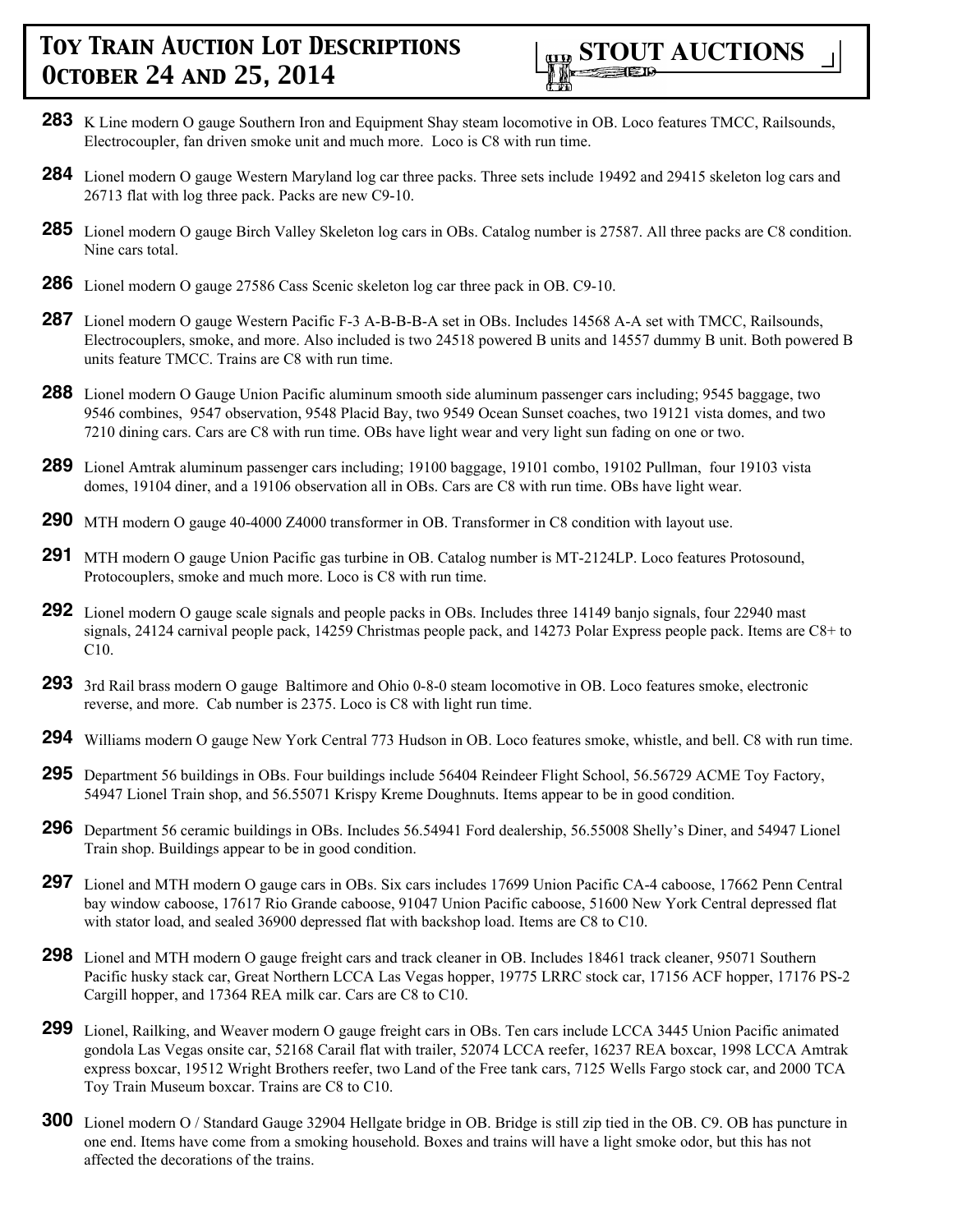- **301** Lionel modern 22991 Blue Comet animated Christmas trees in OBs. One open, one new.
- **302** Lionel modern O gauge 14170 amusement park swing ride in OB. Appears lightly or unused. C8-9.
- **303** Lionel modern O gauge amusement park 24179 scrambler ride factory sealed in the master carton C10.
- **304** Lionel modern O gauge amusement park 14171 Pirate Ship ride, new in the box C9-10.
- **305** Lionel modern O gauge 14203 carnival swing in OB with outer shipping, C9-10.
- **306** Lionel modern O gauge 14110 operating Ferris Wheel in OB. Factory wrapped C10.
- **307** Lionel modern O Gauge 14065 Nuclear Reactor in OB. Unit appears factory sealed. C10.
- **308** Lionel modern O gauge operating accessories in OB. Includes 14087 operating light house, 12964 Donald Duck Radar antenna, and 12965 Goofy rotary beacon. Items are C9-10.
- **309** Lionel modern O gauge 22918 Premiere Edition 446 locomotive backshop in OB. Layout used C7 with the typical creasing of the tin near the top edges of the roll up doors also some light wear on the roof. OB has some moderate wear.
- **310** Lionel modern O 32999 Hell Gate bridge in OB. Bridge is layout used C7 with gray paint in various spots on the bridge. Might be able to carefully clean away. OB is worn and has large tear in one side.
- **311** Lionel modern O gauge 28062 100th anniversary gold plated Hudson steam locomotive and matching caboose. Loco features TMCC, Railsounds, Electrocoupler, smoke unit and much more. Caboose number is 17635. Also includes display case. Locomotive is C8 with run time and a few fingerprints which should clean and caboose is C8-9 with very light run time.
- **312** Lionel modern O gauge Century Club New York Central F3 A-A set in OB. Catalog numbers is 18135 Locos feature TMCC, Rail sounds, Electrocouplers and more. Locos are C10 factory sealed in plastic, master carton opened for inspection. Includes display case.
- **313** Lionel modern O gauge Century Club 18058 New York Central 773 Hudson in OB. Loco features TMCC, Railsounds, smoke and more. Loco is factory sealed plastic, master was only unsealed for inspection. Display case included.
- **314** Lionel modern O gauge 28012 New York Central special edition red Commodore Vanderbilt in OB. Loco features TMCC, Smoke Railsounds and more. Loco is factory wrapped in the OB C10, only opened for inspection.
- **315** Lionel modern O gauge 28024 special production blue Commodore Vanderbilt in OB. Loco is 1 of 250 produced. Loco features Smoke, TMCC, Railsounds and much more. Loco is high C8-9 with some run time. Loco box has one wrinkled corner and small puncture in lid.
- **316** Lionel modern O gauge 18045 Commodore Vanderbilt steam locomotive in OB. This New York Central locomotive features TMCC, Railsounds, smoke and more. Loco is C8 condition with run time. OB has some corner and edge wear.
- **317** Lionel modern O gauge Baltimore and Ohio 28051 EM-1 articulated steam locomotive in OB. Loco features TMCC, Railsounds, Electrocoupler, fan driven smoke and more. Locomotive is factory wrapped C10.
- **318** Lionel modern O gauge Norfolk and Western 28052 A class steam locomotive in OB. Loco features TMCC, Railsounds, Electrocoupler, fan driven smoke and more. C8 condition with run time. OB has a two inch rip / dent at one edge.
- **319** Lionel modern O gauge 28028 Virginian 2-6-6-6 Allegheny steam loco with tender in OB. Loco features TMCC, Railsounds, fan driven smoke unit, Electrocoupler and much more. Loco is C8 with run time. Locomotive original box has light corner and edge wear.
- **320** Lionel modern O gauge 28084 New York Central Dreyfuss Hudson steam locomotive in OB. Loco features TMCC, Railsounds, Electrocoupler, fan driven smoke unit and much more. Loco is factory wrapped in the inner carton C9-10.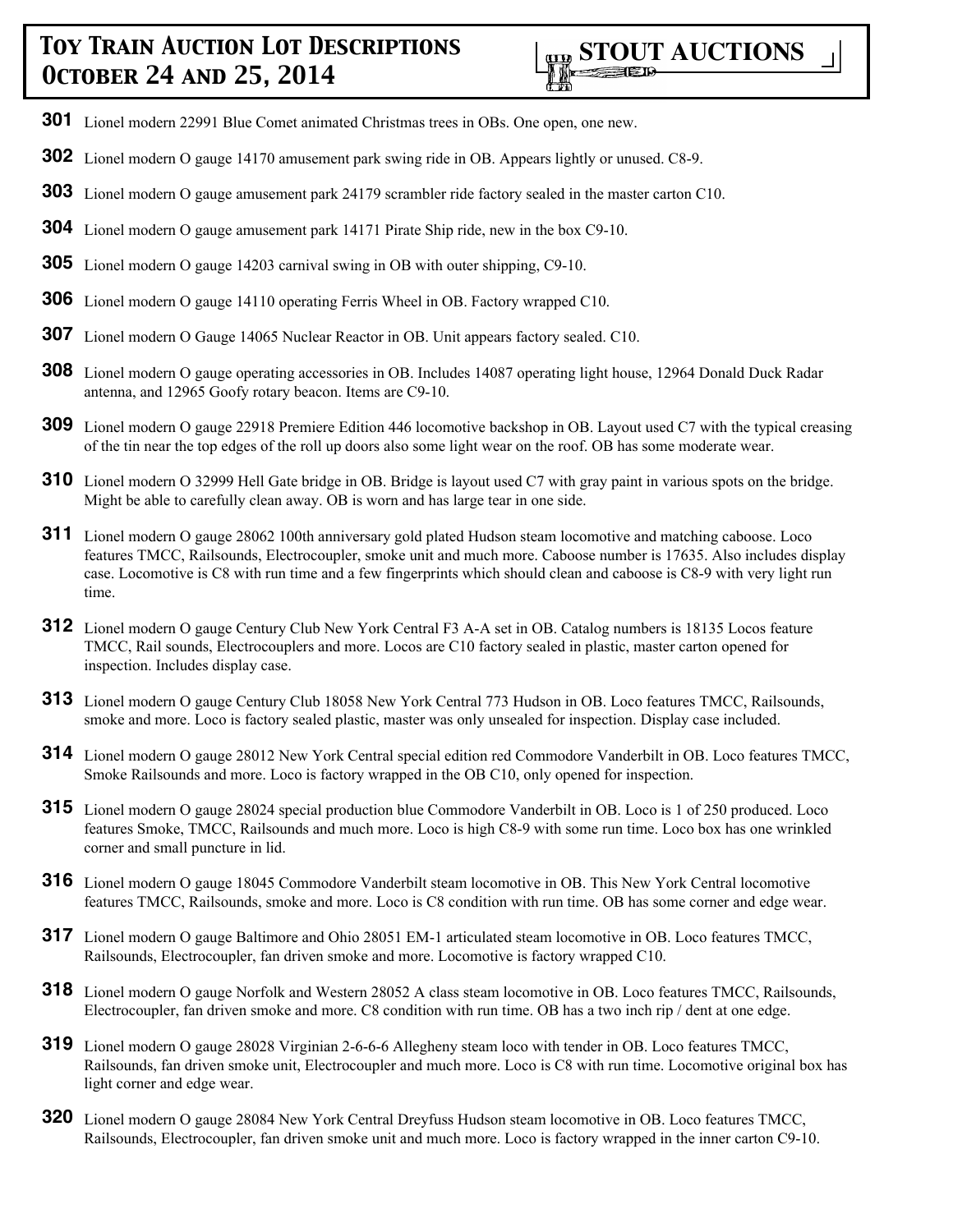

- **321** Lionel modern O gauge Century Club 18314 Pennsylvania 2332 GG-1 electric loco with five gold stripes and display case. Loco features TMCC, Rail sounds, Electrocouplers, and more. Loco is factory sealed in plastic C10. Also included is display case and 29227 boxcar.
- **322** Lionel modern O gauge 26713 Western Maryland flat with log three packs. Both packs sealed C10.
- **323** Lionel modern O gauge 17564 West Side Lumber flat with log three packs. Both packs are lightly used C8-9.
- **324** Lionel modern O gauge 14179 TMCC TPC 400 track power controllers. Items are lightly layout used C8.
- **325** Lionel modern O gauge Century Club 726 Berkshire. Catalog number is 18053. Steam locomotive features smoke, TMCC, Rail sounds, Electrocoupler and much more. Loco is C7-8 with a few small paint chips along the edge of the tender. No inner boxes, and set box is worn and sun faded.
- **326** Lionel modern O gauge 29424 Meadow River skeleton log car three pack. Factory sealed C10.
- **327** Lionel modern O gauge 18136 Santa Fe F-3 B unit in OB. Loco features TMCC and Railsounds. Factory wrapped in the inner carton C9-10.
- **328** K Line modern O gauge K3715-1601S Chesapeake and Ohio Allegheny with TMCC. Loco features TMCC, Railsounds, smoke unit and much more. Loco is C8 with run time.
- **329** K Line modern O Gauge New York Central Mikado in OB. Catalog number is K3670-1838CC. Loco features TMCC, Railsounds, smoke, and much more. Loco is C8 with run time.
- **330** K Line modern O gauge K3697-0486 Western Pacific semi-scale GS-6 steam engine and tender in OB. Loco features TMCC, Railsounds, Electrocoupler, smoke unit and much more. Loco is C8 with run time. Locomotive original box has light corner and edge wear.
- **331** K Line by Lionel modern O gauge 22105 New York Central Empire State Express Hudson in OB. Loco features TMCC, Railsounds, Electrocoupler, fan driven smoke unit and much more. Loco is C8 with run time.
- **332** K Line by Lionel modern O gauge New York Central Empire State Express aluminum passenger cars in OBs. Includes 21594 four car set, and 22113 two car add on set. Set is C8 with light run time. OBs have some light wear on ends.
- **333** K Line modern O gauge K-25804 Pennsylvania F-3 A-A diesel locomotive set in OB. Loco features TMCC, Railsounds, Electrocouplers, fan driven smoke, and much more. Locos are factory wrapped in the OB C10.
- **334** K Line modern O gauge K3478-0001 Pacific Electric B6 steam locomotive in OB. Loco features TMCC, Railsounds, Electrocoupler, smoke unit and much more. Loco is factory wrapped C10.
- **335** K Line modern O gauge K2780-4907 Pennsylvania Tuscan single stripe GG-1 in OB. Loco features TMCC, Railsounds, Electrocouplers, and much more. Loco is C8 with run time. OB has some shelf wear and price sticker.
- **336** Lionel modern O gauge 30166 Coca Cola ready to run train set in OB. Set is factory sealed C10
- **337** Lionel modern O gauge 11718 Norfolk Southern piggyback train set with Dash 8-40C engine, five TOFC cars, and caboose. Factory-sealed C10 in OB.
- **338** Lionel modern O gauge 31928 Great Train Robbery set in OB. Set is still sealed in plastic. Set is assumed C10.
- **339** Lionel modern O gauge 21952 Service Station Special from 2000. Set is factory sealed in plastic and contents are assumed C10.
- **340** Lionel modern O gauge 30034 Great Western train set in OB. Set is factory sealed C10. Includes track and transformer.
- **341** Williams by Bachmann modern O gauge 00307 Girl's Train reissue in OB. Set is C8 with run time. Loco features smoke, whistle, and bell. OB has some light wear.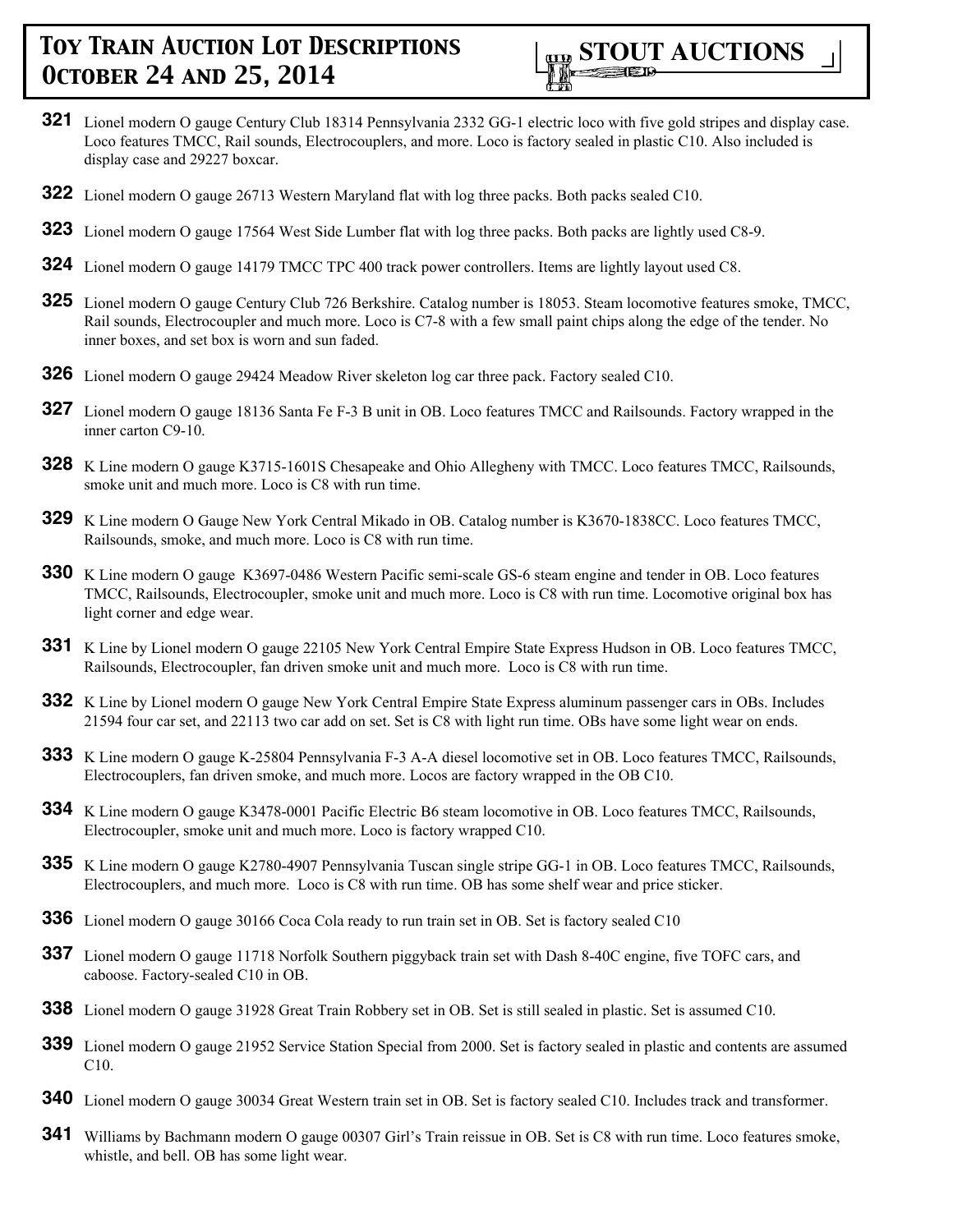- **342** Lionel modern O gauge 30116 Lone Ranger Wild West set and 11162 three car add on pack. Sets are C9-10. Main set still sealed in plastic.
- **343** Lionel modern O gauge Burlington 21989 steam freight set in OB. Set is factory sealed in plastic C10. Set features smoke, Railsounds, track and transformer.
- **344** Lionel modern O gauge 30142 Texan ready to run set sealed in plastic. Powered loco features Trainsounds and more. Also included is five cars, Fastrack, transformer, and more. C10.
- **345** Lionel modern O gauge Southern 38188 F3 A-B-A in OB. Set features TMCC, Railsounds, Electrocouplers and more. Set is factory sealed in plastic C10
- **346** Lionel modern O Gauge New York Central S-1 electric locomotive in OB. Loco is 18351 and features TMCC, Railsounds, Electrocouplers , Odyssey speed control and much more. Loco is C8 with some run time.
- **347** Lionel modern O gauge 14544 Southern E-6 A-A diesel locomotive set in OB. Loco features TMCC, Railsounds, Electrocouplers, and much more. Locos are C10, one only unwrapped for photos. OB has some light ink wear on the ends.
- **348** Lionel modern O gauge 15317 Southern aluminum passenger car four pack in OB. Cars are C9-10. Set box has some light wear.
- **349** Lionel modern O gauge Milwaukee Road 4-6-2 Pacific steam locomotive. Loco features TMCC, Railsounds, Electrocoupler, smoke unit and much more. Loco is in incorrect OB. C7-8 with moderate run time.
- **350** Lionel modern O gauge Lionmaster 38049 Norfolk and Western class A 2-6-6-4 steam locomotive in OB. Loco features TMCC, Railsounds, Electrocoupler, fan driven smoke unit and much more. Loco is factory wrapped C9-10.
- **351** Lionel modern O gauge 15311 California Zephyr aluminum four car passenger set in OB. Includes baggage, two vista domes, and observation car. Set is factory sealed in plastic C10.
- **352** K Line modern O gauge New York Central F-3 A-B-A diesel locomotive in OBs. Includes K-25702 A-A set and 2570 -3601 B unit. Powered Loco features TMCC, Railsounds, Electrocouplers, smoke and much more. B unit also features smoke. Units are C8 with light run time. OBs have some light wear.
- **353** K Line modern O gauge New York Central 20th Century Limited aluminum passenger car set in OBs. Six car set all with K4670- prefix include 10004 Pullman, 10005 Dormitory Lounge, 10006 Pullman, 10007 Observation, 15020 RPO/ Baggage, and 10680 Diner. Cars are C8 with run time. OBs have light corner wear.
- **354** Lionel modern O gauge 38068 Western Maryland 4-6-2 Pacific steam locomotive in OB. Loco features TMCC, Railsounds, Electrocoupler, smoke unit and much more. Loco is C8 with run time.
- **355** K Line modern O gauge K-25973 Western Pacific F-7 A-B-A diesel units in OB. Locos feature TMCC, Railsounds, smoke,Electrocouplers, and much more. Locos are factory wrapped in the OB C10. Box lid has some light wear.
- **356** K Line modern O gauge California Zephyr passenger cars in OBs. Five cars include K-4613A: K4613-10903 CB&Q Silver Bear No. 903 baggage, K-4613B: tK4613-10811 Western Pacific Silver Dollar No. 811 coach, K4613-11107 D&RG Silver Mustang No. 1107 dome coach, K4613-10252 Silver Roundup No. 252 dome lounge, and K4613-10375 Silver Horizon observation. Cars are C8 with run time. OBs have some mild wear.
- **357** K Line modern O gauge 3390-3218 Union Pacific 4-6-2 Pacific steam locomotive in OB. Loco features TMCC, Railsounds, Electrocoupler, smoke unit and much more. Loco is C8 with run time. OB has light wear.
- **358** K Line modern O gauge New York Central Empire State Express Dreyfuss Hudson steam locomotive in OB. Catalog number is believed to be 3270-0002. Loco features TMCC, Railsounds, Electrocoupler, smoke unit and much more. Loco is C8 with run time. OB has light wear.
- **359** K Line modern O gauge K25181 Canadian Pacific F-7 A-A diesel locomotive pair in OBs. Locos feature TMCC, Railsounds, Electrocouplers, and much more. Locos are C8 with run time.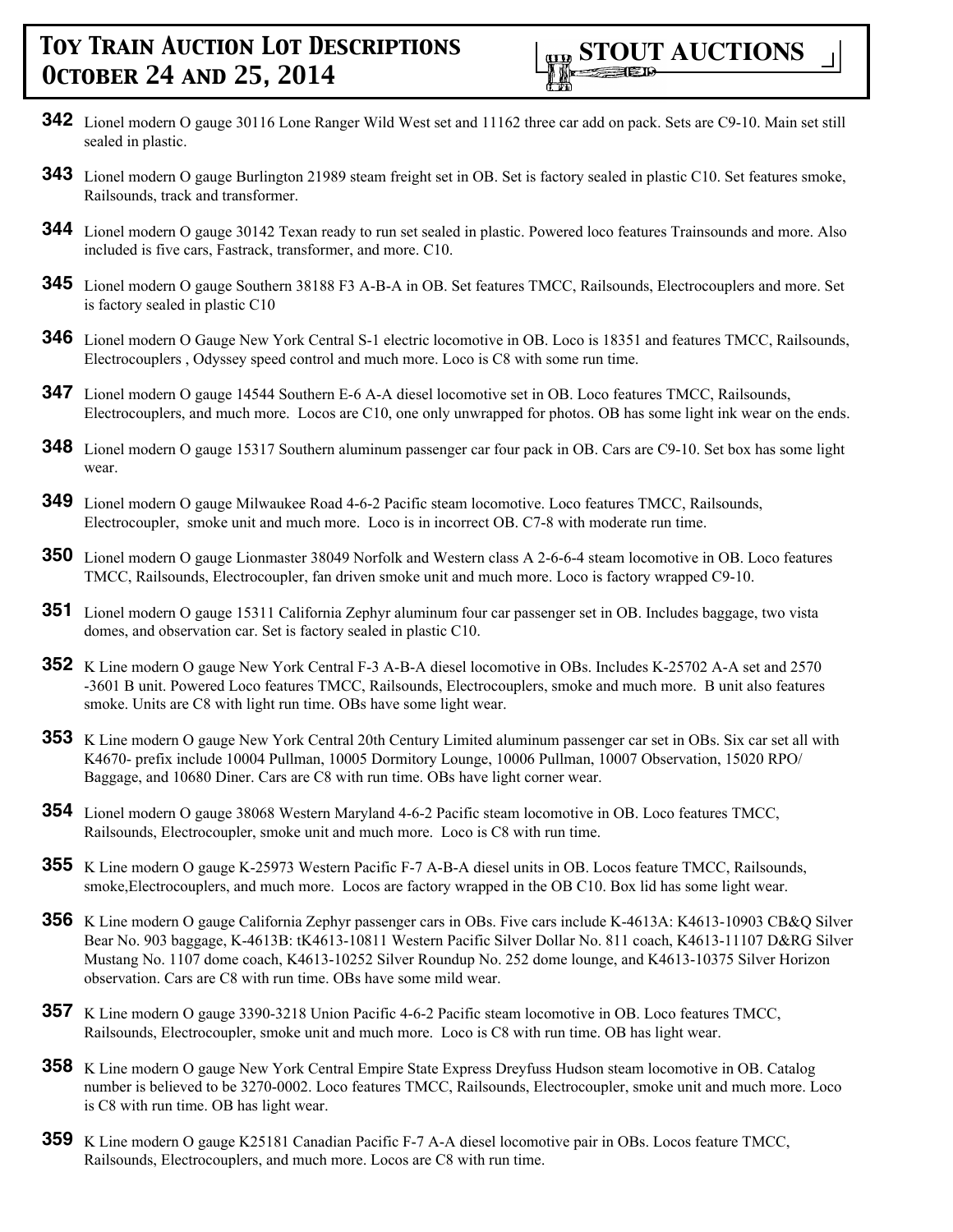

- **360** K Line modern O gauge K-25432 Milwaukee Road F-7 A-A diesel locomotive set in OB. Loco features TMCC, Railsounds, Electrocouplers, smoke, and much more. Locos are C8 with run time. OB has some light corner wear.
- **361** Lionel modern O gauge Postwar Celebration Series switchers in OBs. Three switchers include 18474 Army Transportation Corps No. 41, 28405 Picatinny Arsenal No. 42 with TMCC, and 18456 No. 59 Minuteman with TMCC. Locos are C8-9 with very light run time. OBs have a few small areas of wear.
- **362** Lionel modern O gauge Postwar Celebration Series motorized units in OBs. Including 18458 Rio Grande 53 snow plow, 28424 Navy Yard 51 switcher, and 18470 52 fire car. Cars are C8. OBs have some light wear.
- **363** K Line by Lionel modern O gauge Pennsylvania Broadway Limited 18 inch aluminum passenger cars in OBs. Six cars include 22433 four pack with Pullman, coach, diner and observation. Also included is 22420 two pack with baggage and Pullman. Cars are C8-9 with light run time.
- **364** Lionel modern O gauge 31772 Conrail Lionmaster diesel freight set in OB. SD80 loco features Legacy control, Legacy Railsounds, fan driven smoke unit, Electrocouplers, and much more. Set is C8-9 with very little if any run time. Set box has light wear.
- **365** Lionel modern O gauge 21951 World War II Troop Train Set. Set Includes, Lionel #28061 U.S Army Hudson Jr. With Tender, Lionel 326113 U.S Army Tank Car. Lionel 36078 U.S Army Flatcar With Army Jeeps, Lionel # 15142 U.S Army Coach Car, Lionel #15143 U.S Army Observation Car. Set is C8 with moderate run time.
- **366** Lionel modern O gauge 31963 Southern Pacific Overnight freight set in OB. Set features Berkshire steam locomotive with TMCC, Railsounds, smoke, Electrocoupler, and more. Set also includes reefer, gondola, operating log dump car, and caboose. Set is C9-10. Loco is factory wrapped.
- **367** Lionel modern O gauge 31747 Pennsylvania ballast train set in OB. Loco features TMCC, Railsounds, Electrocouplers and more. Set is C9-10 with components factory wrapped.
- **368** Lionel modern O gauge 28559 Chessie System GP-30 diesel locomotive in OB. Loco features Legacy control, Legacy Railsounds, fan driven smoke unit, Electrocouplers, and much more. Loco is C8 with run time. OB has light wear.
- **369** Lionel modern O gauge 18293 Santa Fe U28-CG in OB. Loco features TMCC, Railsounds, Electrocouplers, and much more. C8-9 with very light run time. OB has some light wear on the end.
- **370** Atlas modern O gauge 6120 Coors Brewing SW-600 switcher in OB. Loco features TMCC, Railsounds, Electrocouplers, and much more. Loco is C8 with run time.
- **371** Lionel modern O Gauge 18596 Delaware and Hudson RS-11 in OB. Loco features TMCC, Railsounds, Electrocouplers, and more. Loco is C8 with run time. Locomotive original box has light corner and edge wear.
- **372** MTH Railking modern O gauge 13-1425-1 Santa Fe 4-6-0 steam locomotive in OB. Loco features Protosound 2.0, DCS control, Protosmoke, Protocoupler, and more. Loco is C8 with run time.
- **373** Lionel modern O gauge 28016 Southern 4-6-2 Pacific steam locomotive in OB. Loco features TMCC, Railsounds, Electrocoupler, smoke unit and much more. C9 condition with very light run time.
- **374** Lionel modern O gauge 11909 Norfolk and Western Warhorse set in OB. Set features TMCC, Railsounds, smoke and more. Trains are C9-10 and appear unrun beyond factory testing.
- **375** Lionel modern O gauge 28540 Union Pacific SD40T-2 tunnel motor diesel locomotive in OB. Loco features TMCC, Railsounds, Electrocouplers, and much more. Loco is C9, however snow plow has broken away from the pilot. Can be reattached with pins being glued.
- **376** Lionel modern O gauge F-3 C&O A-A set in OBs. Locos features TMCC, Railsounds, Electrocouplers, and much more. Locos are factory sealed in the master carton C10.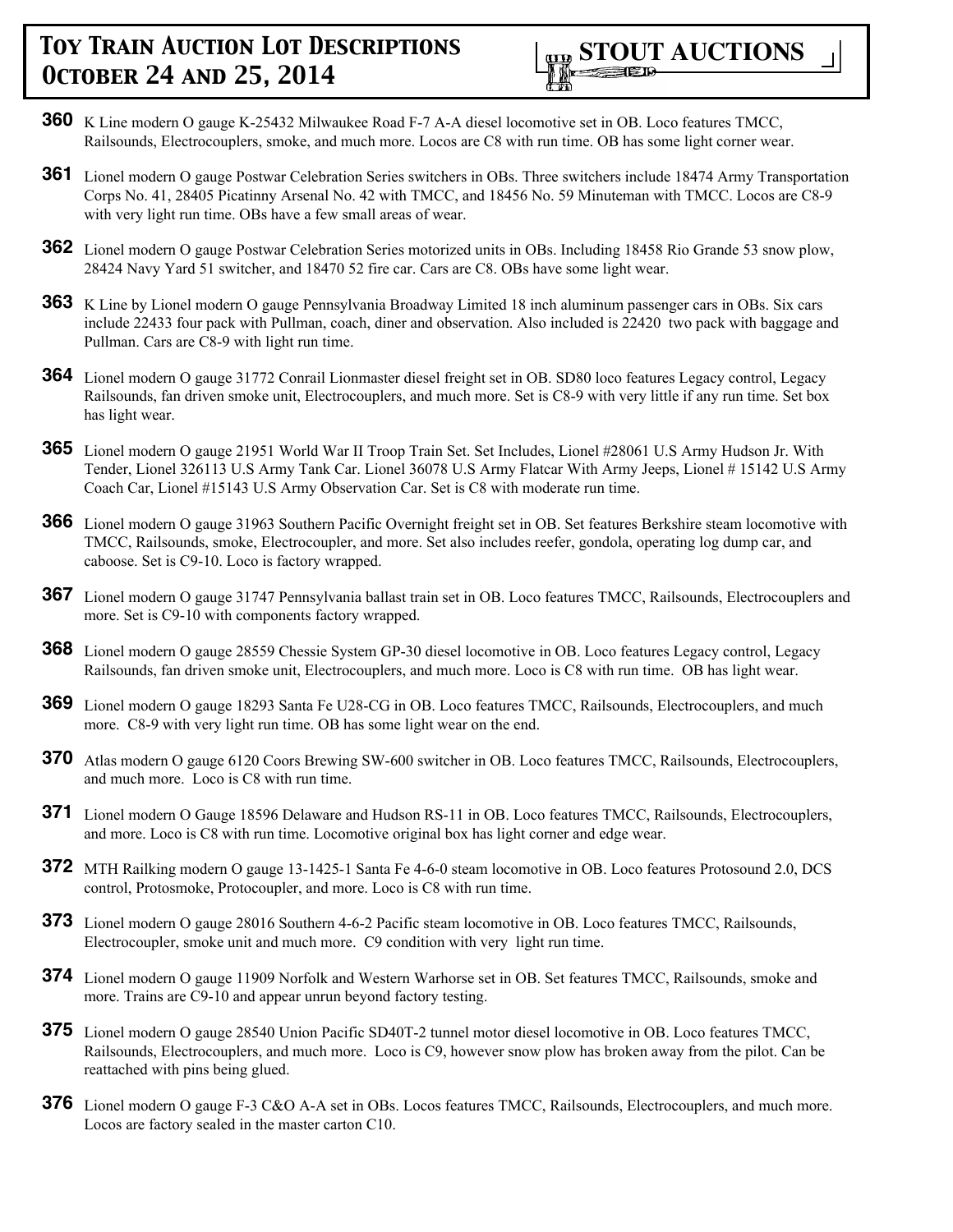- **377** RMT modern O gauge Beep locomotives in OBs. Three locos include 4322 US Navy Pearl Harbor, 4631 US Marines, and 4311 US Army Fort Dix. C8-9, OBs have light wear.
- **378** RMT modern O gauge Beep locomotives in OBs. Four locos include 4212 New York Central, 4244 Norfolk and Western, 4193 Bethlehem Steel, and 4154 Pennsylvania. C8-9, OBs have light wear.
- **379** RMT modern O gauge Beep locomotives in OBs. Four locos include 4172 Union Pacific, 4442 Rio Grande, 4481 MKT, and 4331 Alaska. C8-9, OBs have light wear.
- **380** RMT modern O gauge Beep locomotives in OBs. Three locos include 4552 Canadian Pacific, 4163 Milwaukee Road which is a full powered unit although box says shell only, and 4412 Chicago and Northwestern C8-9, OBs have light wear.
- **381** Lionel modern O gauge 14596 New Haven Alco PA A-B-A diesel locomotive set in OBs. Loco features TMCC, Railsounds, Electrocouplers, fan driven smoke, and much more. Locos are C8 with run time. Also includes 14581 dummy B unit. Set box has some light wear.
- **382** K Line modern O gauge Pennsylvania interurban set in OBs. Includes K2780-0001 powered unit and K2780-0002 dummy. Trains are C8-9 with light run time. OBs have some light wear.
- **383** Lionel modern O gauge 0-6-0 docksider locomotives in OBs. Includes 28651 Bethlehem Steel and 28650 New York Central. Locos are C8-9, one with only light signs of run time.
- **384** Lionel modern O gauge 0-6-0 docksider locomotives in OBs. Includes 28675 Southern Pacific and 38600 Union Pacific. One loco is C8+, the Union Pacific is still factory sealed in the inner carton C10.
- **385** Lionel modern O Gauge 28227 Union Pacific SD70 Mac. Loco features TMCC, Smoke, Railsounds and more. Loco is factory wrapped in the inner carton C9-10.
- **386** Atlas modern O gauge 0-72 remote switches in OBs. Four pairs of right and left hand switches catalog numbers are 6072 and 6073. Switches are layout used C7 layout used with some soldered joints on the switches. A few small items such as control buttons, wires, etc may be missing. OBs have light wear.
- **387** Atlas modern O gauge 0-72 remote switches in OBs. Four pairs of right and left hand switches catalog numbers are 6072 and 6073. Switches are layout used C7 layout used with some soldered joints on the switches. A few small items such as control buttons, wires, etc may be missing. OBs have light wear.
- **388** Atlas modern O gauge 0-72 remote switches in OBs. Four pairs of right and left hand switches catalog numbers are 6072 and 6073. Switches are layout used C7 layout used with some soldered joints on the switches. A few small items such as control buttons, wires, etc may be missing. OBs have light wear.
- **389** Atlas modern O gauge 6027 double slip switches in OBs. Switches appear unused C9-10. OBs have some wear.
- **390** Atlas modern O gauge 0-54 emote switches in OBs. Includes two 6070 left hand switches, and three 6071 right hand switches. Switches are layout used C7 layout used with some soldered joints on the switches. A few small items such as control buttons, wires, etc may be missing. OBs have light wear.
- **391** Lionel modern O Gauge 18072 Pennsylvania 1668E Torpedo in OB. Loco features TMCC, Railsounds, Electrocoupler and more. Loco is C8 with run time.
- **392** MTH modern O gauge 20-2292-1 Delaware and Hudson Sharknose A-B diesel locomotive set in OB. Powered loco features Protosound 2.0, DCS control, Protosmoke, Protocouplers, and more. Locos are C8+ with light run time.
- **393** MTH modern O gauge Delaware and Hudson passenger cars in OB. Sets are 20-6579 and 20-6679 and 20-6779. Cars included are baggage, 35 Willsboro Point vista, coaches 25 and 21, Saratoga Springs observation, Add on rouses point sleeper and 42 Adirondack Lodge diner and full vista dome. Set is C8 with run time.
- **394** Lionel modern O gauge Monopoly boxcar three packs in OBs. Four packs of three cars include 39292, 39298, 39310, and 39328. Cars are C8+ to C10.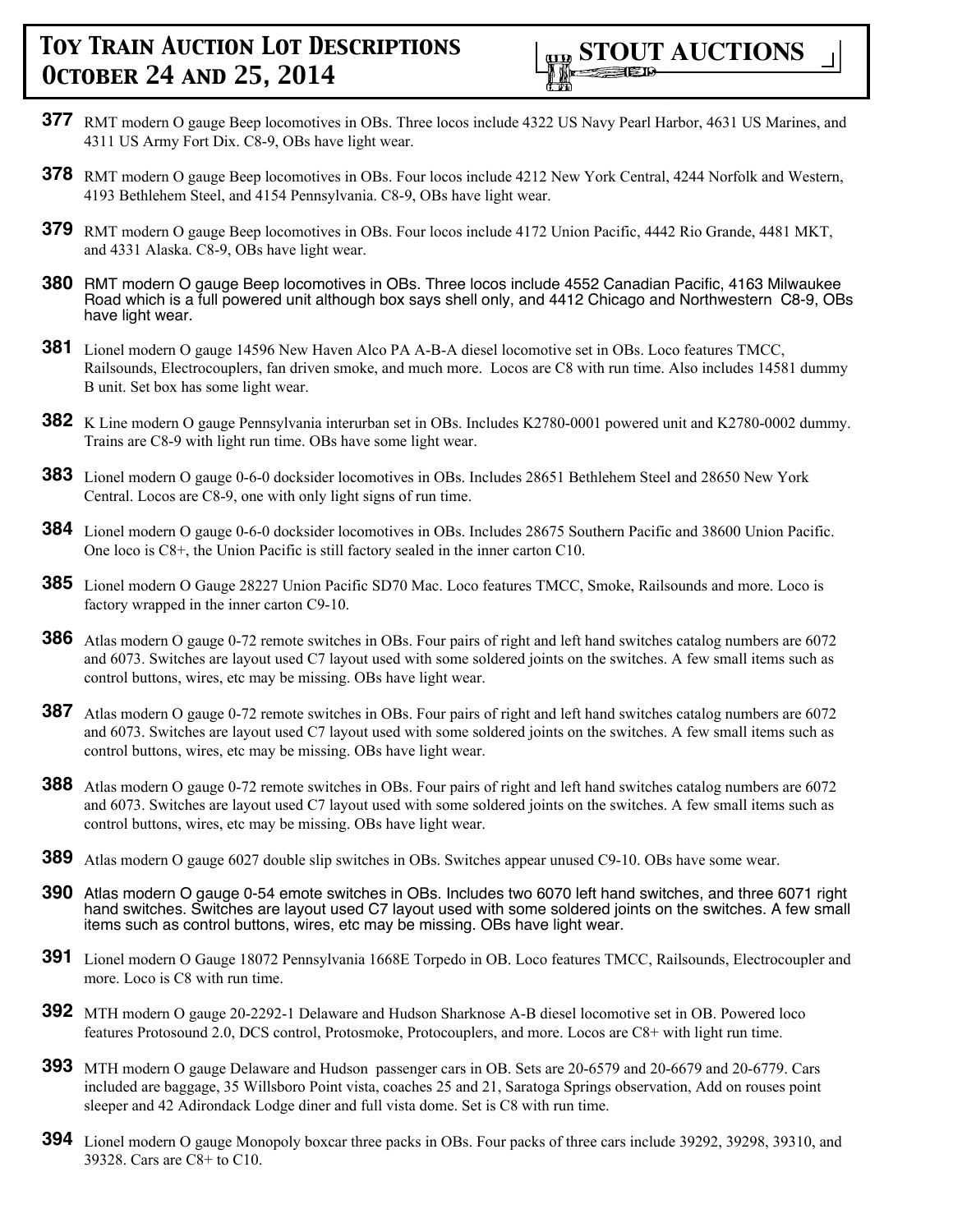

- **395** Lionel modern O gauge Monopoly freight cars in OBs. Includes 36646 caboose, 29635 Get Out of Jail mint car, 26477 Electric Co. hopper, and 29624 Community Chest mint car. Cars are C8-9. OBs have some light corner wear.
- **396** Lionel modern O gauge 28538 Western Pacific Alco S-2 switcher in OB. Loco features TMCC, Railsounds, Electrocouplers, and much more. Loco is C8+ with light run time.
- **397** Lionel modern O gauge 18273 Union Pacific SD-40 diesel locomotive in OB. Loco features TMCC, Railsounds, Electrocouplers, and much more. Loco is C8 with run time.
- **398** Lionel modern O gauge 18296 CSX SD-80 diesel locomotive in OB. Loco features TMCC, Railsounds, fan driven smoke, Electrocouplers, and much more. Loco is C8+ with light run time.
- **399** Lionel modern O gauge 38091 Northern Pacific 4-6-6-4 Challenger in OB. Loco features TMCC, Railsounds, Electrocoupler, fan driven smoke unit and much more. Loco is factory wrapped in the inner carton C9-10.
- **400** Lionel modern O gauge 38021 Western Pacific 4-6-6-4 Challenger in OB. Loco features TMCC, Railsounds, Electrocoupler, fan driven smoke unit and much more. Loco is C8 with run time.
- **401** Lionel modern O gauge Lionmaster 38045 New York Central J3a steam locomotive in OB. Loco features TMCC, Railsounds, Electrocoupler, fan driven smoke unit and much more. Loco is C8 with run time.
- **402** Lionel modern O gauge Lionmaster 28201 Union Pacific SD90 diesel locomotive in OB. Loco features TMCC, Railsounds, fan driven smoke, Electrocouplers, and much more. Loco is factory wrapped in the carton C9-10.
- **403** K Line modern O gauge K3697-0332S Western Pacific Mikado steam locomotive in OB. Loco features TMCC, Railsounds, Electrocoupler, fan driven smoke unit and much more. Locomotive is C8 with run time. OB has some light wear.
- **404** Lionel modern O gauge 18071 Southern Pacific GS-4 Daylight steam locomotive in OB. Loco features TMCC, Railsounds, Electrocoupler, smoke unit and much more. Loco is C8 with run time.
- **405** K Line by Lionel modern O gauge 21308 Rio Grande Prospector Alco PA A-B-A diesel locomotive set in OB. Locos feature TMCC, Railsounds, fan driven smoke, Electrocouplers, and much more. Locos are C9 with no major signs of running beyond a factory test. OB has light corner wear.
- **406** Lionel modern O gauge Union Pacific City of Denver eighteen inch aluminum passenger cars in OBs. Includes 25433 four car set and 25438 baggage and coach two car add on. Cars are C8 with run time.
- **407** Lionel modern O gauge 38643 Alaska Mikado steam locomotive in OB. Conventional operating with smoke and Railsounds. C8 with run time.
- **408** Lionel modern O gauge Southern 29076 baby Madison four car passenger pack in OB. Cars are C10, sealed in factory plastic.
- **409** Lionel modern O gauge 21757 Union Pacific four pack freight cars including; 17250 boxcar, 17318 Reefer, 17410 Gondola w/scrap and 19753 extended vision caboose, factory sealed in plastic C10.
- **410** Lionel modern O gauge 28517 Chicago and Northwestern GP-9 diesel locomotives in OBs. Both locos feature TMCC, Railsounds, Electrocouplers, and much more. One is C8 with run time, the second is factory wrapped C9-10. OBs have light shelf wear.
- **411** Lionel modern O gauge 38046 Great Northern USRA 0-8-0 steam locomotive in OB. Loco features TMCC, Railsounds, Electrocoupler, fan driven smoke unit and much more. Loco is C8 with run time.
- **412** Lionel modern O gauge heritage series John Bull locomotive and add on cars in OBs. Includes 30088 loco and tender and 11658 add on coach. Cars and loco are C8-9 with light run time.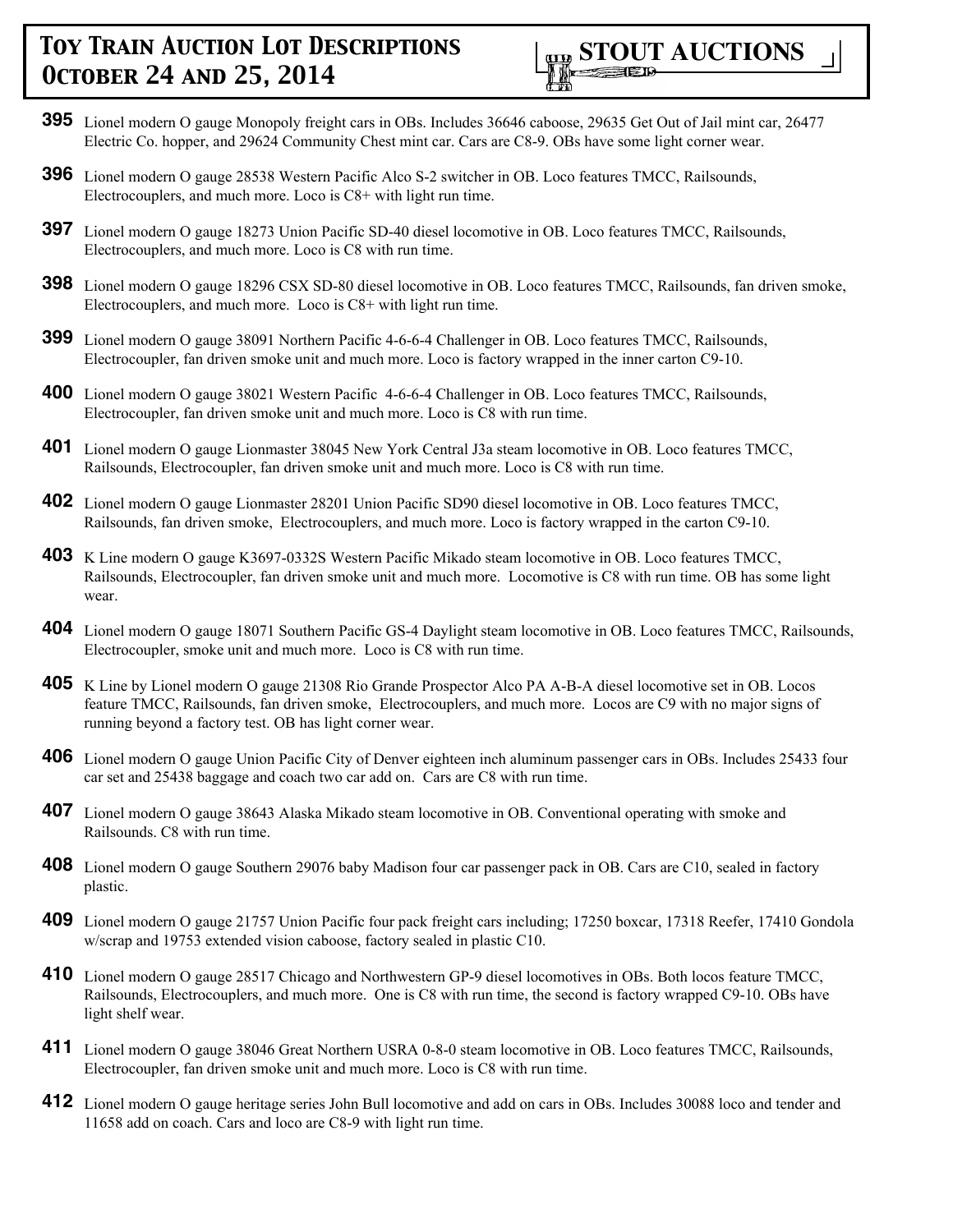

- **413** Lionel modern O gauge Western Pacific F-3 A-B-A set in OBs. Includes 14568 A-A set with TMCC, Railsounds, Electrocouplers, smoke, and more. 14557 dummy B unit also included. C8-9 with incredibly faint run time.
- **414** Lionel modern O gauge 38626 Holiday Jr. Mikado in OB. Loco features smoke, Railsounds, can motor, and more. Loco is C8 with run time. OB has light corner wear.
- **415** K Line modern O gauge Southern Pacific Overnight boxcars in OBs. Six cars all individually numbered include K671 -20341 , 42, 43, 44, 45, and 46. C8-9. OBs have light shelf wear.
- **416** Lionel modern O gauge 15153 baby Madison Pullman passenger four pack in OB. C8-9. OB has some mild shelf wear.
- **417** Lionel modern O gauge 31755 Texas Special E7 passenger set in OB. Locos in this set feature Legacy control, Legacy Railsounds, fan driven smoke unit, Electrocoupler, and much more. Passenger cars are aluminum twenty one inch. Also includes 25512 two car add on set. Set is C10, only opened for inspection.
- **418** Lionel modern O gauge Texas and Pacific Hudson Jr. steam locomotive in OB. Loco features smoke, Railsounds, and more. Loco is C8 with run time. No number or sticker on the box.
- **419** Lionel modern O gauge Union Pacific 28637 Union Pacific Hudson Jr. steam locomotive in OB. Loco features smoke and Railsounds. Also included is 25164 four car and 25169 two car baby Madison passenger two pack. Loco is C8, cars are C8 -9.
- **420** MTH modern O gauge 20-2383-1 BNSF AC6000 diesel locomotive in OB. Loco features Protosound 2.0, DCS control, Protosmoke, Protocouplers, and more. Loco is factory wrapped in the OB C10.
- **421** MTH modern O gauge 20-2297-1 Burlington scale SD-24 diesel locomotive in OB. Loco features Protosound 2.0, DCS control, Protosmoke, Protocouplers, and more. Loco is C8 with run time.
- **422** MTH modern O gauge 20-2574-1 Soo Line SD60M diesel locomotive in OB. Loco features Protosound 2.0, DCS control, Protosmoke, Protocouplers, and more. Loco is C8+ with light run time.
- **423** Lionel modern O gauge 28681 Virginian Berkshire steam locomotive in OB. Loco features Trainsounds and Smoke. Loco is factory wrapped in the inner carton C9-10.
- **424** MTH modern O gauge 20-2307-1 Burlington F3 A-B-A set in OB. Powered loco features Protosound 2.0, DCS control, Protosmoke, Protocouplers, and more. Set is C8 with run time.
- **425** MTH Railking modern O gauge 30-4058-1 Norfolk and Western J class freight set in OB. Loco features Protosound 2.0, DCS control, Protosmoke, Protocoupler, and more. Set is complete with track and transformer factory sealed C10.
- **426** MTH modern O gauge 20-2440-1 Frisco F-3 A-B-A diesel locomotive set in OB. Locos feature Protosound 2.0, DCS control, Protosmoke, Protocouplers, and more. Loco is C8 with run time. Set box is split with moderate shelf wear.
- **427** Lionel modern O Gauge SD-40-2 Soo Line loco in OB. Catalog number is 28523. Loco features TMCC, Railsounds, smoke and much more. Loco is C8 with run time.
- **428** Lionel modern O gauge 28071 Northern Pacific 4-4-2 Atlantic steam locomotive in OB. Loco features TMCC, Railsounds, Electrocoupler, smoke unit and much more. Loco would be C8 however blackening on drivers has started to flake.
- **429** Lionel modern O gauge 28333 Virginian Heritage SD70ACE diesel locomotive in OB. Loco features Legacy control, Legacy Railsounds, fan driven smoke unit, Electrocoupler, and much more. Loco is C8-9 with very light run time.
- **430** MTH modern O gauge Burlington Northern MT-2140LP GP-20 diesel locomotive in OB. Loco features Protosound, Protocouplers, and much more. Loco is C8 with run time. Locomotive original box has light corner and edge wear.
- **431** MTH modern O gauge 20-2196-1 Great Northern EP-5 electric locomotive in OB. Loco features Protosound, Protocouplers, and much more. Loco is C8 with run time. OB has some light corner wear and a marking sticker.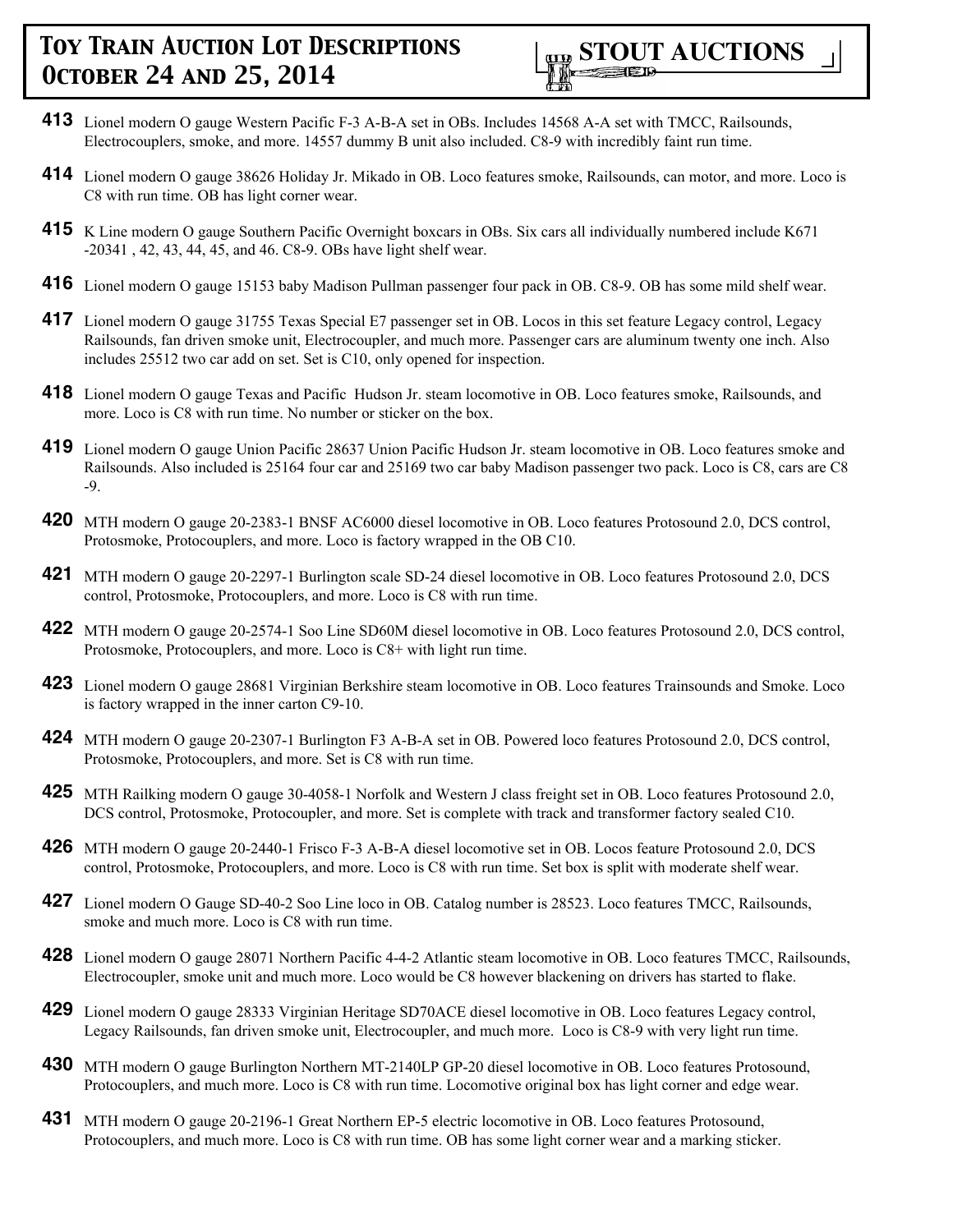- **432** MTH modern O gauge 20-2187-1 BNSF GP38-2 diesel locomotive in OB. Loco features Protosound, Protocouplers, and much more. Loco is C8 with run time.
- **433** Atlas modern O gauge 1704-2 Union Pacific USRA 0-6-0 steam locomotive in OB. Loco features TMCC, Railsounds, Electrocoupler, fan driven smoke unit and much more. Locomotive is C8 with run time. OB has some mild shelf wear.
- **434** Lionel modern O gauge 28522 Missouri Pacific RS-11 diesel locomotive in OB. Loco features TMCC, Railsounds, Electrocouplers, and much more. Locomotive is C8-9 with little run time. OB has light shelf wear.
- **435** Lionel modern O gauge 31942 Norman Rockwell Christmas Train set in OB. Set is complete with track and transformers and is C8 condition with run time on the loco. OB has some light shelf wear.
- **436** Lionel modern O gauge 28032 Baltimore and Ohio steam locomotive in OB. Loco features TMCC, Railsounds, Electrocoupler, smoke unit and much more. Loco is C8 with run time. OB has some mild corner and edge wear.
- **437** Lionel modern O gauge 28656 Pennsylvania Berkshire Jr. 2-8-4 locomotive and tender in OB. Loco features Railsounds, smoke, and more. C8 with runt time.
- **438** Lionel modern O gauge 28563 and 28564 GP-7 power and dummy diesel locomotives in OBs. Powered loco features Legacy control, Legacy Railsounds, fan driven smoke unit, Electrocouplers, and much more. Locos are C9 and look unrun beyond factory testing. OBs have some light shelf wear.
- **439** Lionel modern O gauge 38014 Lionmaster Rio Grande Challenger steam locomotive in OB. Loco features TMCC, Railsounds, Electrocoupler, fan driven smoke unit and much more. Loco is C8 with moderate run time.
- **440** Lionel modern O gauge 28819 Rio Grande GP-30 diesel locomotive in OB. Loco features TMCC, Railsounds, Electrocouplers, and much more. Loco is C8 with run time.
- **441** K Line modern O gauge K-4897A Western Pacific Exposition Flyer four car heavyweight passenger four pack in OB. Cars are C8 with run time and OB has light shelf wear.
- **442** Lionel modern O gauge 28259 and 28260 Canadian Pacific power and dummy SD40-2 diesel locomotives in OBs. Powered loco features Legacy control, Legacy Railsounds, fan driven smoke unit, Electrocouplers, and much more. Powered unit is C9, and appears unrun. Dummy is C9-10 factory wrapped in the OB.
- **443** Lionel modern O gauge 18857 Union Pacific GP-9 diesel locomotive in OB. Loco features TMCC, Railsounds, Electrocouplers, and much more. Loco is C8 with run time. Also included is 18877 dummy B unit. Both OBs have light sun fading on the ends.
- **444** Lionel modern O gauge Kansas City Southern F-3 set. Includes 14500 A units and 14542 B unit in OB. A-A units feature TMCC, Railsounds, Electrocouplers, and much more. Locos are C8 with run time.
- **445** Lionel modern O gauge Kansas City Southern 19194 aluminum passenger car four pack in OB. Includes baggage, two coaches and observation. Cars are C8 with run time.
- **446** Lionel modern O gauge conventional classics 38310 2185W New York Central F3 A-A freight set in OBs. Set is run in C8 condition, one freight car coupler noted to be loose in the box. Also included is 38380 dummy New York Central B unit.
- **447** K Line modern O gauge K3799-0900S Virginian Allegheny steam locomotive in OB. Loco features TMCC, Railsounds, Electrocoupler, smoke unit and much more. Loco is C8 with run time.
- **448** Lionel modern O gauge 15333 Norfolk and Western aluminum six car passenger set in OB. Six cars include 117 baggage, 1502 combination, 537 538 and 539 coach, and 581 observation. Cars are C8 with run time.
- **449** Lionel modern O gauge Milwaukee Road Hiawatha aluminum 18 inch passenger cars in OBs. Includes 29191 four pack and 29196 two pack. Cars are C8 with run time.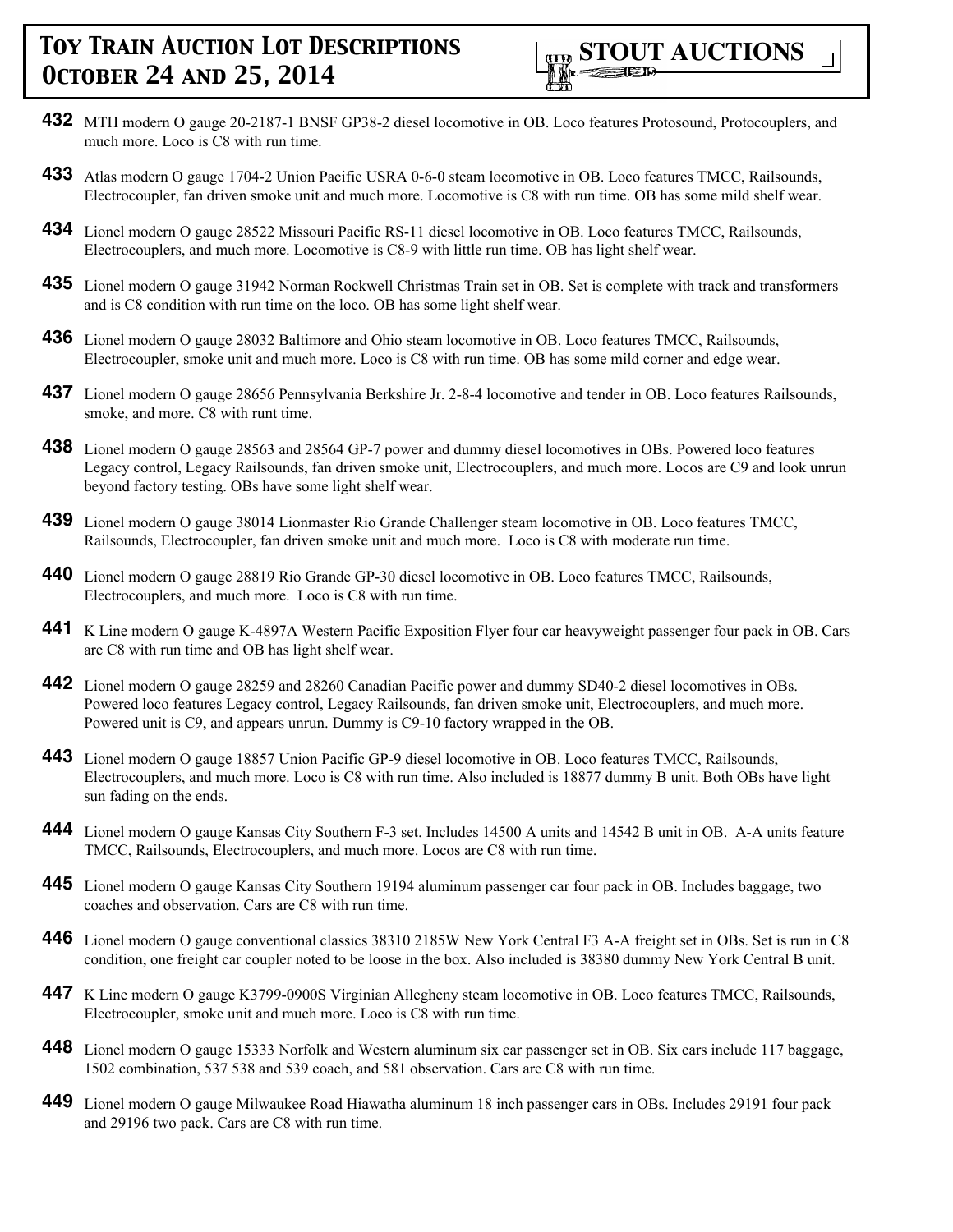

- **450** Lionel modern O gauge 14547 Burlington E-5 diesel locomotives in OBs. Loco features TMCC, Railsounds, Electrocouplers, and much more. Locos are C8 with run time, two small detail parts are loose from the the dummy loco.
- **451** Lionel modern O gauge 29149 Burlington California Zephyr passenger car two pack in OB. C9-10.
- **452** Lionel modern O gauge 28228 Chicago and Northwestern Dash 9 diesel locomotive in OB. Loco features TMCC, Railsounds, fan driven smoke, Electrocouplers, and much more. Loco was only unwrapped for photos C9-10.
- **453** Lionel modern O gauge 31706 Union Pacific burro crane set includes crane, 26040, and 26041 gondolas in OBs. Set is C8 -9 with light run time.
- **454** K Line 3499-0028CC Pacific Lumber shay locomotive in OB. Loco features TMCC, Smoke, Railsounds and more. Loco is C8 with run time.
- **455** Lionel modern O gauge 38043 4-6-0 Frisco steam locomotive in OB. Loco features TMCC, Railsounds, Electrocoupler, fan driven smoke unit and much more. Loco is C8 with run time. OB has mild shelf wear.
- **456** Lionel modern O gauge 28225 Santa Fe / Southern Pacific SD40T-2 tunnel motor diesel locomotive in OB. Loco features TMCC, Railsounds, fan driven smoke, Electrocouplers, and much more. Loco is C8+ with light run time.
- **457** Lionel modern O gauge 28208 Burlington Northern U33-C diesel locomotive in OB. Loco features TMCC, Railsounds, Electrocouplers, and much more. Loco is C8 with run time.
- **458** Lionel modern O gauge 18298 SD40-2 Union Pacific Desert Victory diesel loco in OB. Loco features TMCC, Railsounds, Electrocoupler, fan driven smoke unit and much more. Loco is C8 with run time. OB has some light sun fading on the box end.
- **459** Lionel modern O gauge Union Pacific 4-6-2 steam locomotive in OB. Catalog number 28034. Loco features TMCC, Railsounds, Electrocouplers and more. Loco is C8 with moderate run time. Locomotive original box has light corner and edge wear. Also included is 39032 Madison four pack. Cars are C9. OB has some light sun fading on the end.
- **460** Lionel modern O gauge 28501 Santa Fe / Southern Pacific merger GP-9 diesel locomotive in OB. Loco features TMCC, Railsounds, Electrocouplers, and much more. Loco is C8 with run time. Locomotive original box has light corner and edge wear.
- **461** Lionel modern O Gauge 28811 Santa Fe H16-44 diesel locomotive in OB. Loco features TMCC, Railsounds, Electrocouplers and more. Loco is C8 condition with run time. OB has slight sun fading.
- **462** Lionel modern O gauge 28269 Santa Fe Dash 8-40BW diesel locomotive in OB. Loco features Legacy TMCC control, smoke unit, Legacy Railsounds, and more. Loco is C8-9 with very little if any run time.
- **463** Lionel modern O gauge New York Central gray 4-6-4 Hudson steam locomotive in OB. Loco features TMCC, Railsounds, Electrocoupler, fan driven smoke unit and much more. Loco box has no label. Loco is C8 with run time.
- **464** Lionel modern O gauge 18093 Chicago and Northwestern 4-6-4 Hudson steam locomotive in OB. Loco features TMCC, Railsounds, Electrocoupler, smoke unit and much more. Loco is C8 with run time.
- **465** Atlas modern O gauge Trainman 0432-1 Santa Fe RSD 4/5 diesel locomotive in OB. Loco features TMCC, Railsounds, Electrocouplers, and much more. Loco is C8 with run time. OB has some light shelf wear.
- **466** Atlas modern O gauge Trainman 0430-1 Cotton Belt RSD 4/5 diesel locomotive in OB. Loco features TMCC, Railsounds, Electrocouplers, and much more. Loco is C8 with run time. OB has some light shelf wear.
- **467** Atlas modern O gauge Trainman 0429-1 Chicago and Northwestern RSD 4/5 diesel locomotive in OB. Loco features TMCC, Railsounds, Electrocouplers, and much more. Loco is C8 with run time. OB has some light shelf wear.
- **468** Lionel modern O gauge 38401 New York Central jet powered RDC car and 35481 dummy trailing car in OBs. Powered unit features jet Railsounds. Set is C8-9 with light run time.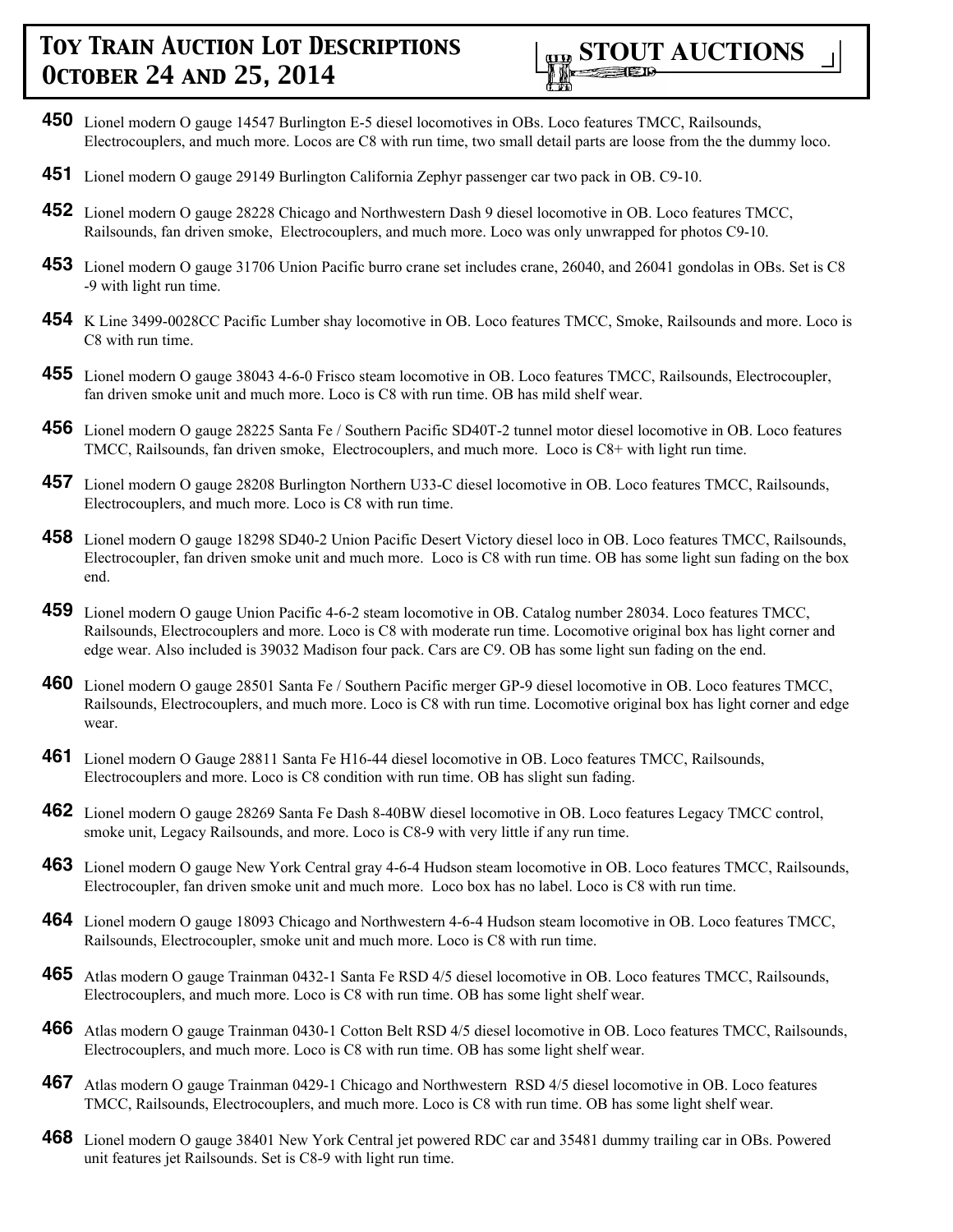

- **469** Lionel modern O gauge Santa Fe F3 A-A in OB. Catalog number is 24529. Loco features TMCC, Railsounds, Electrocouplers, and much more. Locos are C8 with run time.
- **470** Lionel modern O gauge 38678 Monopoly Hudson steam locomotive in OB. Loco features Trainsounds in the tender. Loco is factory sealed in the OB C9-10.
- **471** Lionel modern O gauge 39344 Monopoly boxcar three pack number 5 in OB. Cars are C9-10. OB has light shelf wear.
- **472** Lionel modern O gauge 18516 Phantom III diesel locomotive in OB. Loco is lower C8 with run time and one very small nick on the pilot. Loco features TMCC, Railsounds, Electrocoupler, and much more.
- **473** Lionel modern O gauge 15507 Phantom III passenger set in OB. Set is C8 with run time. Set box has some mild shelf wear.
- **474** Lionel modern O gauge 28819 Rio Grande GP-30 diesel locomotive in OB. Loco features TMCC, Railsounds, Electrocouplers, and much more. Loco is C8-9 with light run time.
- **475** Lionel modern O gauge 18879 Baltimore and Ohio GP9 diesel locomotive in OB. Loco features TMCC, Railsounds, Electrocouplers, and much more. Loco is C8 with run time.
- **476** K Line modern O gauge K-25303 Santa Fe F-3 A-B-A diesel locomotive set in OB. Loco features TMCC, Railsounds, Electrocouplers, smoke, and much more. Set is C8 with run time
- **477** K Line modern O gauge Santa Fe black aluminum 18 inch passenger car set in OBs. Six cars all with K4630- prefix include 30004 Black Hills Pullman, 30005 Black River vista dome, 30006 Black Canyon observation, 30007 Black Feather diner, 30008 Black Arrow coach, and 30009 Black Mountain baggage car. Cars are C8 with run time. OBs have a bit of light shelf wear.
- **478** K Line modern O gauge Santa Fe black freight cars in OBs. Nine cars includes four 761-1051 boxcars, 6332-10511 ,12, 13, and 14 aluminum tank cars, and 21591 flat with trailer. C8-9, OBs have mild shelf wear on a few examples.
- **479** Lionel modern O gauge Milwaukee Road 18565 GP-9 diesel locomotive in OB. Loco features TMCC, Railsounds, Electrocouplers, and much more. Loco is C8 with run time and OB has light wear.
- **480** Lionel modern O gauge Canadian Pacific GP-9 in OB. Catalog number is 18564. Loco features TMCC, Railsounds, directional lighting and more. Loco is C8 with run time. Locomotive original box has light corner and edge wear.
- **481** Lionel modern O gauge 18231 BNSF Dash 9 diesel locomotive in OB. Loco features TMCC, Railsounds, Electrocouplers, and much more. Loco is C8 with run time.
- **482** MTH Railking modern O gauge 30-1375-1 Norfolk and Western 4-8-4 J class steam locomotive in OB, Loco features Protosound 2.0, DCS control, Protosmoke, Protocoupler, and more. Loco is C9 with no signs of running beyond a factory test.
- **483** Lionel modern O gauge 34559 archive collection New Haven F-3 A-A diesel locomotive set in OB. Set is conventional and is C8 with run time. OBs have some light wear.
- **484** Lionel modern O gauge 28565 and 28566 Rock Island GP-7 power and dummy diesel locomotive in OB. Powered loco features Legacy control, Legacy Railsounds, fan driven smoke unit, Electrocouplers, and much more. Both locos are C9-10
- **485** Lionel modern O gauge 21797 Southern Pacific Atlantic Daylight passenger set in OB. Includes 4-4-2 Atlantic steam locomotive. Loco features TMCC, Railsounds, Electrocoupler, smoke unit and much more. Set is C8 with run time and some chipping of the drive wheel blackening. Set box has some light shelf wear a small dent in one end.
- **486** Lionel modern O gauge 18084 Santa Fe 4-6-4 Hudson Steam Locomotive and Tender. In OB with signal sounds and smoke. C8 with moderate run time.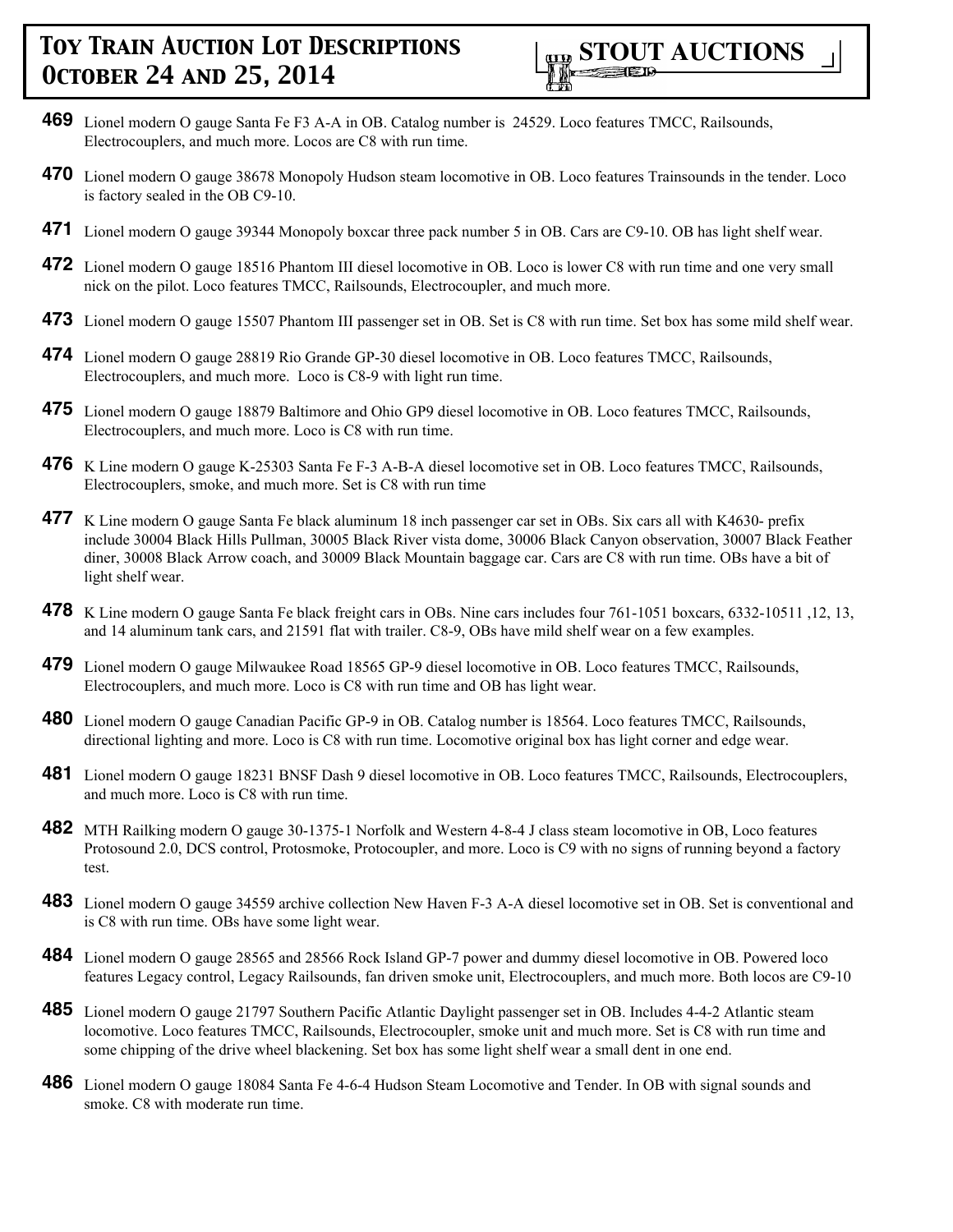

- **487** Lionel modern O gauge 18131 set of 18132/18133 Northern Pacific F3 AB diesel units numbered 2390 both in OBs. Locos feature TMCC and Railsounds. Locos are C8 with run time. Also included is dummy 14560 A unit in C8 condition. OBs have some light wear.
- **488** Lionel modern O gauge heritage series Best Friend of Charleston locomotive and add on car in OBs. 30065 loco and 25514 coach. Appears to be C9-10, unrun.
- **489** Lionel modern O gauge 28302 BNSF SD70ACe diesel locomotive in OB. Loco features Legacy control, Legacy Railsounds, fan driven smoke unit, Electrocouplers, and much more. C9-10 only unwrapped for photos. OB has light sun fading on one side and end.
- **490** Lionel modern O gauge US Steel 28676 0-6-0 docksider steam locomotive in OB. Loco features smoke. C8. Also included is 39443 slag car three pack in C8-9 condition. Both OBs have light shelf wear.
- **491** Lionel modern O gauge 28638 Great Northern Berkshire loco and tender with Railsounds and smoke, C9 with little if any run time. OB has light corner wear.
- **492** Lionel modern O gauge 24518 Western Pacific powered F-3 B unit in OB. Features TMCC, dual motors, directional light, and Electrocouplers. C8. OB has light shelf wear.
- **493** Lionel modern O gauge 28270 Santa Fe Dash 8-40BW diesel locomotive in OB. Dummy with no motors but does feature Legacy control with fan driven smoke, directional lighting, Electrocouplers, and more. Loco is C8-9 with little run time. OB has some mild shelf wear.
- **494** Lionel modern O gauge 24532 Santa Fe F3 B unit in OB. Unit features Electrocouplers and directional lighting. Unit is C8 with run time. OB has a shallow dent in one edge.
- **495** Lionel modern O gauge 24556 Union Pacific F-3 powered B unit in OB. Features dual motors, TMCC control, directional lighting, Electrocoupler, and more. Loco is C8-9 with very light run time.
- **496** Lionel modern O gauge 28560 Chessie dummy GP-30 diesel locomotive in OB. C9.
- **497** Lionel modern O gauge 28258 Norfolk Southern SD40 diesel locomotive dummy in OB. C9-10 unwrapped only for photos.
- **498** Lionel modern O gauge 28500 Missouri Pacific GP-20 command upgradeable, which it appears to have had added, dates installed written on manual. Loco looks C8, however one broken wire noted to cherry switch under loco, should be resoldered before operation.
- **499** Lionel modern O gauge 18573 Santa Fe GP9 diesel locomotive in OB. Loco features Pullmor motor, signal sounds, and is command ready. Loco is C8 with run time.
- **500** Modern era Lionel O gauge 18636 Baltimore and Ohio 4-6-2 President Washington steam locomotive and tender in original box with operating whistle. Loco is factory wrapped C9-10. OB has light corner wear.
- **501** Lionel modern O gauge Pennsylvania passenger set. Includes 18901 Pennsylvania AA Alcos with Pennsylvania passenger cars; 16000 vista dome, 16001 passenger, 16002 passenger, 16003 observation and 16009 combo, and 16022 baggage. Trains are C9-10 and appear unrun. OBs have some light wear and marking stickers.
- **502** Lionel modern O gauge ore cars. Seven cars include 19322 Chicago and Northwestern in OB, 19313 Baltimore and Ohio 19300 Pennsylvania, 19305 Baltimore and Ohio 19323 Detroit and Mackinac, 6127 Northern Pacific, and 19301 Milwaukee Road. Cars are generally C7 condition.
- **503** Williams modern O gauge SL60AM Amtrak Superliner six car set in OB. Cars are C8 with run time.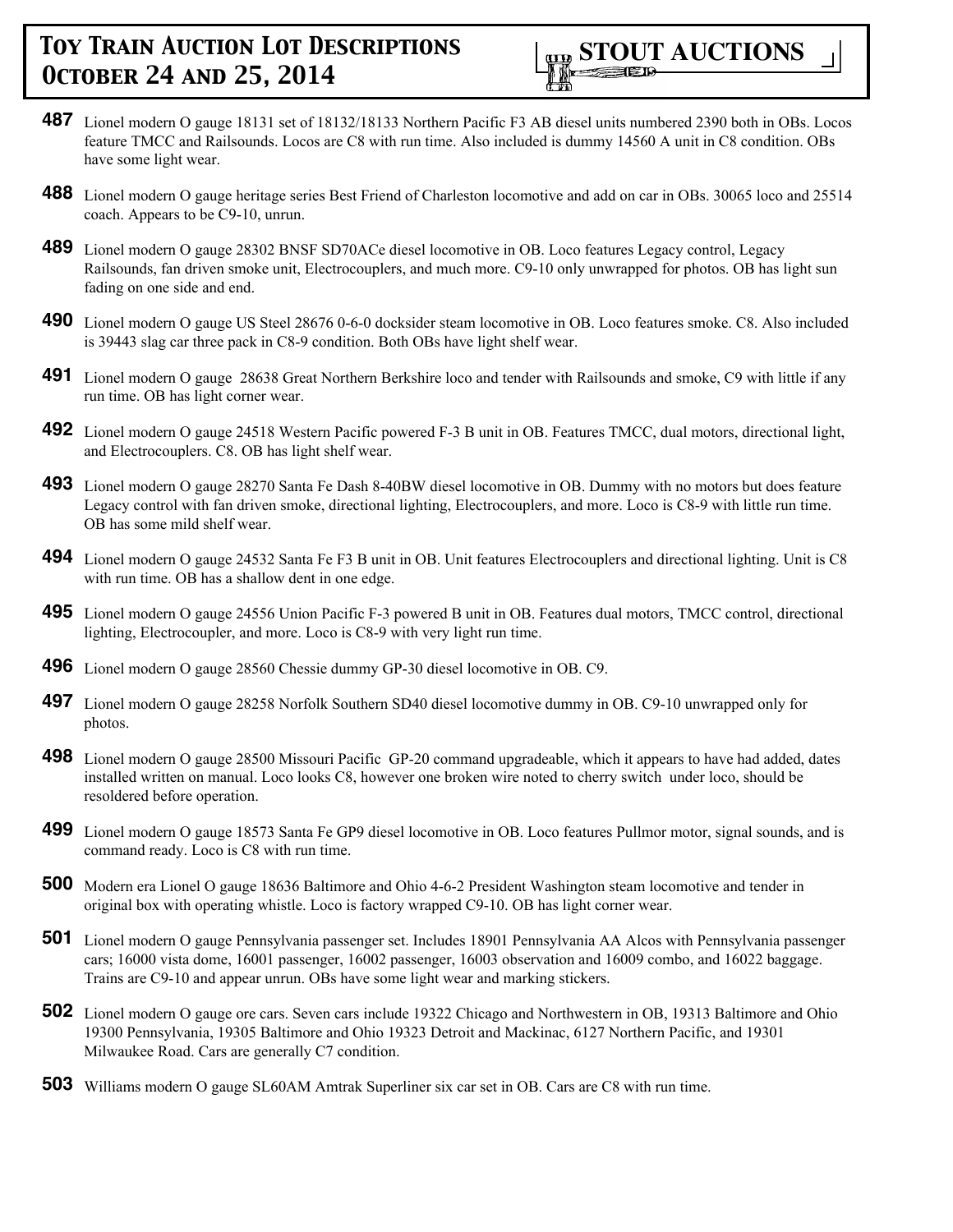- **504** Group to include 6150 16419 6137 6137 9038 9079 16414 16410 9012 6177 6115 9013 16475 6456, 9011 182485 16418 6113 172364 9015 9018 9010 6117 643 9016 and 7100. This is a General Condition lot meaning we have not graded or examined every item in the lot so the condition will typically vary from C6-7 with the possibility of an item or two in the lot having a lower or higher grade, General Condition lots cannot be returned.
- **505** Lionel modern O gauge hoppers. Thirteen cars include the following numbers 9260, 9338, 9134, 9110, 9286, 19302, 19312, 19311,6118, 16412, 6138, 6114, and 6124. Three OBs included, the rest have no boxes. Cars are C7 to C8. Most have light dirt.
- **506** Lionel modern O gauge 1587 Baltimore and Ohio Capitol Limited set in OB. Set is C8 condition with run time. OB has some light wear.
- **507** Lionel modern O gauge 18202 dummy Erie Lackawanna SD-40 in OB. Loco is C9-10. OB has some very light shelf wear.
- **508** MTH Railking modern O gauge New Haven four car passenger set in OBs. Includes 6137 combo diner set, 6017 vista dome, and 6144 vista dome. Cars are C8.
- **509** MTH Railking modern O gauge freight cars in OB. Ten freight cars include 7008A Louisville and Nashville flat with trailer, 7311 Sinclair tank car, 76039 MTH auto flat with PT Cruisers, 7314 Esso tank car, 7008E Louisville and Nashville gondola, 7115 Erie Lackawanna stock car, 7316 Texaco tank car, 7111 Erie stock car, 7939 MTH Club crane tender and 7928 crane. Cars are generally C8.
- **510** group includes cars K4899-0001 Walter reed Pullman, K4899-0002 Louis Pasteur Pullman and K4899-0003 Elie Metchnikoff Pullman. All three have moderate run time and a little dust on the roofs, C8. the original boxes are all in nice shape with labels on the ends.
- **511** Weaver modern O gauge New York Central 6530 and 6531 Alco FA and FB. Locos are C7-8, one small indentation on the nose of the A unit. OBs have mild corner wear.
- **512** Lionel modern O Gauge 11813 Crayola train set. Set is factory sealed and contents are assumed C9-10.
- **513** Lionel modern O gauge freight cars in OB. Ten freight cars include two 52234 Western Maryland TTOS well cars, 29202 Santa Fe boxcar, 29248 New York Central boxcar, 9313 Gulf tank car, 19489 Evans auto loader, 19259 Western Pacific boxcar, 16939 Navy flat with boat, 17900 Santa Fe tank car, and 16957 flat with tractor. Cars are generally C8.
- **514** Lionel modern O gauge 11711 Santa Fe F3 A-B-A diesel units factory sealed in OB wrapped in factory plastic, C10. Set box has some light damage to one corner.
- **515** Lionel modern O gauge Fastrack 12056 0-60 curves. Thirty sections are NOS C10.
- **516** Lionel modern O gauge 90th Anniversary train set no. 11715 factory sealed in OB wrapped in cellophane, C10.
- **517** Lionel modern O gauge 2390 display mirror in the OB. Mirror is C9-10 OB is included.
- **518** Lionel modern O gauge 18003 Lackawanna 4-8-4 steam locomotive in OB. Loco has sound of steam, Pullmor motor, smoke and more. Loco is factory wrapped in the inner carton, C9-10. Lifted loco up to inspect for run time. OB has very light edge wear.
- **519** MTH modern O gauge 20-95035 T.T.U.X. spine car set C8-9. Loads are mostly correct, one or two trailers may be wrong for this set. OB has some minor corner wear.
- **520** Lionel modern O gauge 8702 Southern 4-6-4 loco with passenger cars including; 9530 baggage, 9531 combo car, 9532 P. G.T. Beauregard coach, 9533 Stonewall Jackson coach, 9534 observation and a 19001 dining car in OBs. Loco is missing box. Trains are C7-8 with run time and some very light paint wear. OBs have mild wear.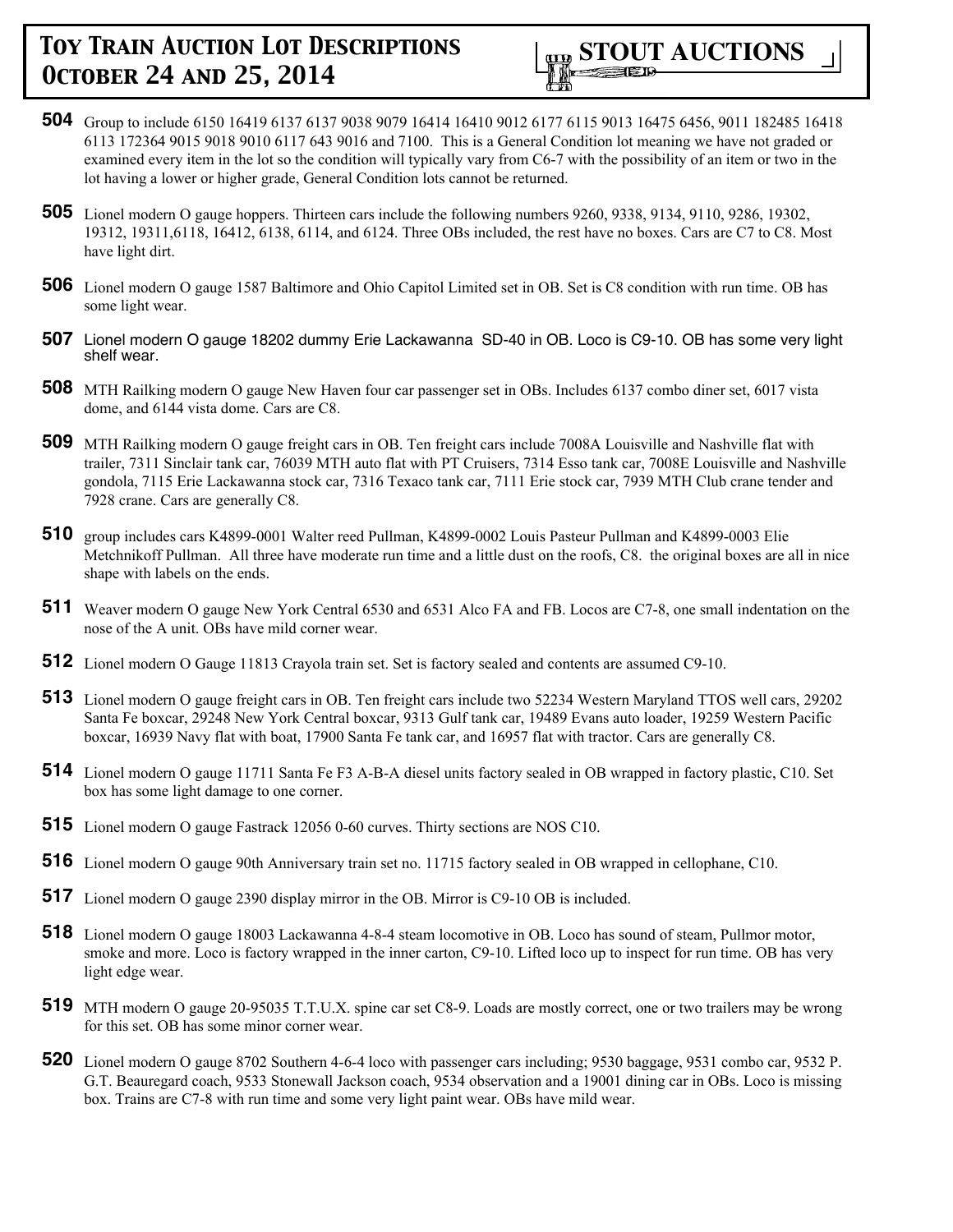

- **521** Lionel modern O gauge Chicago and Alton passenger train in OBs. Includes 8101 Chicago and Alton die cast 4-6-4 Hudson locomotive and tender featuring electronic whistle, Mighty Sound of Steam and smoke, 9554 Armstrong baggage, 9555 Missouri combo, 9556 Wilson coach, 9557 Groves coach, 9599 Bloomington dining car and 9558 Chicago observation. Loco and cars are C7-8 with run time. OBs have some moisture damage.
- **522** Lionel modern O gauge 11733 Western Pacific Feather River freight set, factory-sealed C10 in OB. One thumb print sized puncture in the set label side of the box.
- **523** Lionel modern O gauge passenger cars and B unit in OBs. Includes 19135 and 19136 Lackawanna coaches, 19138 Santa Fe roomette car, 19103 Amtrak vista dome, 9569 Pennsylvania combo car, and 18121 Santa Fe F-3 B unit. Items are C8 with run time, OBs have some light wear and two with light fading.
- **524** K Line modern O gauge Bakers Chocolate freight cars in OBs. Eleven freight cars include seven 6435 boxcars, 6243 hopper, 6332 tank car, and two 6535 gondolas, one missing a box. Cars are dusty C8. OBs have some light wear.
- **525** Lionel modern O gauge 14065 nuclear reactor in OB. Unit is factory packed in the inner carton C9-10.
- **526** Lionel modern O gauge New York Central GP-9 diesel locomotives in OBs. Includes 18563 powered unit. Powered unit features TMCC and Railsounds. Also included is 18577 dummy B unit. Locos are generally C8. OBs have some light corner wear.
- **527** Lionel modern O gauge 31945 Santa Fe Super freight set in OB. Set is missing track and transformer. Loco features smoke, Railsounds, and more. Loco and cars are C9-10. Set box has light corner and edge wear.
- **528** Lionel modern O gauge 31962 Nickel Plate Road super freight set in OB. Loco features smoke, Railsounds, and more. Loco and cars are C8. Track and transformer included. Set box has light corner and edge wear.
- **529** Lionel modern O gauge 18872 Wabash GP-7 triple lashup in OB. Powered locos feature TMCC, Railsounds, Electrocouplers, and much more. Locos are C8 with run time. OB has very light shelf wear.
- **530** Lionel modern O gauge diesel locomotives in boxes. Includes 18831 Southern Pacific GP-20 and 18558 MKT GP-9 in incorrect OB. Both C8 with run time. OBs have corner and edge wear.
- **531** Lionel modern O gauge 39065 Pennsylvania four car streamlined passenger set and 39092 two car add on in OBs. Cars are C8 with run time.
- **532** MTH modern O gauge 20-2383-3 BNSF AC6000 dummy diesel locomotive in OB. Factory wrapped C10.
- **533** Lionel modern O gauge Polar Express add on items in OBs Seven items include 28425 Elf hand car, 36847 Trainsounds tender, 36875 Conductor announcement coach, 25134 diner, 25135 baggage, 35130 Hobo coach, and 25186 hot chocolate car. C8. OBs have light shelf wear.
- **534** Lionel modern O gauge Christmas cars in OBs. Ten cars include 25034 Angela Trotta Thomas 2007 boxcar, 25067 2009 Angela Trotta Thomas boxcar, 36265 Angela Trotta Thomas Window Wishing boxcar, 26790 lighted boxcar, 26809 Santa's Lighting searchlight car, 26829 UPS Holiday operating boxcar, 36551 caboose, 16493 ice breaker car, 39469 Egg Nog barrel car, and 36270 Angela Trotta Thomas Home for the Holidays boxcar. Cars are C8 to C10.
- **535** Lionel modern O gauge North Pole Central passenger cars in OBs. Seven cars includes three in the 30039 expansion pack, 25197 baggage, 35173 coach, 35134 vista dome, and 35135 diner. C8 to C9+.
- **536** Lionel modern O gauge Christmas cars in OBs. Includes three cars in 30011 Holiday Expansion Pack, 16467 Naughty and Nice hopper two pack, 16291 boxcar, 26519 work caboose, 19945 1996 boxcar, 26367 Egg Nog flat with container, and 26196 Candy Cane tank car. Cars are C8 to C10. OBs have some light wear and marking stickers.
- **537** Lionel modern O gauge 28646 North Pole Central Berkshire locomotive and tender with Rail Sounds and operating smoke unit in OB. C8 with run time. Locomotive original box has light corner and edge wear.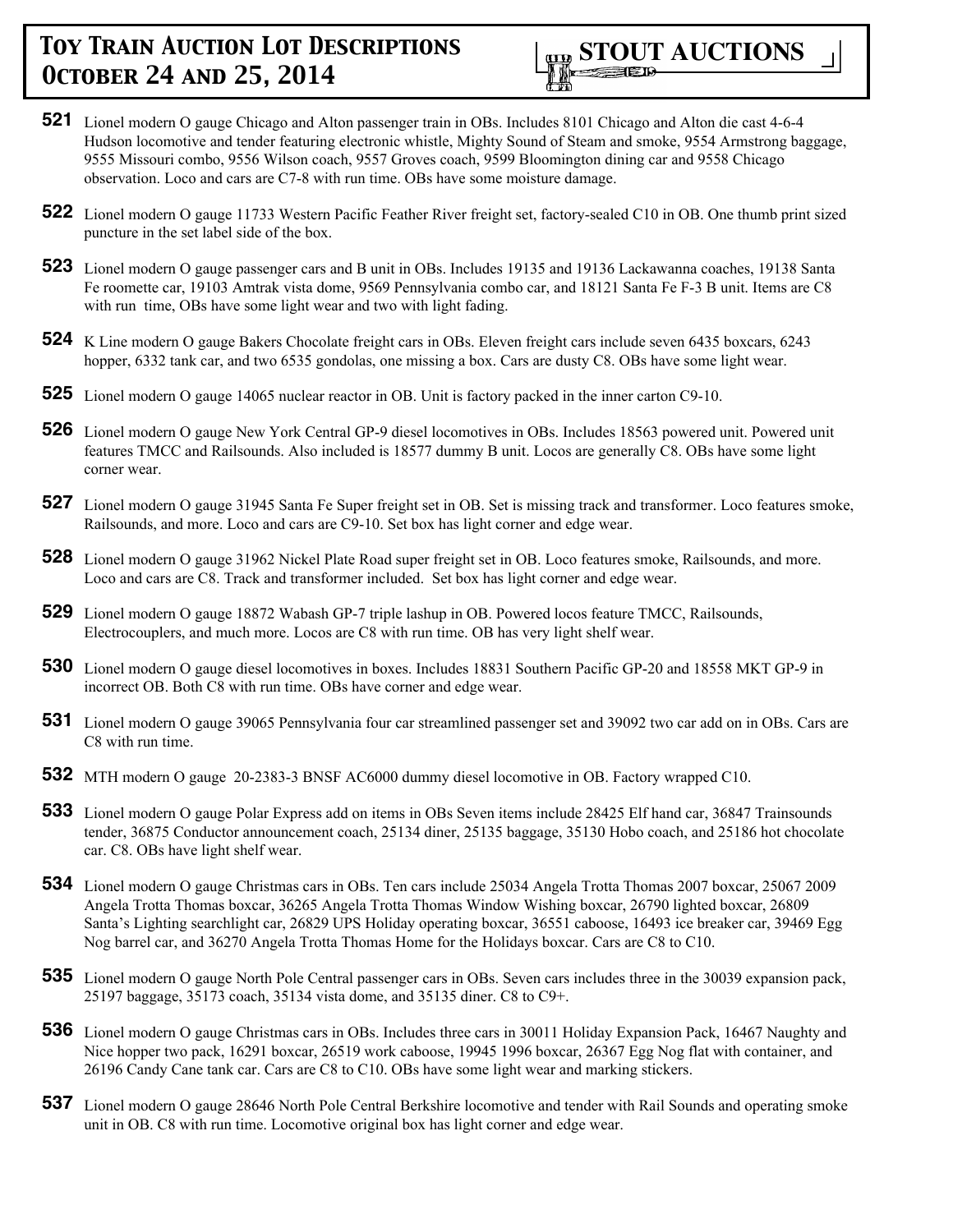- **538** Lionel modern O gauge Christmas steam locomotives in OBs. Includes 18732 4-4-0 and 28660 0-6-0. Both locos feature smoke. Locos are C8 with run time.
- **539** Lionel modern O gauge Conrail / Norfolk Southern heritage freight cars in OBs. Three cars include 27433 hopper, 27451 tank car, and 29735 Ca-4 caboose. Cars are C8-9 with light run time. Caboose OB has light wear.
- **540** Lionel modern O gauge Norfolk Southern heritage freight cars in OBs. Four cars include 27849 Southern 60' boxcar, 27848 Virginian 60' boxcar, 27439 tank car, and 27453 PS-1 boxcar. Cars are C8-9. OBs have light shelf wear.
- **541** Lionel modern O gauge Union Pacific heritage freight cars in OBs. Three cars include 27434 Rio Grande hopper, 27421 Missouri Pacific cylindrical hopper, and 27396 Chicago and Northwestern mechanical refrigerator. Cars are C8 to C10. OBs have some light shelf wear.
- **542** Lionel modern O gauge Pennsylvania / Norfolk Southern heritage freight cars in OBs. Three cars include 27418 tank car, 27452 PS-1 boxcar, and 27448 open hopper. Cars are C8-9 with light run time. Caboose OB has light wear.
- **543** Lionel modern O gauge 1072 Cross Country Express set in OB. Set is sealed in plastic C10.
- **544** MTH Railking modern O gauge 30-2385-1 Texas Special F3 A-B-A diesel locomotive set in OB. Loco features Protosound 2.0, DCS control, Protocouplers, and more. Locos are factory wrapped in OB. Box has split seam.
- **545** MTH Railking modern O gauge 30-1295-1 Canadian Pacific 2-8-4 Berkshire steam locomotive in OB. Loco features Protosound 2.0, DCS control, Protosmoke, Protocoupler, and more. Loco is C8-9 with very light run time
- **546** MTH Railking modern O gauge Canadian Pacific Madison passenger cars in OBs. Six car set includes 6973 four car set and 6974 two car add on. Cars are C8 with run time. OBs have some corner wear.
- **547** K Line modern O gauge Canadian Pacific aluminum passenger cars in OBs. Six cars all with K4618 prefix include 10004 Blair Manor sleeper, 10005 Craig Manor sleeper, 10006 Empress cafe lounge, 10505 Skyline dome coach, 14722 baggage car, and 10003 dome observation. Cars are C7-8 with run time and a few very small nicks noted on skirts.
- **548** Lionel modern O Gauge Santa Fe aluminum passenger cars including; 19109 baggage, 19110 combo, 19111 diner car, 19112 coach,19128 vista domes, 19138 vista dome and 19113 vista observation all in OBs. Cars are C8 condition with run time. OBs have mild shelf wear.
- **549** Lionel modern O Gauge Union Pacific F3 A-B-A set in OBs. Catalog numbers are 8480 and 8481. Dummy B unit features an electronic horn. Locomotives are C8-9 with little if any run time. OBs have mild shelf wear.
- **550** Lionel modern O Gauge Union Pacific aluminum smooth side aluminum passenger cars including; 9545 baggage, 9546 combo, 9547 observation, 9548 Placid Bay, 9549 Ocean Sunset, and 7210 dining car. All cars are lightly run C8 OBs have mild to moderate wear.
- **551** MTH Railking modern O gauge 30-2495-1 and 30-2495-3 Missouri Pacific Alco PA A-B-A set in OBs. Powered loco features Protosound 2.0, DCS control, Protocouplers, and more. Locos are C9-10, only one unwrapped for photos. OBs have light shelf wear.
- **552** MTH Railking modern O gauge 30-67244 Missouri Pacific streamlined four car passenger set in OB. C8-9.
- **553** MTH Railking modern O gauge 30-1352-1 Jersey Central 4-6-2 P47 Blue Comet steam locomotive in OB. Loco features Protosound 2.0, DCS control, Protosmoke, Protocoupler, and more. Loco is C8 with run time. Locomotive original box has light corner and edge wear.
- **554** MTH Railking modern O gauge Jersey Central Blue Comet six car Madison passenger set in OBs. Includes 30-6992 two car add on set and 30-6991 four car set. Cars are C8 with run time. OBs have light shelf wear.
- **555** MTH Railking modern O gauge Texas and Pacific L-3 steam locomotive in OB. Loco is catalog number RK-1114LP. Loco features Protosound, Protosmoke, electronic reverse and more. Loco is C8 with run time.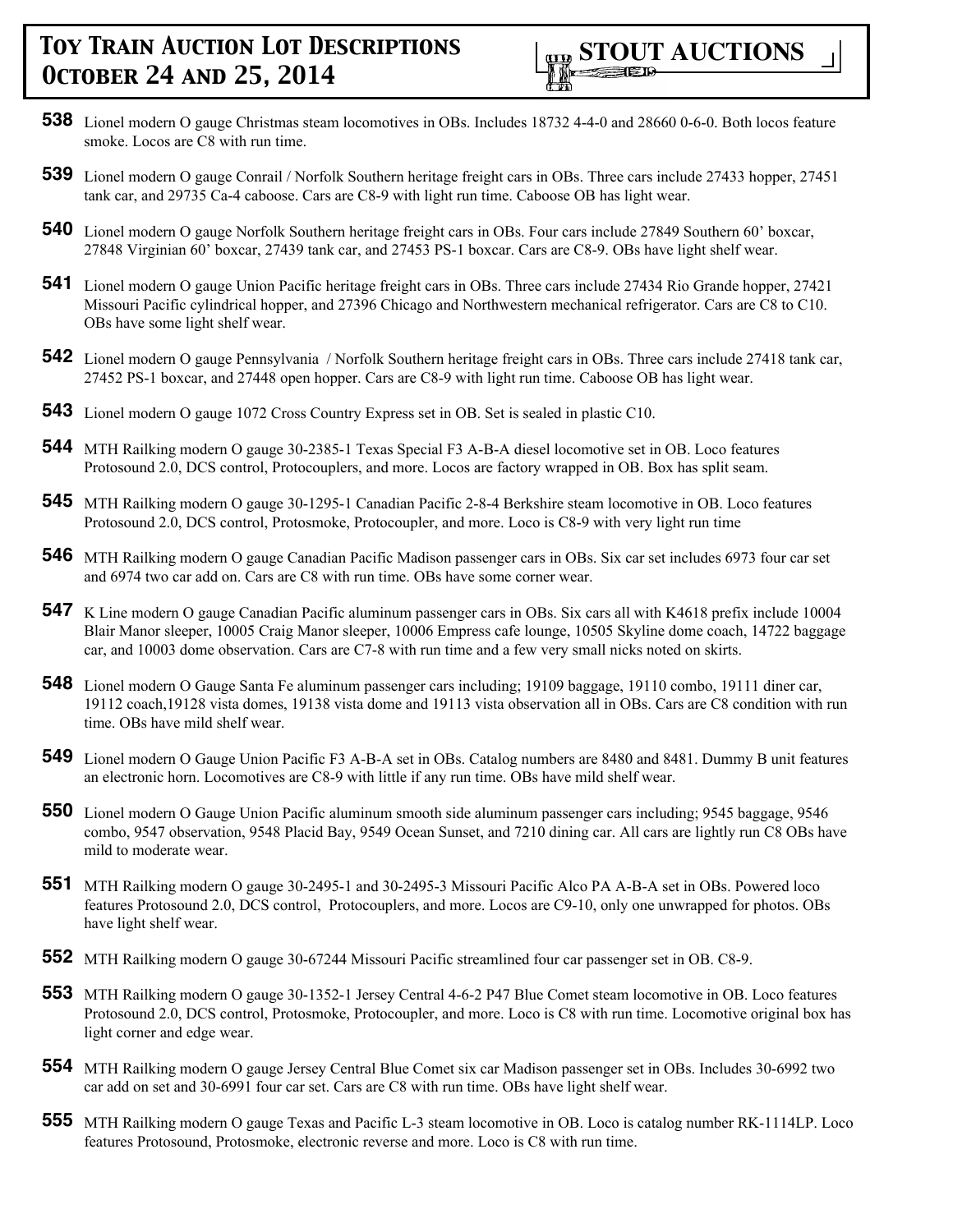

- **556** MTH Railking modern O gauge Texas and Pacific six car Madison passenger set in OBs. Includes 30-6917 two car add on set and 30-6916 four car set. Cars are C8 with run time. OBs have light shelf wear.
- **557** MTH Railking modern O gauge Gulf Mobile and Ohio six car streamlined passenger set in OBs. Includes 30 -67237 two car add on set and 30-67236 four car set. Cars are C8 with run time. OBs have light shelf wear.
- **558** MTH Railking modern O gauge 30-20043-1 Union Pacific Aerotrain in OB. Loco features Protosound 3.0, DCS control, and more. Set also includes 30-6171 add on coach. C8 condition with run time.
- **559** MTH Railking modern O gauge 30-1138-1 Pennsylvania K-4 steam locomotive in OB. Loco features Protosound, Protosmoke, Protocoupler, and more. Loco is C8 with run time.
- **560** MTH Railking modern O gauge Pennsylvania six car Madison passenger set in OBs. Includes 30-6251 two car add on set and 30-6250 B, C, D, and E four car set. Cars are C8 with run time. OBs have light shelf wear.
- **561** MTH Railking modern O gauge Baltimore and Ohio six car Madison passenger set in OBs. Includes 30-6269 two car add on set and 30-6265 B, C, D, and E four car set. Cars are C8 with run time. OBs have light shelf wear.
- **562** MTH Railking modern O gauge New York Central seven car streamlined passenger set in OBs. Includes 30-6084 two car add on set, 6115 coach, and 30-6110 B, C, D, and E four car set. Cars are C8 with run time. OBs have light shelf wear.
- **563** MTH Railking modern O gauge Southern Pacific eight car streamlined passenger set in OBs. Includes 30-6064 two car add on set, 6114 coach, and 30-6109 B, two C, D, and E five car set. Cars are C8 with run time. OBs have light shelf wear.
- **564** MTH Railking modern O gauge New Haven six car streamlined passenger set in OBs. Includes 30-6137 two car add on set, , and 30-6131 B, C, D, and E four car set. Cars are C8 with run time. OBs have light shelf wear.
- **565** Lionel modern O gauge 18191 Postwar Series Western Pacific F3 A-A Set. Includes 18192 Powered Diesel A Unit, 18193 Non-Powered A Unit. Powered unit features TMCC, Railsounds, and more. Locos are C8 with light run time. OBs have light shelf wear.
- **566** Lionel modern O gauge Western Pacific aluminum passenger car set in OBs. Cars are all marked for California Zephyr and include 29134 4 car set including 29135 Western Pacific Silver Poplar Vista Dome, 29136 Western Pacific Silver Palm Vista Dome, 29137 Western Pacific Silver Thistle Vista Dome, 29138 Western Pacific Silver Planet Vista Dome/ Observation and 39182 two pack including 39184 842 Silver Platter Dining Car and 39183 802 Silver Stag Baggage Car. Cars are C8 with run time. OBs have some light wear and some very light areas of sun fading.
- **567** Lionel modern O gauge 28519 Postwar Celebration Series Northern Pacific GP-9 in OB. Loco features TMCC, Railsounds, Electrocouplers, and much more. Loco is C8 with run time, OB has light corner wear and a price sticker.
- **568** MTH modern O gauge 20-95036 Conrail spine car set in OB. Set is C8 however missing a few trailers. See photos for best description. OB has some light wear.
- **569** Lionel modern O gauge 27188 Kansas City Southern ACF hopper three pack C9-10.
- **570** Lionel modern O Gauge 19079 New York Central Heavyweight passenger cars in OBs including; 19080 Railway Express baggage car numbered 2564, 19081 Park Place coach numbered 2565, 19082 Star Beam coach numbered 2566 and a 19083 Hudson Valley observation numbered 2567. Cars are C8 with run time.
- **571** K Line modern O gauge aluminum Hooker tank cars in OBs. Four cars with K6341 prefix include 8016, 8017, 8018, and 8019. Cars are C8 with run time. OBs have light wear.
- **572** MTH Railking modern O gauge 30-2181-1 Seaboard E8 A-B-A diesel locomotive set in OB. Powered loco features Protosound, Protocouplers, and much more. Also includes 30-2181-3 dummy B unit. Locos are C9-10, only one unwrapped for photos.
- **573** MTH Railking modern O gauge Seaboard nine car streamlined passenger set in OBs. Includes 30-6720 two car add on set, three 6721 vista domes and 30-67703 four car set. Cars are C8 with run time. OBs have light shelf wear.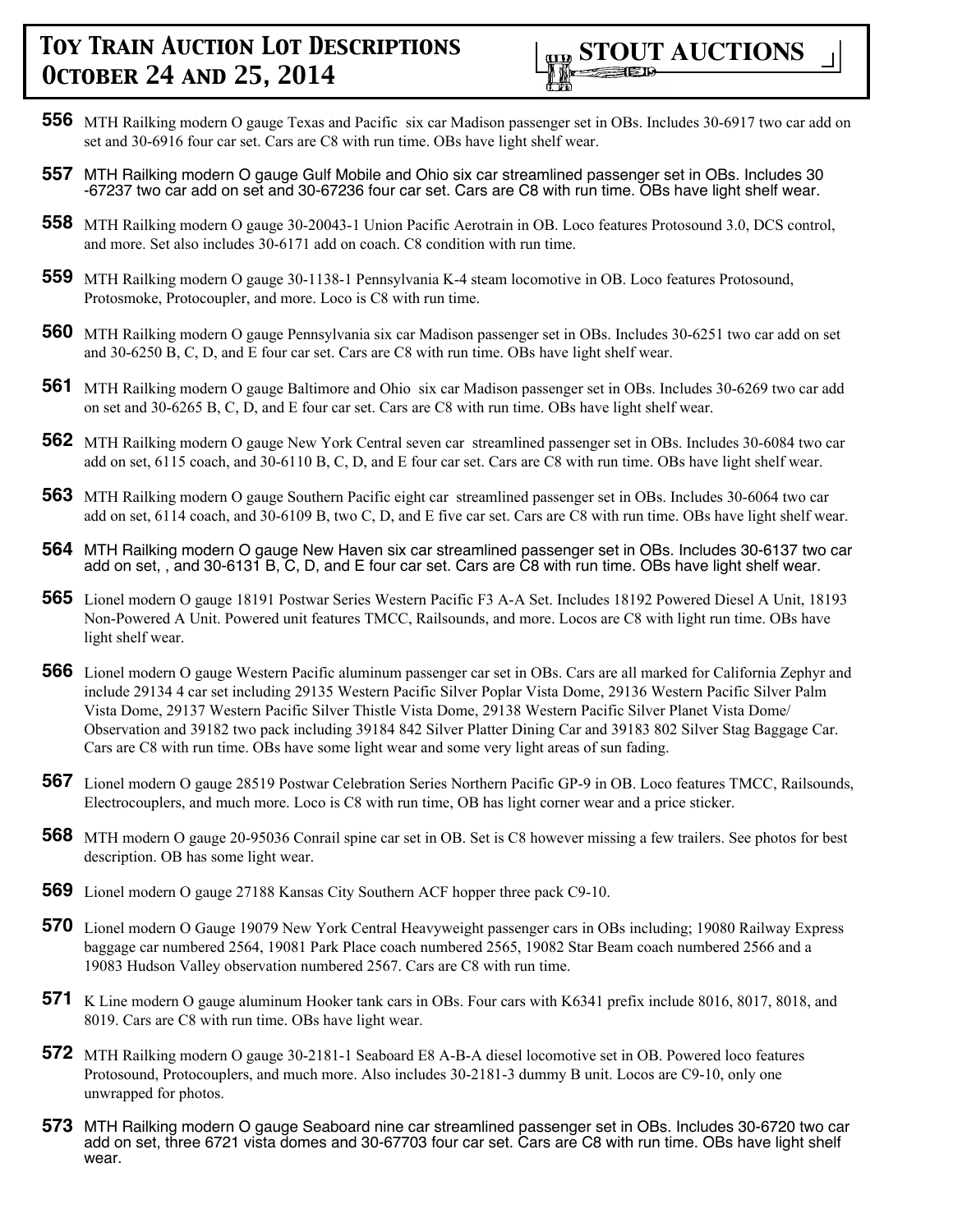

- **574** MTH Railking modern O gauge Milwaukee Road six car Madison passenger set in OBs. Includes 30-6980 two car add on set and 30-6979 four car set. Cars are C8 with run time. OBs have light shelf wear.
- **575** MTH Railking modern O gauge 30-4140-1E Virginia & Truckee 4-6-0 steam locomotive in OB. Loco features Protosound 2.0, DCS control, Protosmoke, Protocoupler, and more. Loco is C8 with run time.
- **576** MTH Railking modern O gauge Rio Grande 30-1035 4-6-2 steam locomotive in OB. Loco features smoke and whistle. Also included is four passenger cars 6231 coach, 6230S observation, 6230S baggage, and 6230S coach. All C8 with run time.
- **577** MTH Railking modern O gauge 30-1153-1 Rio Grande 4-6-0 steam locomotive in OB. Loco features Protosound, Protosmoke, Protocoupler, and more. C8 with moderate run time.
- **578** MTH Railking modern O gauge Rio Grande nine car streamlined passenger set in OBs. Includes 30-6150 two car add on set, three 30-6151 vista domes, and 30-6139 B, C, D, and E four car set. Cars are C8 with run time. OBs have light shelf wear.
- **579** MTH Railking modern O gauge 30-1160-1 Rio Grande 4-6-0 steam locomotive in OB. Loco features Protosound, Protosmoke, Protocoupler, and more. Also included is 30-6406 B,C, and D Overton coach cars. Items are C8 with run time.
- **580** MTH Railking modern O gauge Santa Fe eight car streamlined passenger set in OBs. Includes 30-6129 two car add on set, two 30-6145 vista domes, and 30-6103 S-1, -2, -3, and -4 four car set. Cars are C8 with run time. OBs have light shelf wear.
- **581** K Line modern O gauge Milwaukee Road two bay die cast hoppers in OBs. Four cars all K6251-1372. Cars are C8 and OBs have some mild shelf wear.
- **582** MTH Railking modern O gauge 30-2178-1 Texas and Pacific SW-8 diesel locomotive in OB. Loco has been upgraded with Cruise Commander TMCC kit and sound commander kit. C8 with moderate run time.
- **583** MTH Railking modern O gauge diesel locomotives in OBs. Includes 30-2148-1 Western Pacific SW-9 with Protosound and RK-2004 Santa Fe Dash-8 with horn. Locos are C8 with run time.
- **584** MTH Railking modern O gauge 30-2138 Union Pacific NW-2 diesel locomotive in OB. Loco has been upgraded with Cruise Commander TMCC kit and sound commander kit. C8 with moderate run time.
- **585** MTH Railking modern O gauge 30-2156-1 Santa Fe NW-2 diesel locomotive in OB. Loco features Loco features Protosound, Protocouplers, and much more. Loco is C8 with run time.
- **586** Lionel modern O gauge Chicago and Northwestern 18220 Dash 8-40C diesel locomotive in OB. Loco features horn, dual motors and more. Loco is C8 with run time. OB has very light corner wear.
- **587** MTH Railking modern O gauge 19th Century freight cars in OBs. Twelve cars include 74167 Union Pacific boxcar, 74287 Rio Grande boxcar, 74164 Colorado and Southern boxcar, 7354 Canadian Pacific tank car, 7353 Union Pacific tank car, 4140A Virginia & Truckee reefer, 77096 Rio Grande caboose, 77058 Baltimore and Ohio baggage cabin car, 7724 WARR caboose, 77121 Virginia & Truckee caboose, 7635 WARR flat with cannon, and 73138 Rio Grande tank car. Cars are C8 to C9. OBs have some light wear.
- **588** MTH Railking modern O gauge passenger cars in OBs. Includes three 6723 Union Pacific vista dome cars, 6411 B,C, and D Union Pacific overton passenger cars, and 6413 Presidential overton passenger car. Cars are generally C8.
- **589** Lionel modern O gauge 38430 Polar Railroad GP-7 diesel locomotive in OB. Loco features Legacy control, Legacy Railsounds, fan driven smoke unit, Electrocouplers, and much more. Loco is C8 with run time.
- **590** Lionel modern O gauge Burlington 6-car passenger set including 9576 9577 9578 9579 9580 9588. Cars are all in OBs, which show some mild wear. Cars are C8 with run time.
- **591** Lionel modern O gauge / Cal Stewart Lifesavers tank cars in OBs. Five cars include 52515 Wild Cherry, 52591 Wint-O-Green, 52565 Pep-O-Mint, 52569 Butter Rum, and 52476 Original. Cars are C8-9.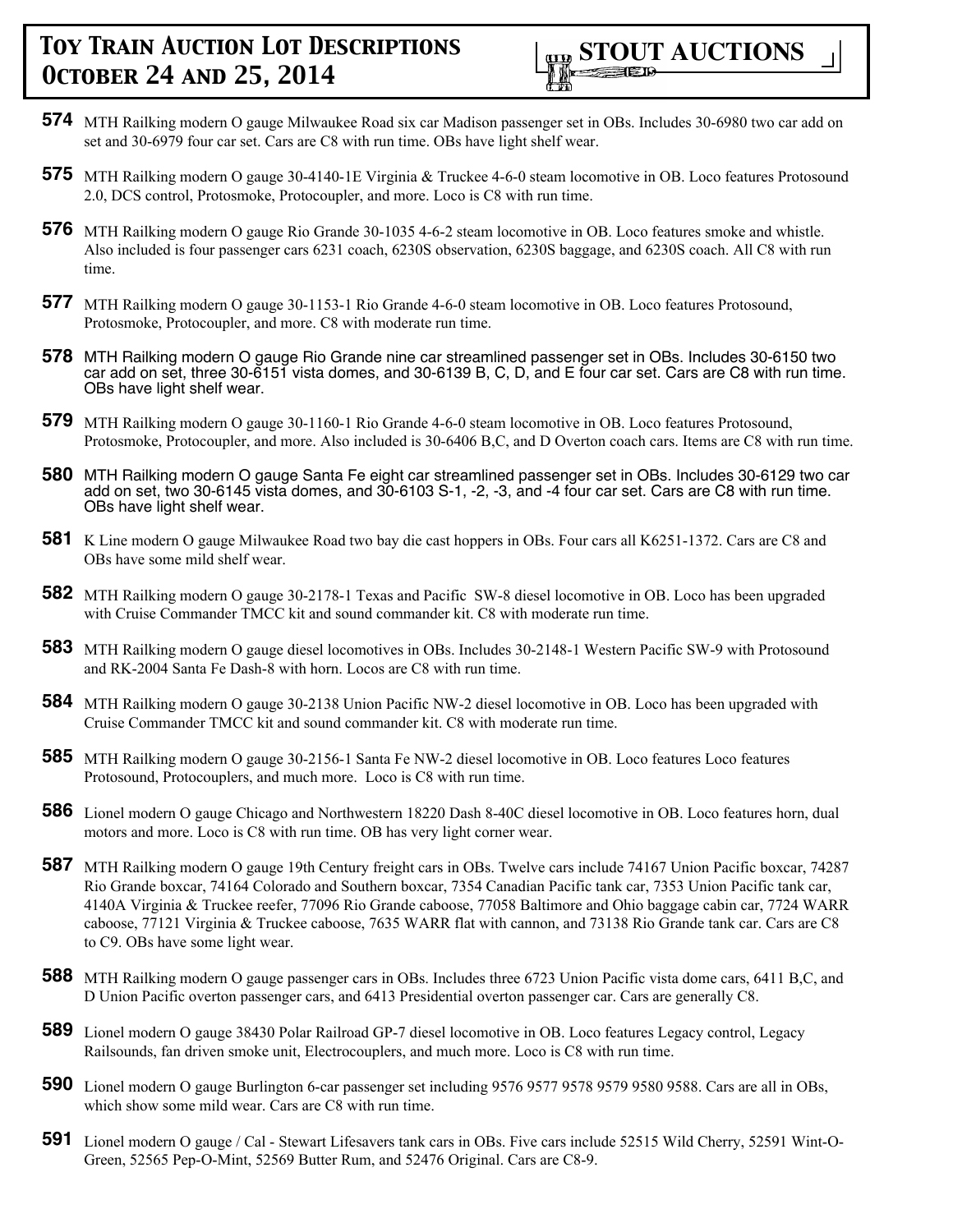

- **592** Lionel modern O gauge 8701 The General 4-4-0 loco and tender and W&ARR cars including; 9551 baggage, 9552 coach and a 9553 horse car all in OBs. Cars and loco are C7-8, OBs have some light wear.
- **593** Williams modern O gauge W-LL1039 New Haven aluminum passenger cars in OBs. Four car set is C8 condition with run time.
- **594** Williams by Bachmann modern O gauge 41901 New Haven EP-5 electric locomotive in OB. Loco is C8 with run time.
- **595** Williams modern O gauge four car Luxury Lines four car aluminum passenger car set. All four cars are factory sealed in plastic C10.
- **596** Williams modern O gauge Seaboard GP-38-2 diesel locomotives in OBs. Includes GP-38-214 powered loco with True Blast II horn and bell. Also includes dummy unit. Trains are factory sealed in plastic C10.
- **597** K Line modern O gauge cabooses in OBs. Five cars include 613-1232 Jersey Central extended vision, 616-16111 Illinois Central woodside, 616-1491 Rio Grande woodside, 616-4461 Virginian woodside, and 22298 Cotton Belt woodside. Cars are C8 with run time. OBs have light wear.
- **598** K Line modern O gauge cabooses in OBs. Five cars include 613-1791 New Haven extended vision, 612-1091 Baltimore and Ohio bay window, 612-1731 Katy bay window, 612-2036 Southern Pacific bay window, and 612-1372 Milwaukee Road bay window. Cars are C8 with run time. OBs have light wear.
- **599** Williams modern O gauge Santa Fe Madison five car set in OB. Set is C8 with run time. OB has corner wear and creasing.
- **600** Williams modern O gauge Atlantic Coast Line 72 foot plastic bodied streamlined passenger car set in OB. Four car set is sealed in plastic C10.
- **601** Lionel modern O gauge ore cars in OBs. Ten cars include three 16474 Alaska, 16492 Chicago and Northwestern, three 19349 US Steel, and three 19348 Duluth Missabe and Iron Range. Cars are C8 to C10.
- **602** Lionel modern O gauge ore cars in OBs. Thirteen cars include 17881 1990 Gadsden, 52089 1996 TTOM, 52027 1994 Gadsden, 17872 1988 TTOS, 6116 Soo Line, 19961 1992 Gadsden, 52011 1993 Gadsden, 1995 52071 Gadsden, 52027 1994 Gadsden, 52177 1999 TTOM, two 16492 Chicago and Northwestern, and 17802 Canadian Pacific. Cars are C8 to C9.
- **603** Lionel modern O gauge Elvis boxcars in OBs. Three cars include 39258 All Shook Up, 39262 Has Left The Building, and 39238 Commemorative boxcar. Cars are C8-9. OBs have mild wear.
- **604** K Line modern O gauge Operation Iraqi Freedom freight cars in OBs. Six cars include 641-8018 machine gun boxcar with sound, 662-8020 cannon flatcar, 691-8029 flat with Patriot missile battery, 691-8030 helicopter and radar flat, 691-8032 searchlight flat with jeeps, and 691-8031 flat with crates. Cars are generally C8. OBs have some light wear.
- **605** Lionel modern O gauge scale cabooses in OBs. Five cars include 27608 Western Maryland, 17670 CP Rail bay window, 27600 Rock Island bay window, 27601 Milwaukee Road extended vision, and 17645 Norfolk and Western bay window. Cars are C8 to C9.
- **606** MTH Railking modern O gauge motorized units in OBs. Three units include 2520 yellow hand car, 2509 Tuscan hand car, and 2577 bump n go Chicago trolley. C8-9.
- **607** Lionel modern O gauge 24516 Santa Fe powered F3 B unit in OB. Features dual motors, TMCC control, Electrocoupler, and directional lighting. C9 with little if any run time. OB has mild wear on one end.
- **608** Lionel modern O gauge 18008 Disneyland 4-4-0 steam locomotive in OB. Loco is C8-9 with light run time. OB has light shelf wear.
- **609** Lionel modern O gauge Century Club II Pennsylvania coal train set in OB. Catalog number is 31726. Set is factory sealed in plastic C10.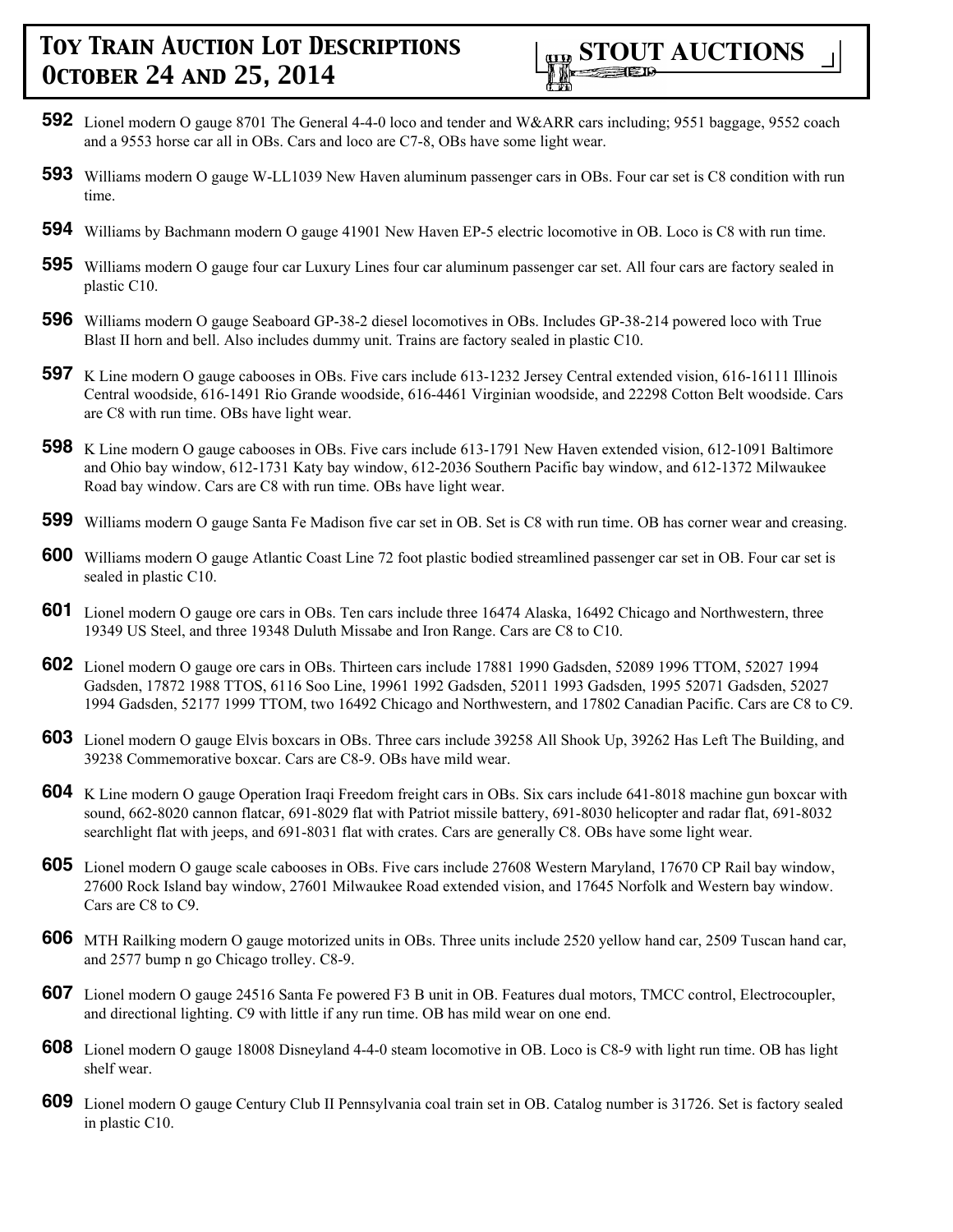- **610** Lionel modern O gauge auto carriers in OBs. Ten cars include four 26305 Southern Pacific and six 16242 Grand Trunk. Cars are C8 to C9+.
- **611** Lionel modern O gauge auto carriers in OBs. Ten cars include two 16242 Grand Trunk, two 16229 Erie Lackawanna, five 16215 Conrail, and 16253 Santa Fe. Cars are C8 to C9.
- **612** Lionel modern O gauge freight cars in OB. Ten freight cars include 39343 Jersey Central boxcar, two 26178 Canadian National refrigerator cars, 52547 Chicago and Northwestern TTOS reefer, two 15014 Seaboard boxcars, 29942 Santa Fe art boxcar, 29252 Canadian Pacific boxcar, 29250 Phoebe Snow boxcar, and 26240 Railbox boxcar. Cars are C8 to C10.
- **613** Lionel modern O gauge freight cars in OB. Ten tank cars include 26158 Campbells, 16187 Linex, 26150 Alaska, two 26167 New Haven, two 26180 Duluth Missabe and Iron Range, 19627 Shell, 26100 Pennsylvania, and 19628 Lion. Cars are C8-9. OBs have some light wear.
- **614** Lionel modern O gauge flats with trailers, ten cars include five 36085 Wabash, two 52083 Eastwood, 26641 Coca Cola, 19440 Fed Ex, and 26043 Seaboard. Cars are generally C8. OBs have mild wear.
- **615** Lionel modern O gauge freight cars in OB. Ten tank cars include 26155 Pennsylvania, 16180 Tabasco, 26116 Warner Brothers, 26177 New Haven, 19612 Gulf Oil, 26103 Tank Train, 16152 Sunoco, 19615 Vulcan tank car, 19605 Hudson Bay, and 19603 GATX. Cars are C8 to C10. OBs have some light wear.
- **616** Lionel modern O gauge freight cars in OB. Ten boxcars include three 15001 Seaboard, 16256 Ford, 16238 New Haven, 16251 Columbus and Greenville, 19536 Soo Line, 19926 I Love Nevada, 17220 Pennsylvania, and 15003 Green Bay and Western. Cars are generally C8, OBs have some mild wear.
- **617** Lionel modern O gauge alcohol related reefers, most in OBs. Thirteen cars include 9856 Old Milwaukee incorrect OB, 9845 Baileys Irish cream, 9874 Miller Lite, 9814 Perrier, two 9866 Coors, 9829 Dewars, 9874 Lite in correct OB, 9842 Seagrams, 15079 Schlitz, 15078 Pabst, 9847 Wolfschmidt, and 9851 Schlitz. Cars are lower C8 to C9. OBs have some mild to moderate wear.
- **618** Lionel modern O gauge 21876 Disney Villains three pack in OB. C9 with incredibly faint wheel marks.
- **619** K Line by Lionel modern O gauge locomotives in OBs. Includes 22140 Jersey Central boxcab diesel locomotive with horn and 22138 Astoria Light Heat and Power Porter steam locomotive with smoke. Locos are C8 with light wear.
- **620** Lionel modern O gauge 11706 Dry Gulch Line service station special in OB. Set is C8 with run time.
- **621** Lionel and RMT modern O gauge locomotives in OBs. Includes 28624 Lionel Santa Fe 0-6-0 steam locomotive with smoke and whistle in C9 condition and RMT 4421 Boston and Maine diesel locomotive in C8-9 condition.
- **622** Lionel modern O gauge reefers in OBs. Ten reefers include 5708 Armour, 5714 Michigan Central, 5732 Jersey Central, 19526 Jolly Green Giant, 16807 Heinz, two 5716 Central Vermont, 5713 cotton belt, 16235 REA, and 19505 Great Northern. Cars are C8 to C10. Overall nice clean OBs.
- **623** Lionel modern O gauge 65948 dealer catalog center in OB. Appears to be unused C9-10.
- **624** Lionel modern O gauge Fastrack crossovers in OBs. Includes five 12050 22 1/2 degree crossovers and three 12051 45 degree crossovers. All are NOS C10.
- **625** Lionel modern O gauge tubular track. Includes twenty nine sections of 40 inch straight track. Clean C8 track. Also includes a box of cork and repro REA sign.
- **626** Modern aluminum Railrax shelving system. Group of six sections each 6 foot long. Clean condition.
- **627** Modern aluminum Railrax shelving system. Group of four sections of standard gauge / O gauge combined each 6 foot long. Clean condition.